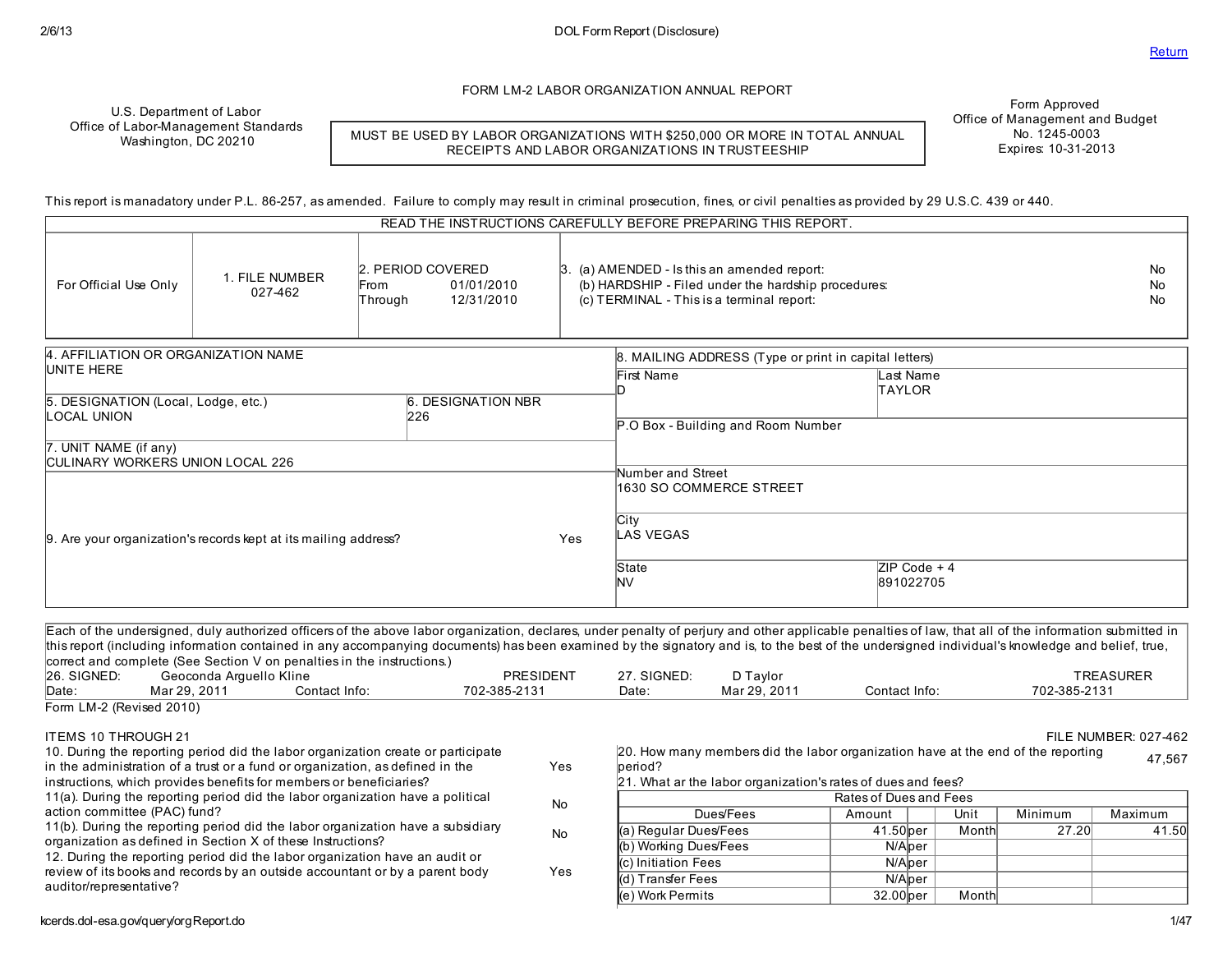| 2/6/13                                                                                                                                                                                                     |           | DOL Form Report (Disclosure) |
|------------------------------------------------------------------------------------------------------------------------------------------------------------------------------------------------------------|-----------|------------------------------|
| 13. During the reporting period did the labor organization discover any loss or<br>shortage of funds or other assets? (Answer "Yes" even if there has been<br>repayment or recovery.)                      | No        |                              |
| 14. What is the maximum amount recoverable under the labor organization's<br>fidelity bond for a loss caused by any officer, employee or agent of the labor<br>organization who handled union funds?       | \$500.000 |                              |
| 15. During the reporting period did the labor organization acquire or dispose<br>of any assets in a manner other than purchase or sale?                                                                    | Yes       |                              |
| 16. Were any of the labor organization's assets pledged as security or<br>encumbered in any way at the end of the reporting period?                                                                        | Yes       |                              |
| 17. Did the labor organization have any contingent liabilities at the end of the<br>reporting period?                                                                                                      | No        |                              |
| 18. During the reporting period did the labor organization have any changes<br>in its constitution or bylaws, other than rates of dues and fees, or in<br>practices/procedures listed in the instructions? | No        |                              |
| 19. What is the date of the labor organization's next regular election of<br>officers?<br>Form LM-2 (Revised 2010)                                                                                         | 05/2011   |                              |

## STATEMENT A - ASSETS AND LIABILITIES **FILE NUMBER: 027-462**

| ASSETS                       | Schedule | Start of Reporting Period | End of Reporting Period |  |
|------------------------------|----------|---------------------------|-------------------------|--|
|                              | Number   | (A)                       | (B)                     |  |
| $22.$ Cash                   |          | \$588,011                 | \$2,271,307             |  |
| 23. Accounts Receivable      |          | \$2,154,767               | \$2,876,891             |  |
| 24. Loans Receivable         |          | \$6,500,000               | \$7,557,966             |  |
| 25. U.S. Treasury Securities |          | \$861,313                 | \$902,096               |  |
| 26. Investments              |          | \$3,415,876               | \$2,491,376             |  |
| 27. Fixed Assets             | ี        | \$4,475,429               | \$4,377,998             |  |
| 28. Other Assets             |          | \$20,431                  | \$18,241                |  |
| 29. TOTAL ASSETS             |          | \$18,015,827              | \$20,495,875            |  |

LIABILITIES

ASSETS

| <b>LIABILITIES</b>    | Schedule<br>Start of Reporting Period<br>Number<br>(A) |             | End of Reporting Period |  |
|-----------------------|--------------------------------------------------------|-------------|-------------------------|--|
| 30. Accounts Payable  |                                                        | \$81.908    |                         |  |
| 31. Loans Payable     |                                                        | \$0         |                         |  |
| 32. Mortgages Payable |                                                        | \$0         | \$0                     |  |
| 33. Other Liabilities | 10                                                     | \$1.138.881 | \$1,202,299             |  |
| 34. TOTAL LIABILITIES |                                                        | \$1,220,789 | \$1,202,299             |  |

| 0.0057<br>∴ NF™<br><b>35</b><br>∼<br>וטר | \$16 795 038 | . T L |
|------------------------------------------|--------------|-------|
|------------------------------------------|--------------|-------|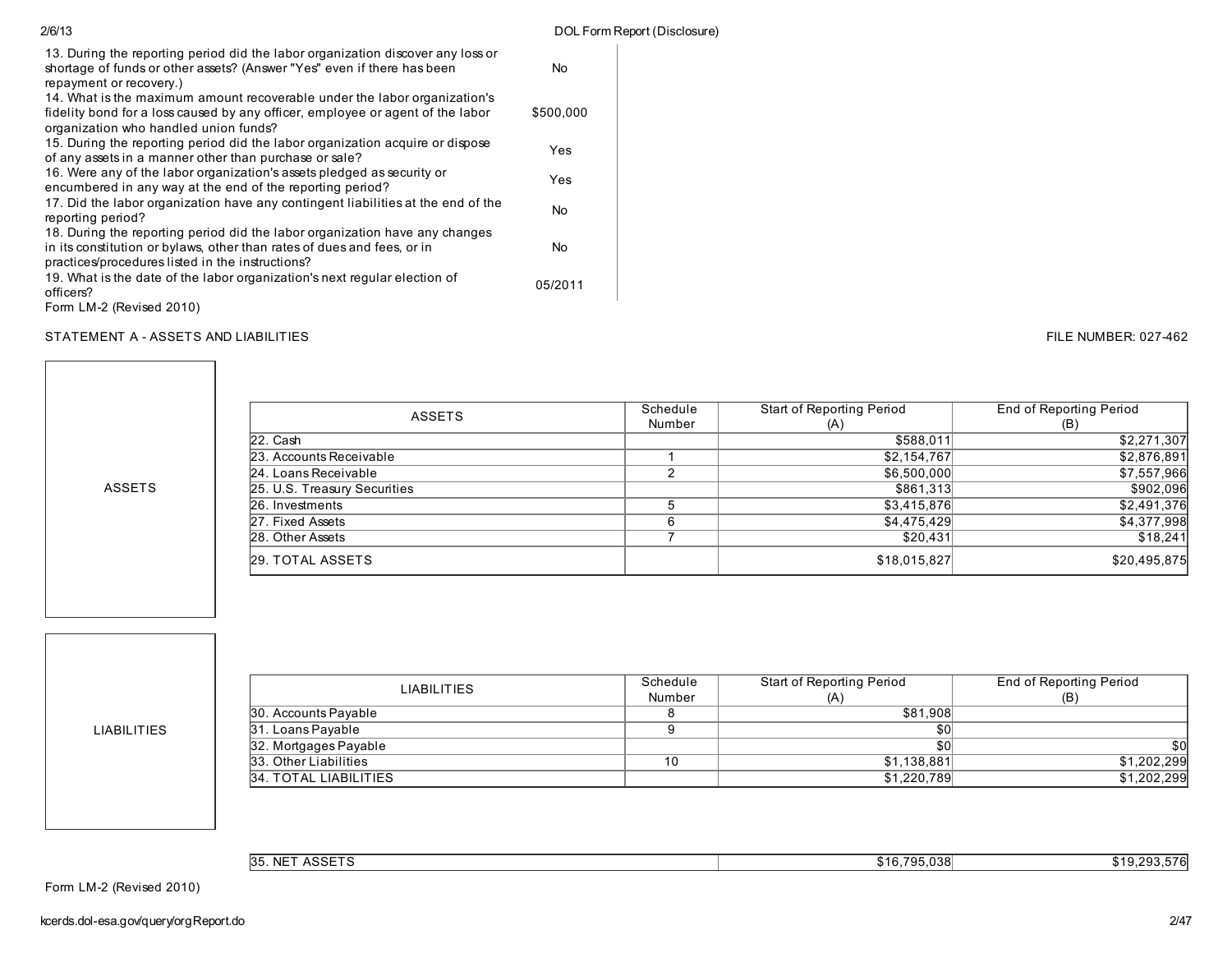### STATEMENT B - RECEIPTS AND DISBURSEMENTS FILE NUMBER: 027-462

| <b>CASH RECEIPTS</b>                                | <b>SCH</b> | <b>AMOUNT</b> | <b>CASH DISBURSEMENTS</b>                                        |             |    | <b>AMOUNT</b>   |
|-----------------------------------------------------|------------|---------------|------------------------------------------------------------------|-------------|----|-----------------|
| 36. Dues and Agency Fees                            |            |               | \$22,396,997 50. Representational Activities                     |             |    | \$9,334,099     |
| 37. Per Capita Tax                                  |            |               | \$051. Political Activities and Lobbying                         |             |    | \$950,161       |
| 38. Fees, Fines, Assessments, Work Permits          |            |               | \$147,730 52. Contributions, Gifts, and Grants                   |             | 17 | \$165,503       |
| 39. Sale of Supplies                                |            |               | \$1,583 53. General Overhead                                     |             | 18 | \$1,789,626     |
| 40. Interest                                        |            |               | \$322,14454. Union Administration                                |             | 19 | \$18,755        |
| 41. Dividends                                       |            |               | \$055. Benefits                                                  |             | 20 | \$1,930,440     |
| 42. Rents                                           |            |               | \$056. Per Capita Tax                                            |             |    | \$9,520,560     |
| 43. Sale of Investments and Fixed Assets            | 3          |               | \$2,640,88857. Strike Benefits                                   |             |    | \$0             |
| 44. Loans Obtained                                  | 9          |               | 58. Fees, Fines, Assessments, etc.                               |             |    | $\overline{30}$ |
| 45. Repayments of Loans Made                        | 2          |               | \$442,03459. Supplies for Resale                                 |             |    | \$1,630         |
| 46. On Behalf of Affiliates for Transmittal to Them |            |               | \$000. Purchase of Investments and Fixed Assets                  |             |    | \$1,739,503     |
| 47. From Members for Disbursement on Their Behalf   |            |               | \$337,08261. Loans Made                                          |             |    | \$1,500,000     |
| 48. Other Receipts                                  | 14         |               | \$3,305,78162. Repayment of Loans Obtained                       |             |    |                 |
| 49. TOTAL RECEIPTS                                  |            |               | \$29,594,23963. To Affiliates of Funds Collected on Their Behalf |             |    | \$0             |
|                                                     |            |               | 64. On Behalf of Individual Members                              |             |    | \$328,818       |
|                                                     |            |               | 65. Direct Taxes                                                 |             |    | \$624,921       |
|                                                     |            |               | 66. Subtotal                                                     |             |    | \$27,904,016    |
|                                                     |            |               | 67. Withholding Taxes and Payroll Deductions                     |             |    |                 |
|                                                     |            |               | 67a. Total Withheld                                              | \$1,847,177 |    |                 |
|                                                     |            |               | 67b. Less Total Disbursed                                        | \$1,854,109 |    |                 |
|                                                     |            |               | 67c. Total Withheld But Not Disbursed                            |             |    | $- $6,932$      |
|                                                     |            |               |                                                                  |             |    | \$27,910,948    |
| 68. TOTAL DISBURSEMENTS                             |            |               |                                                                  |             |    |                 |

Form LM-2 (Revised 2010)

SCHEDULE 1 - ACCOUNTS RECEIVABLE AGING SCHEDULE FILE NUMBER: 027-462

Entity or Individual Name (A) Total Account Receivable (B) 90-180 Days Past Due (C) 180+ Days Past Due (D) **Liquidated** Account Receivable (E)  $\lceil \text{otals} \rceil$  from all other accounts receivable  $$5,068$ TOTALS (Column (B) Total will be automatically entered in Item 23, Column (B)  $$2,876,891$  \$2,876,891 \$863,648 \$1,684,384 \$0 UNITE HERE! International Union \$1,587,804 \$1,587,804 Milliman Actuaries and Consultants **6. 1.835** \$51,835 Local 24 \$30,045 \$2,733 \$26,300 Local 30 \$5,716 \$5,716 Local 54 \$7,661 \$7,661

Form LM-2 (Revised 2010)

### SCHEDULE 2 - LOANS RECEIVABLE FILE NUMBER: 027-462

#### List below loans to officers, employees, or members which at any time during the reporting period exceeded \$250 and list all loans to business enterprises regarless of amount. (A) Loans Outstanding at Start of Period (B) Loans Made During Period (C) Cash (D)(1) Other Than Cash (D)(2) Loans Outstanding at End of Period (E) Name: UNITE HERE! Int'l Union Purpose: Operating Loan Security: None Terms: Monthly 40 mos \$6,500,000 \$1,500,000 \$442,034 \$7,557,966

kcerds.dol-esa.gov/query/orgReport.do 3/47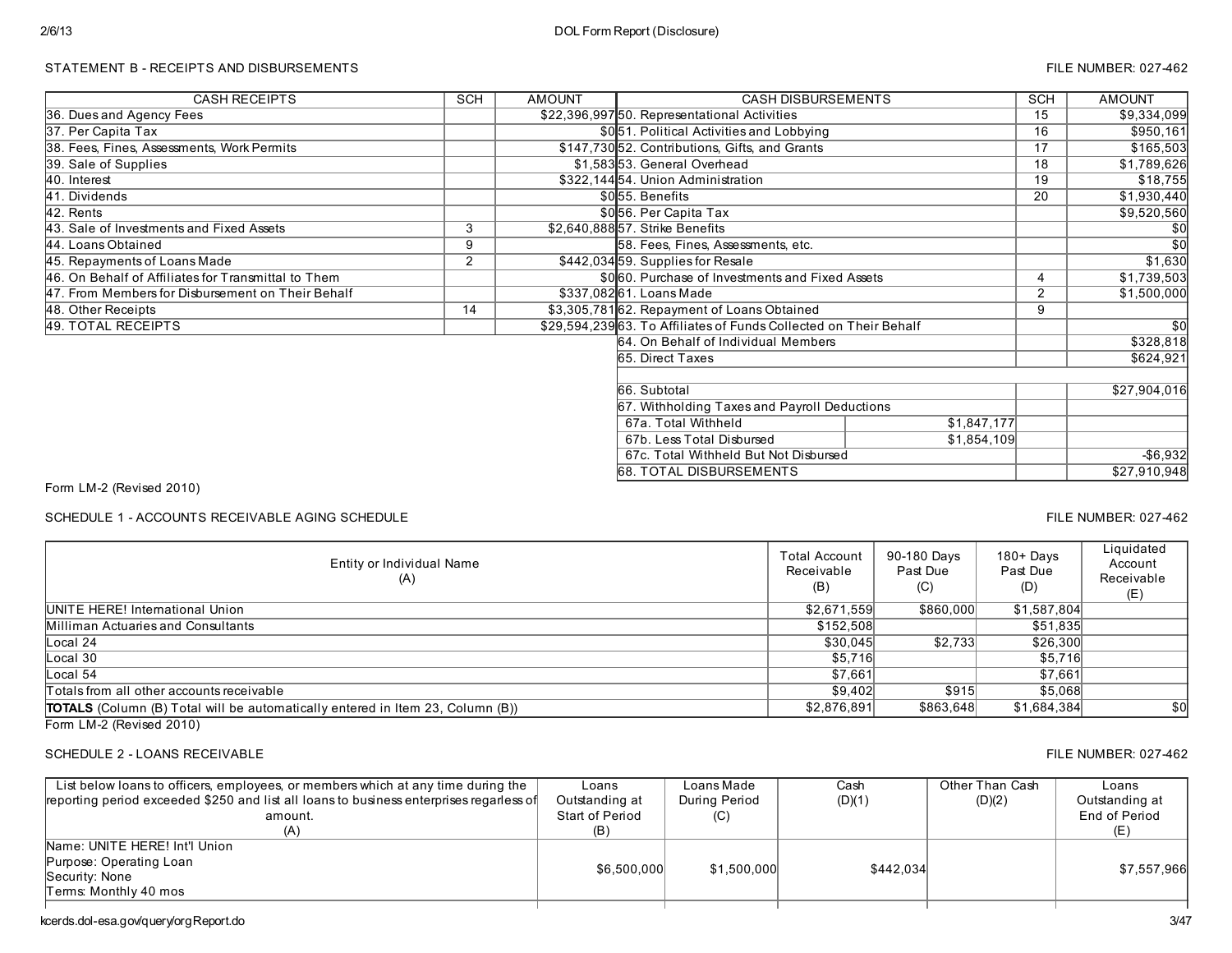| 2/6/13                                  | DOL Form Report (Disclosure) |             |           |                  |             |
|-----------------------------------------|------------------------------|-------------|-----------|------------------|-------------|
| Total of loans not listed above         |                              |             |           |                  |             |
| Total of all lines                      | \$6.500.000                  | \$1.500.000 | \$442.034 | \$0              | \$7,557,966 |
|                                         | Item $24$                    | Item 61     | Item 45   | Item 69          | Item 24     |
| Totals will be automatically entered in | Column (A)                   |             |           | with Explanation | Column (B)  |

Form LM-2 (Revised 2010)

## SCHEDULE 3 - SALE OF INVESTMENTS AND FIXED ASSETS FILE NUMBER: 027-462

| Description (if land or buildings give location)   | Cost        | Book Value                                                            | Gross Sales Price      | Amount Received |
|----------------------------------------------------|-------------|-----------------------------------------------------------------------|------------------------|-----------------|
|                                                    | (B)         |                                                                       | (D)                    |                 |
| Bank of America Corp Notes FDIC, 3.125%, 6/15/2012 | \$1.412.193 | \$1.412.193                                                           | \$1.460.458            | \$1,460,458     |
| UP Morgan Chase & Co. 2.125% 12/26/10              | \$311.253   | \$311.253                                                             | \$307.662              | \$307,662       |
| <b>IUS Backed Securities</b>                       | \$860,918   | \$860.918                                                             | \$872.768              | \$872,768       |
| Total of all lines                                 | \$2,584,364 | \$2,584,364                                                           | \$2.640.888            | \$2,640,888     |
|                                                    |             |                                                                       | 14. Less Reinvestments | \$0             |
|                                                    |             | (Net Sales total will automatically entered in Item 43) 15. Net Sales |                        | \$2,640,888     |

Form LM-2 (Revised 2010)

## SCHEDULE 4 - PURCHASE OF INVESTMENTS AND FIXED ASSETS FILE NUMBER: 027-462

| Description (if land or buildings, give location)                             | Cost        | Book Value             | Cash Paid   |
|-------------------------------------------------------------------------------|-------------|------------------------|-------------|
| (A)                                                                           | (B)         | (C                     | (D)         |
| Fumiture and Equipment                                                        | \$38.525    | \$38.525               | \$38,525    |
| JP Morgan Chase &Co, 2.125% 12/26/10                                          | \$798,882   | \$798.882              | \$798,882   |
| US Backed Securities                                                          | \$902,096   | \$902,096              | \$902,096   |
| Total of all lines                                                            | \$1,739,503 | \$1.739.503            | \$1,739,503 |
|                                                                               |             | 14. Less Reinvestments | \$0         |
| (Net Purchases total will automatically entered in Item 60) 15. Net Purchases |             |                        | \$1,739,503 |

Form LM-2 (Revised 2010)

## SCHEDULE 5 - INVESTMENTS FILE NUMBER: 027-462

| Description                                                                                                                                                         | Amount      |
|---------------------------------------------------------------------------------------------------------------------------------------------------------------------|-------------|
| (A)                                                                                                                                                                 | (B)         |
| Marketable Securities                                                                                                                                               |             |
| 1. Total Cost                                                                                                                                                       | \$2,491,376 |
| 2. Total Book Value                                                                                                                                                 | \$2,491,376 |
| 3. List each marketable security which has a book value over \$5000 and exceeds 5% of Line 2.                                                                       |             |
| 5,813 Sh Amalgamated Bank Common Stock                                                                                                                              | \$1,999,672 |
| JP Morgan Chase & Co. 2.125% 12/26/10                                                                                                                               | \$487,630   |
| Other Investments                                                                                                                                                   |             |
| 4. Total Cost                                                                                                                                                       |             |
| 5. Total Book Value                                                                                                                                                 |             |
| 6. List each other investment which has a book value over \$5,000 and exceeds 5% of Line 5. Also, list each subsidiary for which separate reports are<br>lattached. |             |
| <b>7. Total of Lines 2 and 5</b> (Total will be automatically entered in Item 26, Column(B))                                                                        | \$2,491,376 |
| $T_{\text{atm}}$   M $\Omega$ (Deviced $\Omega$ 040)                                                                                                                |             |

Form LM-2 (Revised 2010)

### SCHEDULE 6 - FIXED ASSETS FILE NUMBER: 027-462

Description **Cost of Other Basis** Total Depreciation or Amount Expensed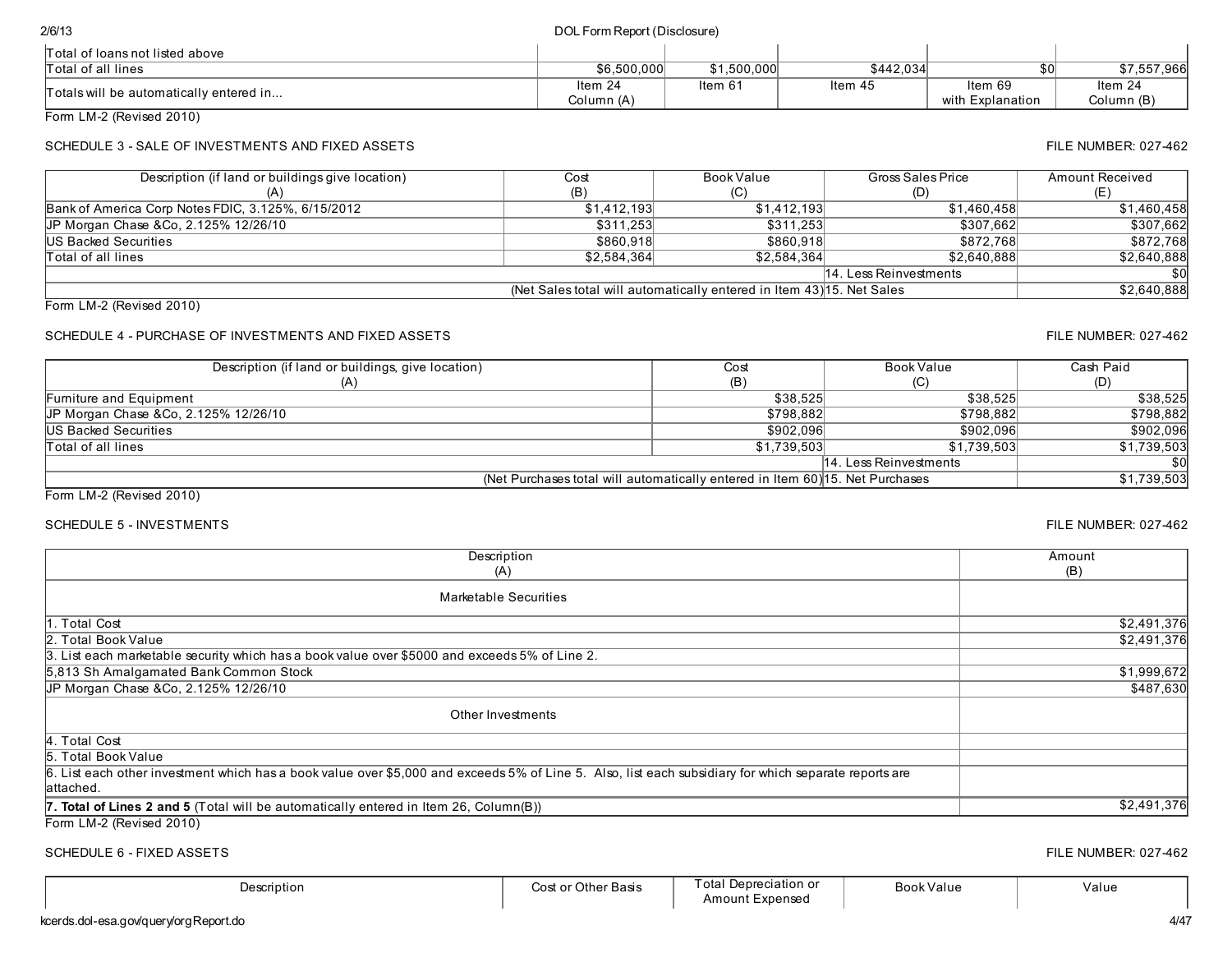## 2/6/13 DOL Form Report (Disclosure)

| (A)                                                                                                               | (B)         | (C) | (D)         | (E)         |
|-------------------------------------------------------------------------------------------------------------------|-------------|-----|-------------|-------------|
| . Land-1630 S Commerce St Las Vegas, NV                                                                           | \$636,555   |     | \$636,555   | \$3,000,000 |
| . Cemetary Plots in Reno, NV                                                                                      | \$6,630     |     | \$6,630     | \$6,630     |
| 3. Bldg-1630 S Commerce St, Las Vegas, NV                                                                         | \$2,307,248 |     | \$2,307,248 | \$2,307,248 |
| 5. Automobiles and Other Vehicles                                                                                 | \$58,620    |     | \$58,620    | \$58,620    |
| 6. Office Furniture and Equipment                                                                                 | \$1,368,945 |     | \$1,368,945 | \$400,000   |
| 7. Other Fixed Assets                                                                                             |             |     |             |             |
| <b>8. Totals of Lines 1 through 7</b> (Column(D) Total will be automatically entered<br>$\ln$ ltem 27, Column(B)) | \$4,377,998 | \$0 | \$4.377.998 | \$5.772.498 |
| Form LM-2 (Revised 2010)                                                                                          |             |     |             |             |

### SCHEDULE 7 - OTHER ASSETS FILE NUMBER: 027-462

| Description                                                                           | Book Value |
|---------------------------------------------------------------------------------------|------------|
| (A'                                                                                   | (B)        |
| Deposit Secretary of State                                                            | \$167      |
| Bus and Amusement Park Tickets for Resale                                             | \$18,074   |
| <b>Total Other Assets</b> (Total will be automatically entered in Item 28, Column(B)) | \$18,241   |
| Form LM-2 (Revised 2010)                                                              |            |

### SCHEDULE 8 - ACCOUNTS PAYABLE AGING SCHEDULE FILE NUMBER: 027-462

| Entity or Individual Name<br>(A)                                                                    | Total Account<br>Pavable<br>(B' | 90-180 Days<br>Past Due<br>(C) | 180+ Davs Past<br>Due | Liquidated<br>Account |
|-----------------------------------------------------------------------------------------------------|---------------------------------|--------------------------------|-----------------------|-----------------------|
| Total from all other accounts payable                                                               |                                 | \$0                            |                       | \$0                   |
| <b>Total Accounts Payable</b> (Column(B) Total will be automatically entered in Item 30, Column(D)) |                                 | \$0                            |                       | \$0                   |
| Form $1 M.2$ (Revised $2010$ )                                                                      |                                 |                                |                       |                       |

Form LM-2 (Revised 2010)

### SCHEDULE 9 - LOANS PAYABLE FILE NUMBER: 027-462

| Source of Loans Payable at Any<br>Time During the Reporting Period | Loans Owed at<br>Start of Period<br>(B) | Loans Obtained<br>During Period<br>(C) | Repayment<br>During Period<br>Cash<br>(D)(1) | Repayment<br>During Period<br>Other Than Cash<br>(D)(1) | Loans Owed at<br>End of Period<br>(E) |
|--------------------------------------------------------------------|-----------------------------------------|----------------------------------------|----------------------------------------------|---------------------------------------------------------|---------------------------------------|
| Total Loans Pavable                                                |                                         | \$01                                   |                                              | \$0l                                                    | \$0                                   |
| Totals will be automatically entered in                            | Item 31                                 | Item 44                                | Item $62$                                    | Item 69                                                 | Item 31                               |
|                                                                    | Column (C)                              |                                        |                                              | with Explanation                                        | Column (D)                            |

Form LM-2 (Revised 2010)

## SCHEDULE 10 - OTHER LIABILITIES FILE NUMBER: 027-462

|  | FILE NUMBER: 027-4 |  |
|--|--------------------|--|
|  |                    |  |

| Description                                                                                | Amount at End of Period |
|--------------------------------------------------------------------------------------------|-------------------------|
|                                                                                            | (B.                     |
| Accrued Vacation                                                                           | \$409,468               |
| Per Capita due to UNITE HERE! International Union                                          | \$792,831               |
| <b>Total Other Liabilities</b> (Total will be automatically entered in Item 33, Column(D)) | ,202,299                |
| $      -$<br>$\mathbf{r}$ $\mathbf{r}$ $\mathbf{r}$                                        |                         |

Form LM-2 (Revised 2010)

## SCHEDULE 11 - ALL OFFICERS AND DISBURSEMENTS TO OFFICERS FILE NUMBER: 027-462

|  |  |  | ιU<br>Gross Salary<br>Distoursements | Allowances<br>Disbursed | - -<br>Distoursements for<br><b>Official Business</b> | . فا<br>Other<br>Disbursements not reported in | (H)<br><b>TOTAL</b> |
|--|--|--|--------------------------------------|-------------------------|-------------------------------------------------------|------------------------------------------------|---------------------|
|--|--|--|--------------------------------------|-------------------------|-------------------------------------------------------|------------------------------------------------|---------------------|

### kcerds.dol-esa.gov/query/orgReport.do 5/47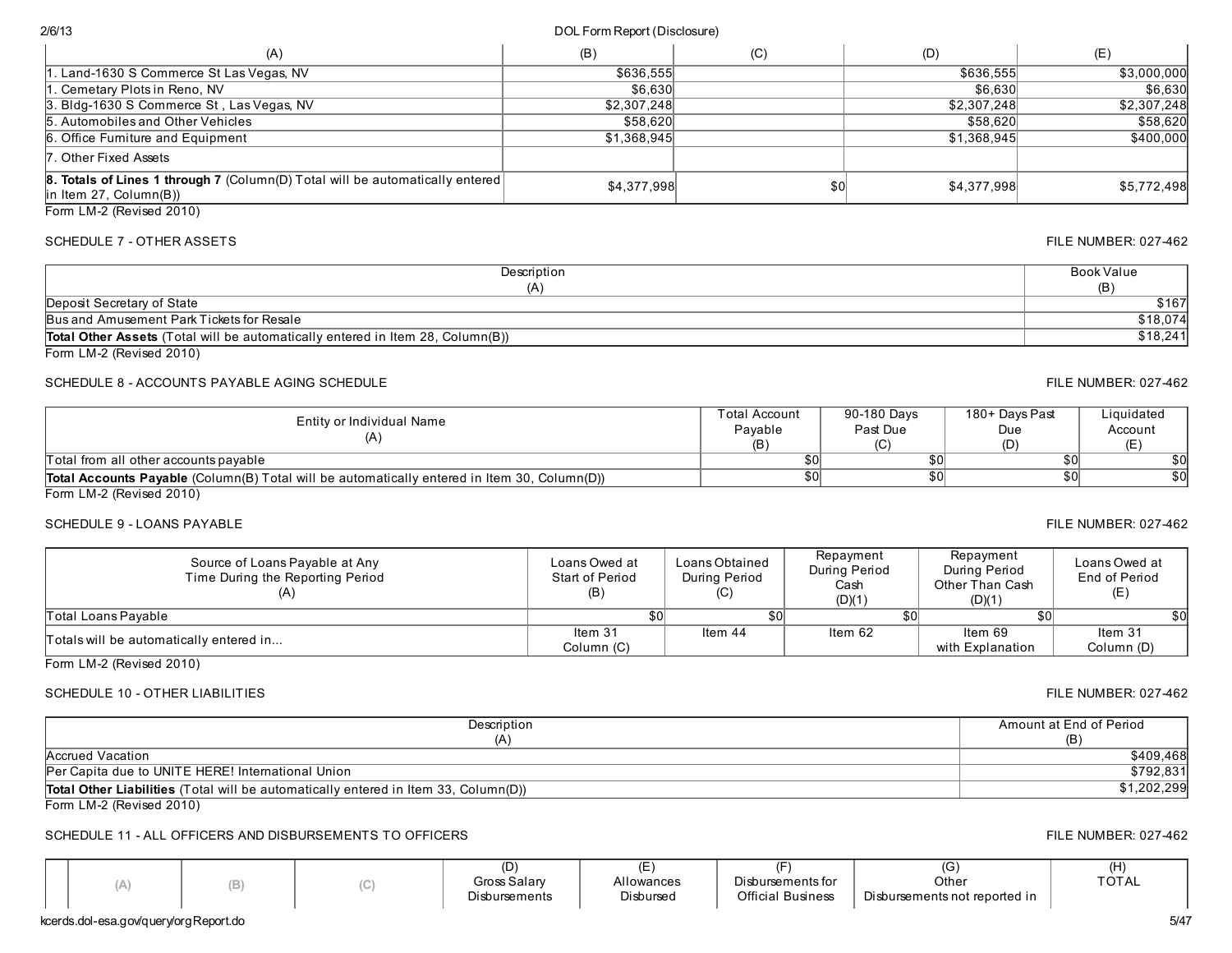|                      | Name                                                | Title          |       | <b>Status</b>                                       | (before any<br>deductions) |          |                              |         |       |                                 | $(D)$ thru $(F)$ |                               |          |
|----------------------|-----------------------------------------------------|----------------|-------|-----------------------------------------------------|----------------------------|----------|------------------------------|---------|-------|---------------------------------|------------------|-------------------------------|----------|
| Ā<br>þ<br>c          | <b>TAYLOR</b><br>D<br>Secretary-Treasurer<br>IС     |                |       |                                                     |                            | \$23,684 |                              |         |       | \$876                           |                  | \$1,045                       | \$25,605 |
|                      | Schedule 15<br>Representational Activities          |                | 75 %  | Schedule 16<br>Political Activities and<br>Lobbying | 5 %                        |          | Schedule 17<br>Contributions |         | $0\%$ | Schedule 18<br>General Overhead | 5 %              | Schedule 19<br>Administration | 15 %     |
| Ā<br>þ<br>c          | <b>GEOCONDA</b><br>President<br>IС                  | ARGUELLO-KLINE |       |                                                     |                            | \$85,949 |                              |         |       | \$2,805                         |                  | \$3,257                       | \$92,011 |
|                      | Schedule 15<br>Representational Activities          |                | 95 %  | Schedule 16<br>Political Activities and<br>_obbying | $0\%$                      |          | Schedule 17<br>Contributions |         | $0\%$ | Schedule 18<br>General Overhead | $0\%$            | Schedule 19<br>Administration | 5 %      |
| Ā<br>þ<br>c          | LEAIN VASHON<br>Vice-President<br>C                 |                |       |                                                     |                            |          |                              | \$1,897 |       |                                 |                  |                               | \$1,897  |
|                      | Schedule 15<br>Representational Activities          |                | 0%    | Schedule 16<br>Political Activities and<br>Lobbying | $0\%$                      |          | Schedule 17<br>Contributions |         | $0\%$ | Schedule 18<br>General Overhead | $0\%$            | Schedule 19<br>Administration | 100 %    |
| Ā<br>∣e<br> C        | <b>FRITZ</b><br>POM<br>Exec Board<br>C              |                |       |                                                     |                            | \$1,685  |                              | \$1,065 |       | \$92                            |                  |                               | \$2,842  |
|                      | Schedule 15<br>Representational Activities          |                | $0\%$ | Schedule 16<br>Political Activities and<br>_obbying | 10 %                       |          | Schedule 17<br>Contributions |         | $0\%$ | Schedule 18<br>General Overhead | $0\%$            | Schedule 19<br>Administration | 90 %     |
| Ā<br>∣e<br> C        | TERRI FURTADO<br>Exec Board<br>IС                   |                |       |                                                     |                            |          |                              | \$930   |       |                                 |                  |                               | \$930    |
|                      | Schedule 15<br>Representational Activities          |                | 0%    | Schedule 16<br>Political Activities and<br>Lobbying | $0\%$                      |          | Schedule 17<br>Contributions |         | $0\%$ | Schedule 18<br>General Overhead | $0\%$            | Schedule 19<br>Administration | 100 %    |
| Ā<br>∣e<br> C        | <b>TERRANCE</b><br><b>GETLER</b><br>Exec Board<br>C |                |       |                                                     |                            |          |                              | \$785   |       |                                 |                  |                               | \$785    |
|                      | Schedule 15<br>Representational Activities          |                | 0%    | Schedule 16<br>Political Activities and<br>Lobbying | $0\%$                      |          | Schedule 17<br>Contributions |         | $0\%$ | Schedule 18<br>General Overhead | $0\%$            | Schedule 19<br>Administration | 100 %    |
| $\frac{A}{C}$        | MARTA RAMIREZ<br>Exec Board<br>ІС                   |                |       |                                                     |                            | \$41,885 |                              |         |       | \$7,022                         |                  |                               | \$48,907 |
|                      | Schedule 15<br>Representational Activities          |                | 100 % | Schedule 16<br>Political Activities and<br>Lobbying | $0\%$                      |          | Schedule 17<br>Contributions |         | $0\%$ | Schedule 18<br>General Overhead | $0\%$            | Schedule 19<br>Administration | $0\%$    |
| A<br>B<br>C          | <b>JOHN</b><br><b>WALTER</b><br>Exec Board<br>IС    |                |       |                                                     |                            |          |                              | \$1,100 |       |                                 |                  |                               | \$1,100  |
|                      | Schedule 15<br>Representational Activities          |                | $0\%$ | Schedule 16<br>Political Activities and<br>Lobbying | $0\%$                      |          | Schedule 17<br>Contributions |         | $0\%$ | Schedule 18<br>General Overhead | $0\%$            | Schedule 19<br>Administration | 100 %    |
| $A$ <sub>B</sub> $C$ | <b>BRUCKLER</b><br><b>PHILIP</b><br>Trustee<br>C    |                |       |                                                     |                            |          |                              | \$875   |       |                                 |                  |                               | \$875    |
|                      | Schedule 15<br>Representational Activities          |                | $0\%$ | Schedule 16<br>Political Activities and<br>Lobbying | $0\%$                      |          | Schedule 17<br>Contributions |         | $0\%$ | Schedule 18<br>General Overhead | $0\%$            | Schedule 19<br>Administration | 100 %    |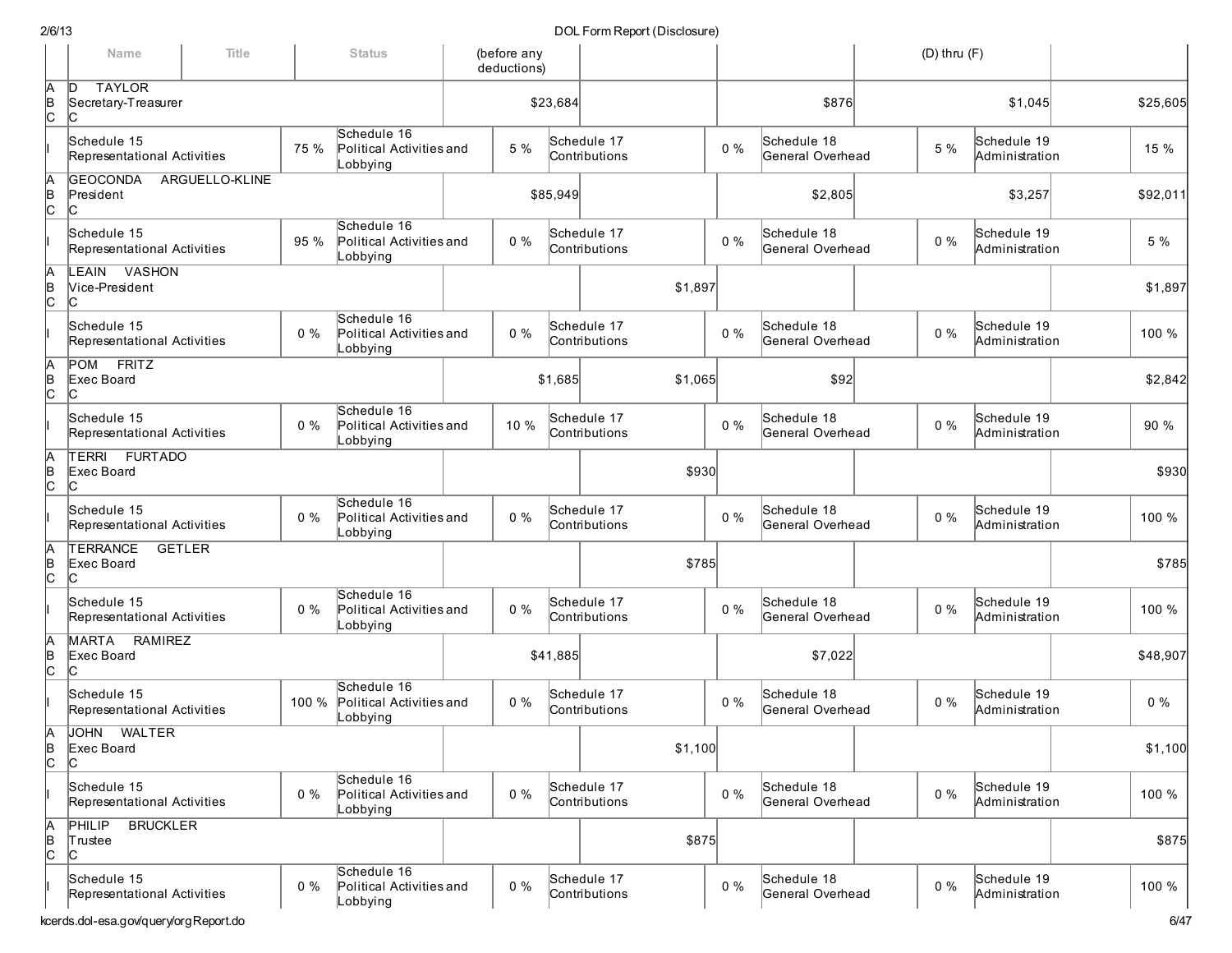## kcerds.dol-esa.gov/query/orgReport.do 7/47

 $(E)$ 

 $(F)$ 

(G)

| А<br>B<br>C. | LILLA<br>LESLIE<br>Trustee<br>◡            |       |                                                     |       |           |                                     | \$981 |       |                                 |       |                               | \$981     |
|--------------|--------------------------------------------|-------|-----------------------------------------------------|-------|-----------|-------------------------------------|-------|-------|---------------------------------|-------|-------------------------------|-----------|
|              | Schedule 15<br>Representational Activities | $0\%$ | Schedule 16<br>Political Activities and<br>Lobbying | $0\%$ |           | Schedule 17<br><b>Contributions</b> |       | $0\%$ | Schedule 18<br>General Overhead | $0\%$ | Schedule 19<br>Administration | 100 %     |
| И<br>B<br>C. | JORGE<br>ORTIZ<br>Trustee<br>U             |       |                                                     |       |           | \$1,155                             |       |       |                                 |       |                               | \$1,155   |
|              | Schedule 15<br>Representational Activities | $0\%$ | Schedule 16<br>Political Activities and<br>Lobbying | $0\%$ |           | Schedule 17<br><b>Contributions</b> |       | $0\%$ | Schedule 18<br>General Overhead | $0\%$ | Schedule 19<br>Administration | 100 %     |
|              | Total Officer Disbursements                |       |                                                     |       | \$153,203 | \$8,788                             |       |       | \$10,795                        |       | \$4,302                       | \$177,088 |
|              | Less Deductions                            |       |                                                     |       |           |                                     |       |       |                                 |       |                               |           |
|              | Net Disbursements                          |       |                                                     |       |           |                                     |       |       |                                 |       |                               | \$177,088 |
|              | Form LM-2 (Revised 2010)                   |       |                                                     |       |           |                                     |       |       |                                 |       |                               |           |

(D)

## SCHEDULE 12 - DISBURSEMENTS TO EMPLOYEES FILE NUMBER: 027-462

| (A)<br>(B)<br>Title<br>Name |                                                    |       | (C)<br><b>Other Paver</b>                                 | Gross Salary<br>Disbursements<br>(before any<br>deductions) |          | Allowances Disbursed         |       | Disbursements for<br><b>Official Business</b> | Other Disbursements not<br>reported in<br>$(D)$ thru $(F)$ |                               | <b>TOTAL</b> |
|-----------------------------|----------------------------------------------------|-------|-----------------------------------------------------------|-------------------------------------------------------------|----------|------------------------------|-------|-----------------------------------------------|------------------------------------------------------------|-------------------------------|--------------|
|                             | Abreu<br>Eulalio<br><b>OA Organizer</b><br>N/A     |       |                                                           | \$41,300                                                    |          |                              |       | \$4,063                                       |                                                            |                               | \$45,363     |
|                             | Schedule 15<br>Representational Activities         | 100 % | Schedule 16<br>Political Activities and<br>_obbying       | $0\%$                                                       |          | Schedule 17<br>Contributions | $0\%$ | Schedule 18<br>General Overhead               | $0\%$                                                      | Schedule 19<br>Administration | $0\%$        |
|                             | Acevado<br>Rosa<br>Organizer<br>N/A                |       |                                                           |                                                             | \$53,644 |                              |       | \$390                                         |                                                            |                               | \$54,034     |
|                             | Schedule 15<br>Representational Activities         |       | Schedule 16<br>100 % Political Activities and<br>Lobbying | $0\%$                                                       |          | Schedule 17<br>Contributions | $0\%$ | Schedule 18<br>General Overhead               | $0\%$                                                      | Schedule 19<br>Administration | $0\%$        |
|                             | Adamson<br>Kenneth<br>Organizer<br>N/A             |       |                                                           |                                                             | \$54,334 |                              |       | \$1,190                                       |                                                            |                               | \$55,524     |
|                             | Schedule 15<br>Representational Activities         | 90%   | Schedule 16<br>Political Activities and<br>_obbying       | 10%                                                         |          | Schedule 17<br>Contributions | $0\%$ | Schedule 18<br>General Overhead               | $0\%$                                                      | Schedule 19<br>Administration | $0\%$        |
|                             | Afshar<br>Nima<br>Researcher<br>N/A                |       |                                                           |                                                             | \$11,287 |                              |       | \$0                                           |                                                            |                               | \$11,287     |
|                             | Schedule 15<br>Representational Activities         | 100 % | Schedule 16<br>Political Activities and<br>_obbying       | $0\%$                                                       |          | Schedule 17<br>Contributions | $0\%$ | Schedule 18<br>General Overhead               | $0\%$                                                      | Schedule 19<br>Administration | $0\%$        |
|                             | Alameda<br>Madeline<br>Grievance Specialist<br>N/A |       |                                                           |                                                             | \$56,859 |                              |       | \$390                                         |                                                            |                               | \$57,249     |
|                             | Schedule 15<br>Representational Activities         | 100 % | Schedule 16<br>Political Activities and<br>_obbying       | $0\%$                                                       |          | Schedule 17<br>Contributions | $0\%$ | Schedule 18<br>General Overhead               | $0\%$                                                      | Schedule 19<br>Administration | $0\%$        |
| A                           | Cesar<br>Armenta                                   |       |                                                           |                                                             |          |                              |       |                                               |                                                            |                               |              |

(H)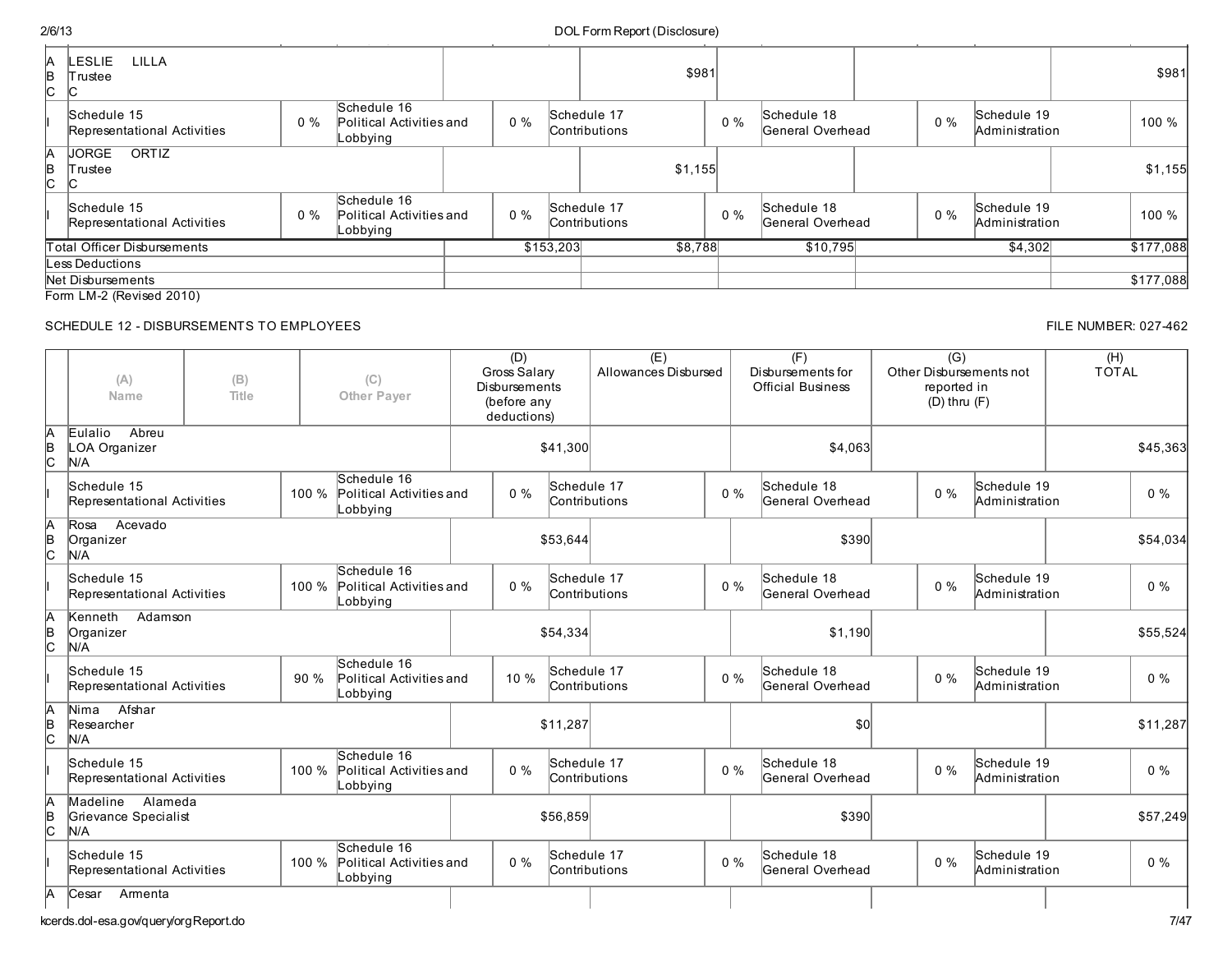| 2/6/13         |                                                          |       |                                                           |       |                              | DOL Form Report (Disclosure) |       |                                 |       |                               |          |
|----------------|----------------------------------------------------------|-------|-----------------------------------------------------------|-------|------------------------------|------------------------------|-------|---------------------------------|-------|-------------------------------|----------|
| $\overline{C}$ | Dept Head-Organizing<br>N/A                              |       |                                                           |       | \$65,810                     |                              |       | \$7,739                         |       |                               | \$73,549 |
|                | Schedule 15<br>Representational Activities               | 100 % | Schedule 16<br>Political Activities and<br>Lobbying       | $0\%$ | Schedule 17<br>Contributions |                              | $0\%$ | Schedule 18<br>General Overhead | $0\%$ | Schedule 19<br>Administration | $0\%$    |
| A<br>B<br>C    | Arreola<br>Lizette<br>Data Entry Clerk<br>N/A            |       |                                                           |       | \$35,757                     |                              |       | \$0                             |       |                               | \$35,757 |
|                | Schedule 15<br>Representational Activities               | 70 %  | Schedule 16<br>Political Activities and<br>Lobbying       | $0\%$ | Schedule 17<br>Contributions |                              | $0\%$ | Schedule 18<br>General Overhead | 30 %  | Schedule 19<br>Administration | $0\%$    |
| A<br>B<br>C    | Fannie Atcitty<br>Organizer<br>N/A                       |       |                                                           |       | \$35,126                     |                              |       | \$13,769                        |       |                               | \$48,895 |
|                | Schedule 15<br>Representational Activities               | 90%   | Schedule 16<br>Political Activities and<br>Lobbying       | 10 %  | Schedule 17<br>Contributions |                              | $0\%$ | Schedule 18<br>General Overhead | $0\%$ | Schedule 19<br>Administration | $0\%$    |
| A<br>B<br>C    | Bagen<br>Noemi<br>Organizer<br>N/A                       |       |                                                           |       | \$48,903                     |                              |       | \$3,645                         |       |                               | \$52,548 |
|                | Schedule 15<br>Representational Activities               | 90 %  | Schedule 16<br>Political Activities and<br>Lobbying       | 10 %  | Schedule 17<br>Contributions |                              | $0\%$ | Schedule 18<br>General Overhead | $0\%$ | Schedule 19<br>Administration | $0\%$    |
| A<br>B<br>C    | Becerra-Valles<br>Diana<br>Organizer<br>N/A              |       |                                                           |       | \$56,221                     |                              |       | \$446                           |       |                               | \$56,667 |
|                | Schedule 15<br>Representational Activities               | 100 % | Schedule 16<br>Political Activities and<br>Lobbying       | $0\%$ | Schedule 17<br>Contributions |                              | $0\%$ | Schedule 18<br>General Overhead | $0\%$ | Schedule 19<br>Administration | $0\%$    |
| A<br>B<br>C    | Betancourt<br>Ligia<br>Organizer<br>N/A                  |       |                                                           |       | \$54,566                     |                              |       | \$230                           |       |                               | \$54,796 |
|                | Schedule 15<br>Representational Activities               | 100 % | Schedule 16<br>Political Activities and<br>_obbying       | $0\%$ | Schedule 17<br>Contributions |                              | $0\%$ | Schedule 18<br>General Overhead | $0\%$ | Schedule 19<br>Administration | $0\%$    |
| A<br>B<br>C    | Bitsui<br>Benson<br>Organizer<br>N/A                     |       |                                                           |       | \$51,094                     |                              |       | \$21,206                        |       |                               | \$72,300 |
|                | Schedule 15<br>Representational Activities               | 80 %  | Schedule 16<br>Political Activities and<br>Lobbying       | 20 %  | Schedule 17<br>Contributions |                              | $0\%$ | Schedule 18<br>General Overhead | $0\%$ | Schedule 19<br>Administration | $0\%$    |
| A<br> в<br> C  | Blecker<br>Cleria<br>LOA Organizer<br>N/A                |       |                                                           |       | \$28,154                     |                              |       | \$132                           |       |                               | \$28,286 |
|                | Schedule 15<br>Representational Activities               |       | Schedule 16<br>100 % Political Activities and<br>Lobbying | $0\%$ | Schedule 17<br>Contributions |                              | $0\%$ | Schedule 18<br>General Overhead | $0\%$ | Schedule 19<br>Administration | $0\%$    |
| A<br>B<br>C    | Bonaventure<br>James<br>Director of Legal Affairs<br>N/A |       |                                                           |       | \$91,372                     |                              |       | \$263                           |       |                               | \$91,635 |
|                | Schedule 15<br>Representational Activities               | 100 % | Schedule 16<br>Political Activities and<br>Lobbying       | $0\%$ | Schedule 17<br>Contributions |                              | $0\%$ | Schedule 18<br>General Overhead | $0\%$ | Schedule 19<br>Administration | $0\%$    |
| A<br>B<br>C    | Boney<br>Mary<br>LOA Organizer<br>N/A                    |       |                                                           |       | \$35,279                     |                              |       | \$3,362                         |       |                               | \$38,641 |

kcerds.dol-esa.gov/query/orgReport.do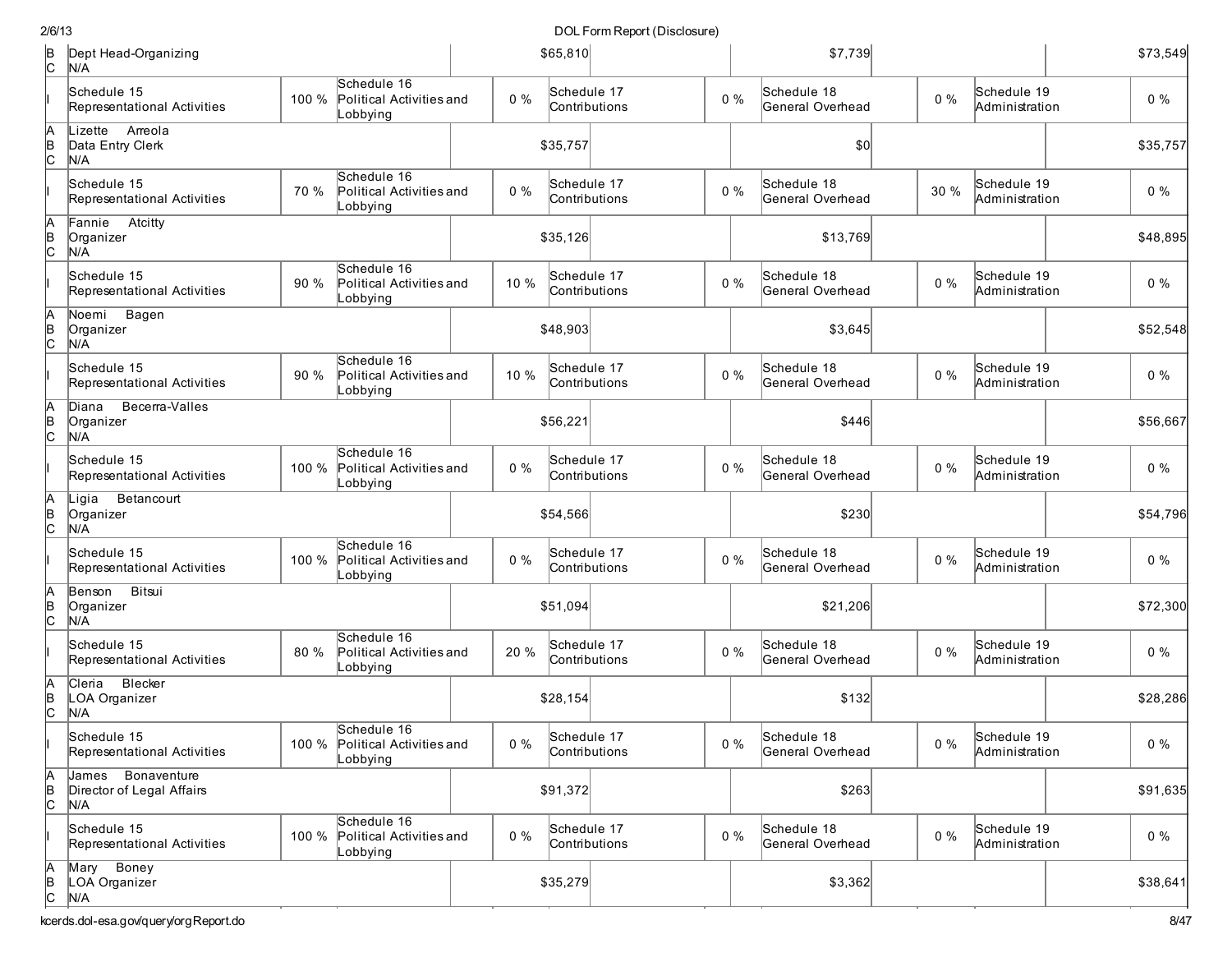|                 | Schedule 15<br>Representational Activities        | 80 %  | Schedule 16<br>Political Activities and<br>Lobbying | 20 %  | Schedule 17<br>Contributions | $0\%$   | Schedule 18<br>General Overhead | $0\%$ | Schedule 19<br>Administration | $0\%$    |
|-----------------|---------------------------------------------------|-------|-----------------------------------------------------|-------|------------------------------|---------|---------------------------------|-------|-------------------------------|----------|
| $\overline{AB}$ | Patrick Boyd<br>Organizer<br>N/A                  |       |                                                     |       | \$56,073                     | \$2,100 | \$16,942                        |       |                               | \$75,115 |
|                 | Schedule 15<br>Representational Activities        | 100 % | Schedule 16<br>Political Activities and<br>Lobbying | $0\%$ | Schedule 17<br>Contributions | $0\%$   | Schedule 18<br>General Overhead | $0\%$ | Schedule 19<br>Administration | $0\%$    |
| A<br>B<br>C     | Delores Brown<br>Organizer<br>N/A                 |       |                                                     |       | \$42,818                     |         | \$10,462                        |       |                               | \$53,280 |
|                 | Schedule 15<br>Representational Activities        | 100 % | Schedule 16<br>Political Activities and<br>Lobbying | $0\%$ | Schedule 17<br>Contributions | $0\%$   | Schedule 18<br>General Overhead | $0\%$ | Schedule 19<br>Administration | $0\%$    |
| A<br>B<br>C     | <b>Brust</b><br>Lori<br>Organizer<br>N/A          |       |                                                     |       | \$54,496                     |         | \$13,381                        |       |                               | \$67,877 |
|                 | Schedule 15<br>Representational Activities        | 100 % | Schedule 16<br>Political Activities and<br>Lobbying | $0\%$ | Schedule 17<br>Contributions | $0\%$   | Schedule 18<br>General Overhead | $0\%$ | Schedule 19<br>Administration | $0\%$    |
| A<br>B<br>C     | Silvia<br>Buenostro<br>LOA Organizer<br>N/A       |       |                                                     |       | \$15,296                     |         | \$2,583                         |       |                               | \$17,879 |
|                 | Schedule 15<br>Representational Activities        | 100 % | Schedule 16<br>Political Activities and<br>_obbying | $0\%$ | Schedule 17<br>Contributions | $0\%$   | Schedule 18<br>General Overhead | $0\%$ | Schedule 19<br>Administration | $0\%$    |
| ļΑ<br>∣e<br>∣c  | <b>Burke</b><br>Shirley<br>Member Services<br>N/A |       |                                                     |       | \$53,921                     |         | \$256                           |       |                               | \$54,177 |
|                 | Schedule 15<br>Representational Activities        | 100 % | Schedule 16<br>Political Activities and<br>_obbying | $0\%$ | Schedule 17<br>Contributions | $0\%$   | Schedule 18<br>General Overhead | $0\%$ | Schedule 19<br>Administration | $0\%$    |
| A<br>B<br>C     | Cabrera<br>Juan<br>Organizer<br>N/A               |       |                                                     |       | \$56,034                     |         | \$1,358                         |       |                               | \$57,392 |
|                 | Schedule 15<br>Representational Activities        | 90 %  | Schedule 16<br>Political Activities and<br>Lobbying | 10 %  | Schedule 17<br>Contributions | $0\%$   | Schedule 18<br>General Overhead | $0\%$ | Schedule 19<br>Administration | $0\%$    |
| A<br>B<br>C     | Miguel<br>Canales-Lopez<br>Organizer<br>N/A       |       |                                                     |       | \$56,543                     |         | \$3,391                         |       |                               | \$59,934 |
|                 | Schedule 15<br>Representational Activities        | 90 %  | Schedule 16<br>Political Activities and<br>obbying. | 10 %  | Schedule 17<br>Contributions | $0\%$   | Schedule 18<br>General Overhead | $0\%$ | Schedule 19<br>Administration | $0\%$    |
| $\frac{A}{C}$   | Aurelio Carrillo<br>Member Services<br>N/A        |       |                                                     |       | \$61,686                     |         | 50                              |       |                               | \$61,686 |
|                 | Schedule 15<br>Representational Activities        | $0\%$ | Schedule 16<br>Political Activities and<br>Lobbying | $0\%$ | Schedule 17<br>Contributions | 100 %   | Schedule 18<br>General Overhead | $0\%$ | Schedule 19<br>Administration | $0\%$    |
| A<br>B<br>C     | Deborah Case<br>Assistant Controller<br>N/A       |       |                                                     |       | \$63,414                     |         | \$119                           |       |                               | \$63,533 |
|                 | kcerds.dol-esa.gov/query/orgReport.do             |       | Schedule 16                                         |       |                              |         |                                 |       |                               | 9/47     |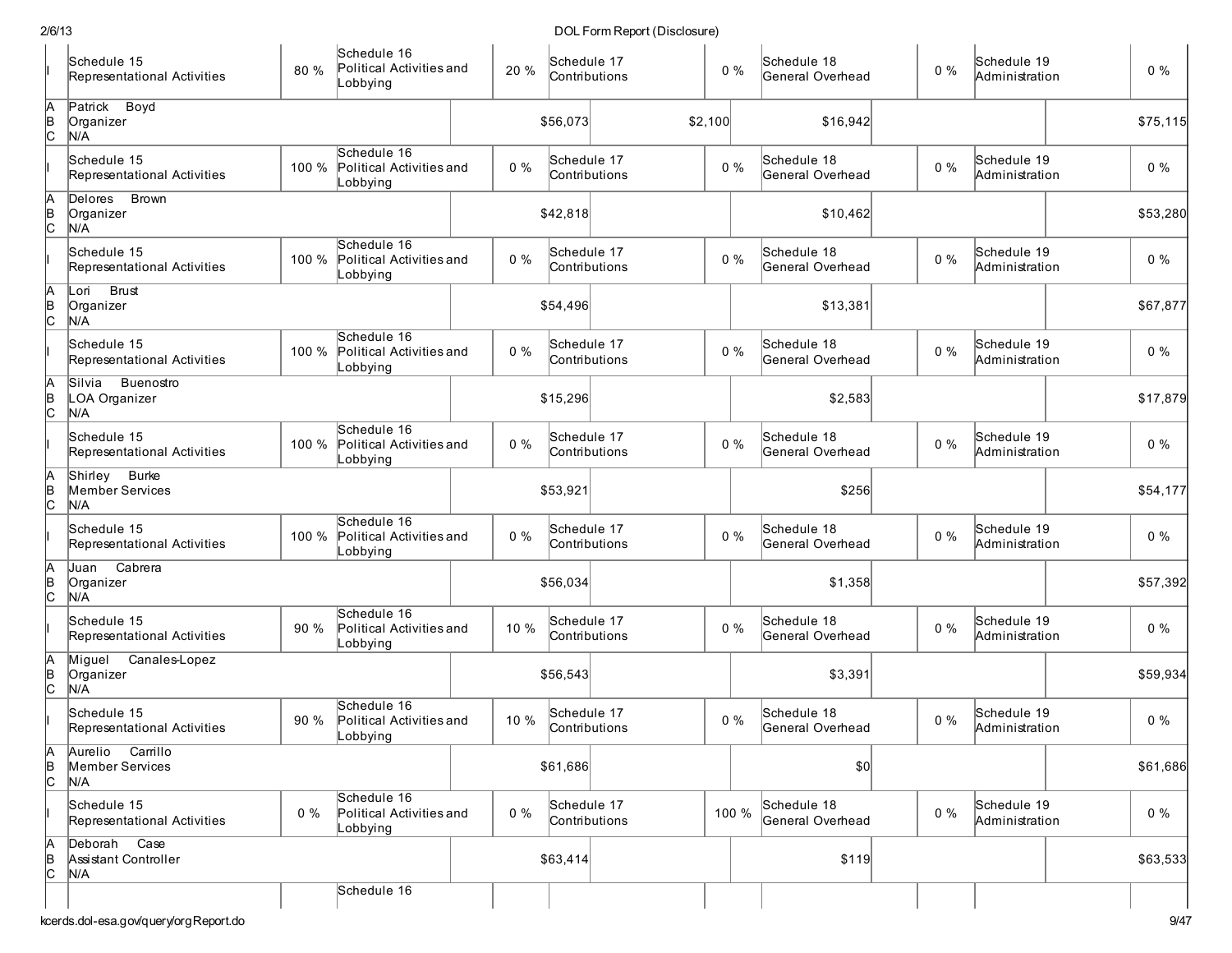|                 | Schedule 15<br>Representational Activities           | $0\%$ | Political Activities and<br>Lobbying                | $0\%$ | Schedule 17<br>Contributions | 0%    | Schedule 18<br>General Overhead |       | 100 % Schedule 19<br>Administration | $0\%$          |
|-----------------|------------------------------------------------------|-------|-----------------------------------------------------|-------|------------------------------|-------|---------------------------------|-------|-------------------------------------|----------------|
| A<br>B<br>C     | Castillo<br><b>G</b> Mercedes<br>Organizer<br>N/A    |       |                                                     |       | \$56,540                     |       | \$0                             |       |                                     | \$56,540       |
|                 | Schedule 15<br>Representational Activities           | 100 % | Schedule 16<br>Political Activities and<br>Lobbying | $0\%$ | Schedule 17<br>Contributions | $0\%$ | Schedule 18<br>General Overhead | $0\%$ | Schedule 19<br>Administration       | $0\%$          |
| A<br> в<br> С   | Castillo<br>Juana<br>Dept Head-Organizing<br>N/A     |       |                                                     |       | \$53,159                     |       | \$377                           |       |                                     | \$53,536       |
|                 | Schedule 15<br>Representational Activities           | 100 % | Schedule 16<br>Political Activities and<br>Lobbying | $0\%$ | Schedule 17<br>Contributions | $0\%$ | Schedule 18<br>General Overhead | $0\%$ | Schedule 19<br>Administration       | $0\%$          |
| A<br>B<br>C     | Chavez<br>Anita<br>Receptionist<br>N/A               |       |                                                     |       | \$30,005                     |       | \$0                             |       |                                     | \$30,005       |
|                 | Schedule 15<br>Representational Activities           | $0\%$ | Schedule 16<br>Political Activities and<br>Lobbying | $0\%$ | Schedule 17<br>Contributions | $0\%$ | Schedule 18<br>General Overhead | 100 % | Schedule 19<br>Administration       | $0\%$          |
| A<br>B<br>C     | Deborah Cooper<br><b>Accounting Clerk</b><br>N/A     |       |                                                     |       | \$44,706                     |       | \$0                             |       |                                     | \$44,706       |
|                 | Schedule 15<br>Representational Activities           | $0\%$ | Schedule 16<br>Political Activities and<br>Lobbying | $0\%$ | Schedule 17<br>Contributions | $0\%$ | Schedule 18<br>General Overhead | 100 % | Schedule 19<br>Administration       | $0\%$          |
| A<br>B<br>C     | David<br>Cordova<br>Grievance Specialist<br>N/A      |       |                                                     |       | \$57,031                     |       | \$182                           |       |                                     | \$57,213       |
|                 | Schedule 15<br>Representational Activities           | 100 % | Schedule 16<br>Political Activities and<br>Lobbying | $0\%$ | Schedule 17<br>Contributions | $0\%$ | Schedule 18<br>General Overhead | $0\%$ | Schedule 19<br>Administration       | $0\%$          |
| A<br>B<br>C     | Johanna<br>Dalton<br>Dept Head-Organizing<br>N/A     |       |                                                     |       | \$65,179                     |       | \$1,782                         |       |                                     | \$66,961       |
|                 | Schedule 15<br>Representational Activities           | 100 % | Schedule 16<br>Political Activities and<br>Lobbying | $0\%$ | Schedule 17<br>Contributions | $0\%$ | Schedule 18<br>General Overhead | $0\%$ | Schedule 19<br>Administration       | $0\%$          |
| A<br>B<br>c     | Davies-Eldon<br>Michaela<br>Data Entry Clerk<br>N/A  |       |                                                     |       | \$38,623                     |       | \$5,573                         |       |                                     | \$44,196       |
|                 | Schedule 15<br>Representational Activities           | $0\%$ | Schedule 16<br>Political Activities and<br>Lobbying | $0\%$ | Schedule 17<br>Contributions | $0\%$ | Schedule 18<br>General Overhead | 100 % | Schedule 19<br>Administration       | $0\%$          |
| $\overline{AB}$ | Sharon DeCosta<br><b>Accounting Clerk</b><br>N/A     |       |                                                     |       | \$43,820                     |       | \$0]                            |       |                                     | \$43,820       |
|                 | Schedule 15<br>Representational Activities           | $0\%$ | Schedule 16<br>Political Activities and<br>Lobbying | $0\%$ | Schedule 17<br>Contributions | $0\%$ | Schedule 18<br>General Overhead | 100 % | Schedule 19<br>Administration       | $0\%$          |
| A<br>B<br>C     | Dela-Puente<br>Nicolaza<br>Organizer<br>N/A          |       |                                                     |       | \$56,347                     |       | \$1,009                         |       |                                     | \$57,356       |
|                 | Schedule 15<br>kcerds.dol-esa.gov/query/orgReport.do |       | Schedule 16<br>100 % Political Activities and       | $0\%$ | Schedule 17                  | $0\%$ | Schedule 18                     | $0\%$ | Schedule 19                         | $0\%$<br>10/47 |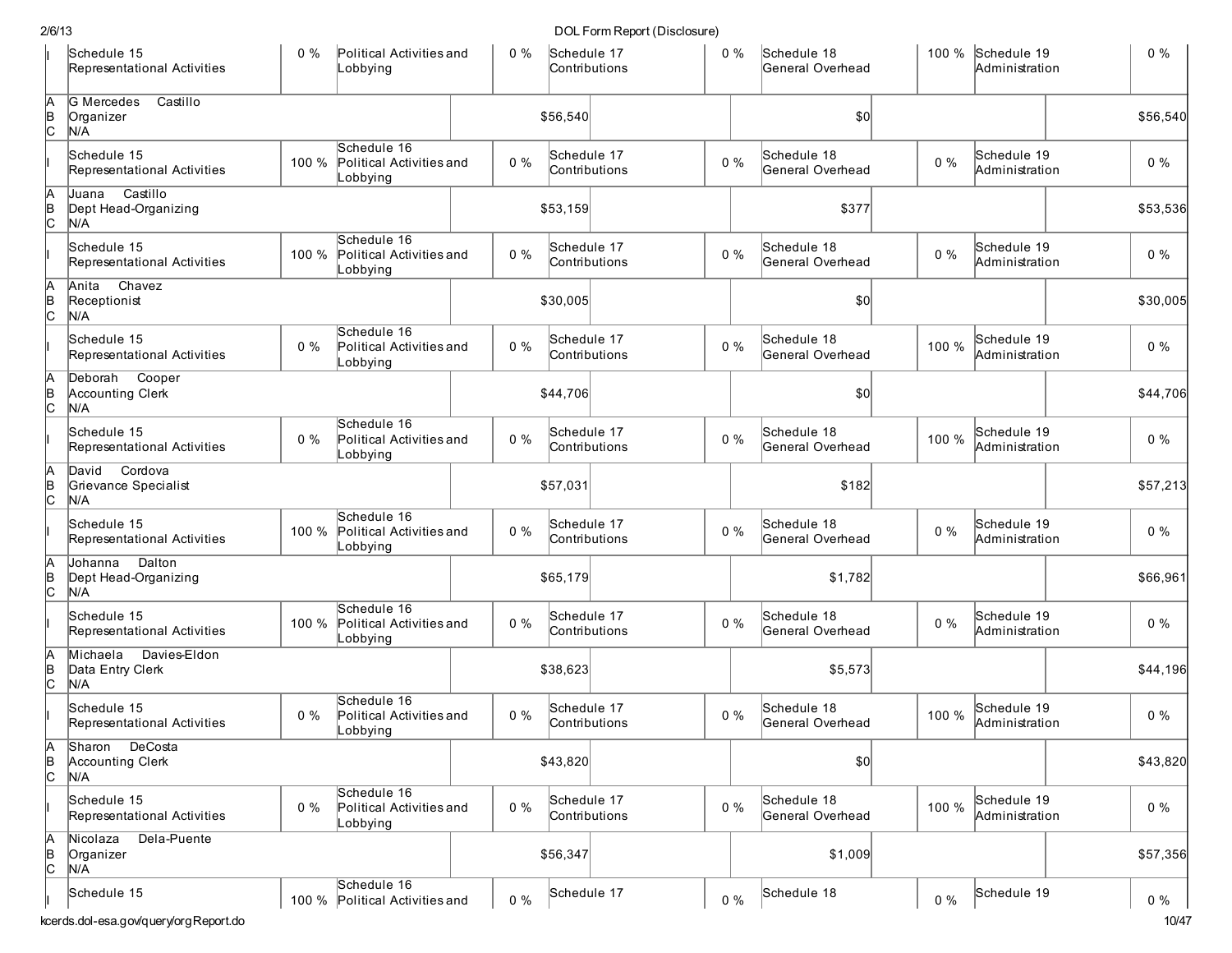| DOL Form Report (Disclosure) |  |
|------------------------------|--|
|------------------------------|--|

|                  | Representational Activities                      |       | Lobbying                                                  |       | Contributions                |       | General Overhead                |       | Administration                |          |
|------------------|--------------------------------------------------|-------|-----------------------------------------------------------|-------|------------------------------|-------|---------------------------------|-------|-------------------------------|----------|
| $A$ <sub>B</sub> | DeMartinez<br>Asela<br>Organizer<br>N/A          |       |                                                           |       | \$54,590                     |       | \$390                           |       |                               | \$54,980 |
|                  | Schedule 15<br>Representational Activities       | 100 % | Schedule 16<br>Political Activities and<br>Lobbying       | $0\%$ | Schedule 17<br>Contributions | $0\%$ | Schedule 18<br>General Overhead | $0\%$ | Schedule 19<br>Administration | $0\%$    |
| A<br>B<br>C      | Judy DeZam<br>Data Entry Clerk<br>N/A            |       |                                                           |       | \$25,477                     |       | \$0                             |       |                               | \$25,477 |
|                  | Schedule 15<br>Representational Activities       | $0\%$ | Schedule 16<br>Political Activities and<br>Lobbying       | $0\%$ | Schedule 17<br>Contributions | $0\%$ | Schedule 18<br>General Overhead | 100 % | Schedule 19<br>Administration | $0\%$    |
| A<br>B<br>C      | Diaz<br>Oscar<br>Organizer<br>N/A                |       |                                                           |       | \$10,172                     |       | \$726                           |       |                               | \$10,898 |
|                  | Schedule 15<br>Representational Activities       | $0\%$ | Schedule 16<br>Political Activities and<br>Lobbying       | 100 % | Schedule 17<br>Contributions | $0\%$ | Schedule 18<br>General Overhead | $0\%$ | Schedule 19<br>Administration | $0\%$    |
| Ā<br>þ<br>c.     | Dicillo<br>John<br>Organizer<br>N/A              |       |                                                           |       | \$53,640                     |       | \$789                           |       |                               | \$54,429 |
|                  | Schedule 15<br>Representational Activities       | 90 %  | Schedule 16<br>Political Activities and<br>Lobbying       | 10 %  | Schedule 17<br>Contributions | $0\%$ | Schedule 18<br>General Overhead | $0\%$ | Schedule 19<br>Administration | $0\%$    |
| Ā<br>þ<br>lc.    | Duran<br>Beatrice<br>Grievance Specialist<br>N/A |       |                                                           |       | \$56,227                     |       | \$389                           |       |                               | \$56,616 |
|                  | Schedule 15<br>Representational Activities       | 100 % | Schedule 16<br>Political Activities and<br>Lobbying       | $0\%$ | Schedule 17<br>Contributions | 0%    | Schedule 18<br>General Overhead | $0\%$ | Schedule 19<br>Administration | $0\%$    |
| в<br> С          | Esther Dyer<br>Grievance Specialist<br>N/A       |       |                                                           |       | \$54,043                     |       | \$604                           |       |                               | \$54,647 |
|                  | Schedule 15<br>Representational Activities       | 100 % | Schedule 16<br>Political Activities and<br>Lobbying       | $0\%$ | Schedule 17<br>Contributions | $0\%$ | Schedule 18<br>General Overhead | $0\%$ | Schedule 19<br>Administration | $0\%$    |
| A<br>B<br>C      | Erck<br>Lenore<br><b>Clerk</b><br>N/A            |       |                                                           |       | \$23,865                     |       | \$0                             |       |                               | \$23,865 |
|                  | Schedule 15<br>Representational Activities       | $0\%$ | Schedule 16<br>Political Activities and<br>Lobbying       | $0\%$ | Schedule 17<br>Contributions | $0\%$ | Schedule 18<br>General Overhead | 100 % | Schedule 19<br>Administration | $0\%$    |
| A<br>le.<br>lc.  | Jose Escobar<br>Grievance Specialist<br>N/A      |       |                                                           |       | \$52,563                     |       | \$384                           |       |                               | \$52,947 |
|                  | Schedule 15<br>Representational Activities       |       | Schedule 16<br>100 % Political Activities and<br>Lobbying | $0\%$ | Schedule 17<br>Contributions | $0\%$ | Schedule 18<br>General Overhead | $0\%$ | Schedule 19<br>Administration | $0\%$    |
| A<br>B<br>C      | Santos Farias<br>Organizer<br>N/A                |       |                                                           |       | \$54,450                     |       | \$1,502                         |       |                               | \$55,952 |
|                  | Schedule 15<br>Representational Activities       | 90%   | Schedule 16<br>Political Activities and<br>Lobbying       | 10 %  | Schedule 17<br>Contributions | $0\%$ | Schedule 18<br>General Overhead | $0\%$ | Schedule 19<br>Administration | $0\%$    |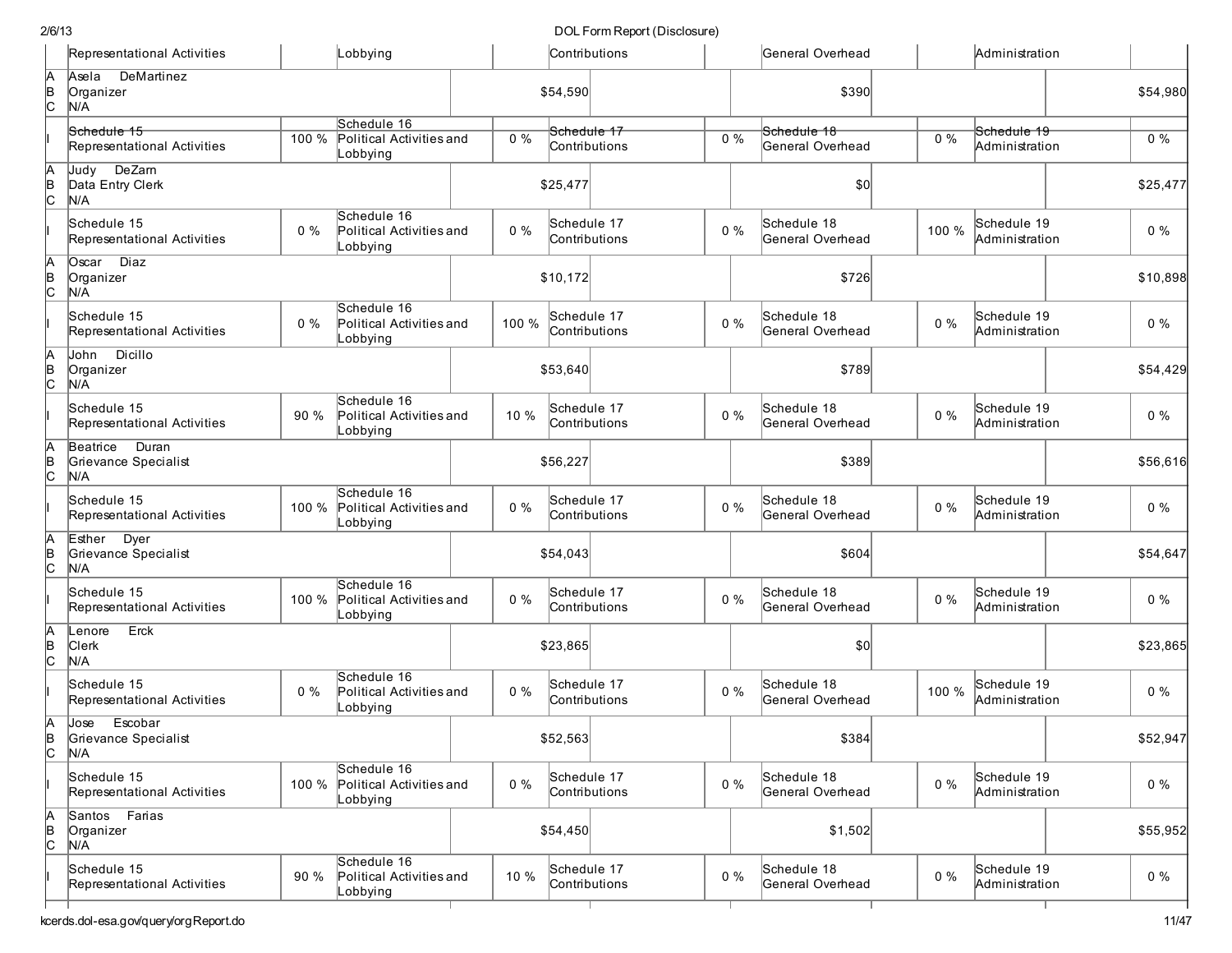| 2/6/13              |                                                 |         |                                                     |       |             | DOL Form Report (Disclosure) |       |                                 |       |                               |          |
|---------------------|-------------------------------------------------|---------|-----------------------------------------------------|-------|-------------|------------------------------|-------|---------------------------------|-------|-------------------------------|----------|
| A<br>B<br>C         | Margarita<br>Farmer<br>Secretary<br>N/A         |         |                                                     |       | \$54,276    |                              |       | \$0                             |       |                               | \$54,276 |
|                     | Schedule 15<br>Representational Activities      | $100\%$ | Schedule 16<br>Political Activities and<br>Lobbying | $0\%$ | Schedule 17 | Contributions                | $0\%$ | Schedule 18<br>General Overhead | $0\%$ | Schedule 19<br>Administration | $0\%$    |
| Ā<br>B<br>C         | Mauricio<br>Fonseca<br>Organizer<br>N/A         |         |                                                     |       | \$54,130    |                              |       | \$1,301                         |       |                               | \$55,431 |
|                     | Schedule 15<br>Representational Activities      | 100 %   | Schedule 16<br>Political Activities and<br>Lobbying | $0\%$ | Schedule 17 | Contributions                | $0\%$ | Schedule 18<br>General Overhead | $0\%$ | Schedule 19<br>Administration | $0\%$    |
| A<br> B<br> C       | Gadue<br>Marisa<br>Organizer<br>N/A             |         |                                                     |       | \$42,969    |                              |       | \$9,639                         |       |                               | \$52,608 |
|                     | Schedule 15<br>Representational Activities      | 90 %    | Schedule 16<br>Political Activities and<br>Lobbying | 10 %  | Schedule 17 | Contributions                | $0\%$ | Schedule 18<br>General Overhead | $0\%$ | Schedule 19<br>Administration | $0\%$    |
| A<br> в<br> С       | Gandulla<br>Corine<br>Data Entry Clerk<br>N/A   |         |                                                     |       | \$35,872    |                              |       | \$0                             |       |                               | \$35,872 |
|                     | Schedule 15<br>Representational Activities      | $0\%$   | Schedule 16<br>Political Activities and<br>Lobbying | $0\%$ | Schedule 17 | Contributions                | $0\%$ | Schedule 18<br>General Overhead | 100 % | Schedule 19<br>Administration | $0\%$    |
| A<br>B<br>C         | Gaskill<br>Frank<br>Building Maintenance<br>N/A |         |                                                     |       | \$35,373    |                              |       | \$0                             |       |                               | \$35,373 |
|                     | Schedule 15<br>Representational Activities      | $0\%$   | Schedule 16<br>Political Activities and<br>Lobbying | $0\%$ | Schedule 17 | Contributions                | $0\%$ | Schedule 18<br>General Overhead | 100 % | Schedule 19<br>Administration | $0\%$    |
| A<br>B<br>C         | Gatti<br>Grace<br>Secretary<br>N/A              |         |                                                     |       | \$42,315    |                              |       | \$0                             |       |                               | \$42,315 |
|                     | Schedule 15<br>Representational Activities      | 100 %   | Schedule 16<br>Political Activities and<br>Lobbying | $0\%$ | Schedule 17 | Contributions                | $0\%$ | Schedule 18<br>General Overhead | $0\%$ | Schedule 19<br>Administration | $0\%$    |
| A<br>B<br>C         | Gerhart<br>Dawne<br>Secretary<br>N/A            |         |                                                     |       | \$37,634    |                              |       | \$0                             |       |                               | \$37,634 |
|                     | Schedule 15<br>Representational Activities      | 100 %   | Schedule 16<br>Political Activities and<br>Lobbying | $0\%$ | Schedule 17 | Contributions                | $0\%$ | Schedule 18<br>General Overhead | $0\%$ | Schedule 19<br>Administration | $0\%$    |
| А<br>lв<br>c        | Guillermina<br>Godinez<br>Secretary<br>N/A      |         |                                                     |       | \$40,206    |                              |       | \$0                             |       |                               | \$40,206 |
|                     | Schedule 15<br>Representational Activities      | $0\%$   | Schedule 16<br>Political Activities and<br>Lobbying | $0\%$ | Schedule 17 | Contributions                | $0\%$ | Schedule 18<br>General Overhead | 100 % | Schedule 19<br>Administration | $0\%$    |
| А<br>$\overline{C}$ | Jacob Goldberg<br>Researcher<br>N/A             |         |                                                     |       | \$39,674    |                              |       | \$479                           |       |                               | \$40,153 |
|                     | Schedule 15<br>Representational Activities      | 90 %    | Schedule 16<br>Political Activities and<br>Lobbying | 10 %  | Schedule 17 | Contributions                | $0\%$ | Schedule 18<br>General Overhead | $0\%$ | Schedule 19<br>Administration | $0\%$    |
| IА                  | Gomez<br> Ana                                   |         |                                                     |       |             |                              |       |                                 |       |                               |          |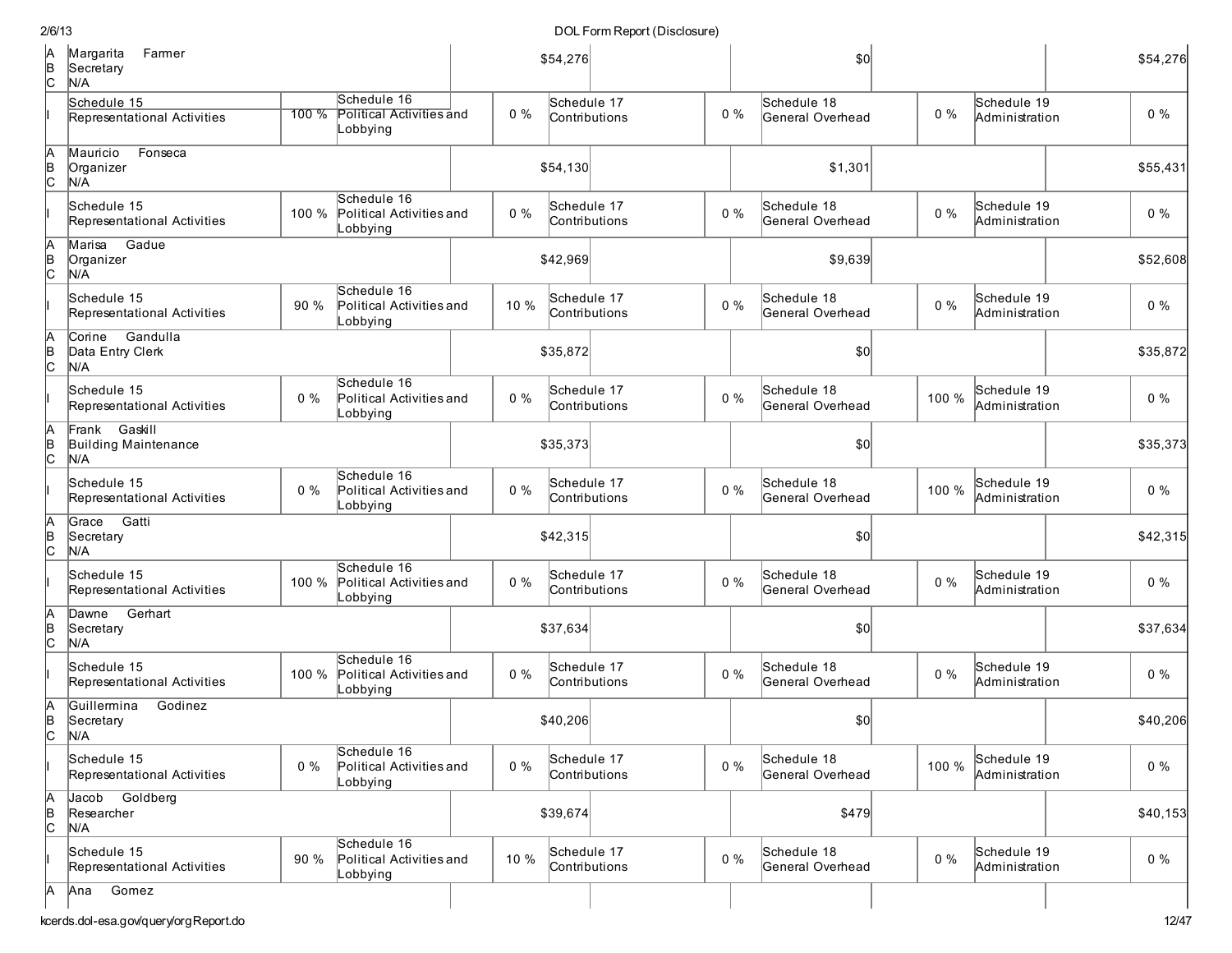| 2/6/13              |                                                  |       |                                                     |       |          | DOL Form Report (Disclosure) |       |                                 |       |                               |          |
|---------------------|--------------------------------------------------|-------|-----------------------------------------------------|-------|----------|------------------------------|-------|---------------------------------|-------|-------------------------------|----------|
| $\overline{c}$      | Organizer<br>N/A                                 |       |                                                     |       | \$56,079 |                              |       | \$1,781                         |       |                               | \$57,860 |
|                     | Schedule 15<br>Representational Activities       | 80%   | Schedule 16<br>Political Activities and<br>_obbying | 20 %  |          | Schedule 17<br>Contributions | $0\%$ | Schedule 18<br>General Overhead | $0\%$ | Schedule 19<br>Administration | $0\%$    |
| A<br>B<br>C         | Maria<br>Gomez<br>LOA Organizer<br>N/A           |       |                                                     |       | \$33,787 |                              |       | \$3,098                         |       |                               | \$36,885 |
|                     | Schedule 15<br>Representational Activities       | 100 % | Schedule 16<br>Political Activities and<br>Lobbying | $0\%$ |          | Schedule 17<br>Contributions | $0\%$ | Schedule 18<br>General Overhead | $0\%$ | Schedule 19<br>Administration | $0\%$    |
| А<br>$\overline{c}$ | Gonzales<br>Alexander<br>LOA Organizer<br>N/A    |       |                                                     |       | \$13,905 |                              |       | \$838                           |       |                               | \$14,743 |
|                     | Schedule 15<br>Representational Activities       | $0\%$ | Schedule 16<br>Political Activities and<br>Lobbying | 100 % |          | Schedule 17<br>Contributions | $0\%$ | Schedule 18<br>General Overhead | $0\%$ | Schedule 19<br>Administration | $0\%$    |
| A<br>B<br>C         | Grigg<br>Katherine<br>Grievance Intake<br>N/A    |       |                                                     |       | \$37,063 |                              |       | \$0                             |       |                               | \$37,063 |
|                     | Schedule 15<br>Representational Activities       | 100 % | Schedule 16<br>Political Activities and<br>Lobbying | $0\%$ |          | Schedule 17<br>Contributions | $0\%$ | Schedule 18<br>General Overhead | $0\%$ | Schedule 19<br>Administration | $0\%$    |
| $\overline{6}$      | Guereque<br>Gilberto<br>Lead Organizer<br>N/A    |       |                                                     |       | \$61,970 |                              |       | \$489                           |       |                               | \$62,459 |
|                     | Schedule 15<br>Representational Activities       | 100 % | Schedule 16<br>Political Activities and<br>Lobbying | $0\%$ |          | Schedule 17<br>Contributions | $0\%$ | Schedule 18<br>General Overhead | $0\%$ | Schedule 19<br>Administration | $0\%$    |
| A<br>B<br>C         | Elizabeth<br>Gutierrez<br>Secretary<br>N/A       |       |                                                     |       | \$40,003 |                              |       | \$0                             |       |                               | \$40,003 |
|                     | Schedule 15<br>Representational Activities       | $0\%$ | Schedule 16<br>Political Activities and<br>Lobbying | $0\%$ |          | Schedule 17<br>Contributions | $0\%$ | Schedule 18<br>General Overhead | 100 % | Schedule 19<br>Administration | $0\%$    |
| A<br>$\overline{c}$ | Henderson<br>Donell<br>Lead Organizer<br>N/A     |       |                                                     |       | \$57,915 |                              |       | \$1,636                         |       |                               | \$59,551 |
|                     | Schedule 15<br>Representational Activities       | 90 %  | Schedule 16<br>Political Activities and<br>Lobbying | 10 %  |          | Schedule 17<br>Contributions | $0\%$ | Schedule 18<br>General Overhead | $0\%$ | Schedule 19<br>Administration | $0\%$    |
| A<br>B<br>C         | Wanda Henry<br><b>Operations Director</b><br>N/A |       |                                                     |       | \$62,064 |                              |       | \$133                           |       |                               | \$62,197 |
|                     | Schedule 15<br>Representational Activities       | $0\%$ | Schedule 16<br>Political Activities and<br>_obbying | $0\%$ |          | Schedule 17<br>Contributions | $0\%$ | Schedule 18<br>General Overhead | 100 % | Schedule 19<br>Administration | $0\%$    |
| A<br>B<br>C         | Gloria Hernandez<br>Organizer<br>N/A             |       |                                                     |       | \$54,177 |                              |       | \$245                           |       |                               | \$54,422 |
|                     | Schedule 15<br>Representational Activities       | 100 % | Schedule 16<br>Political Activities and<br>Lobbying | $0\%$ |          | Schedule 17<br>Contributions | $0\%$ | Schedule 18<br>General Overhead | $0\%$ | Schedule 19<br>Administration | $0\%$    |
| A<br>B              | Marie Hill<br>LOA Organizer                      |       |                                                     |       | \$14,956 |                              |       | 0                               |       |                               | \$14,956 |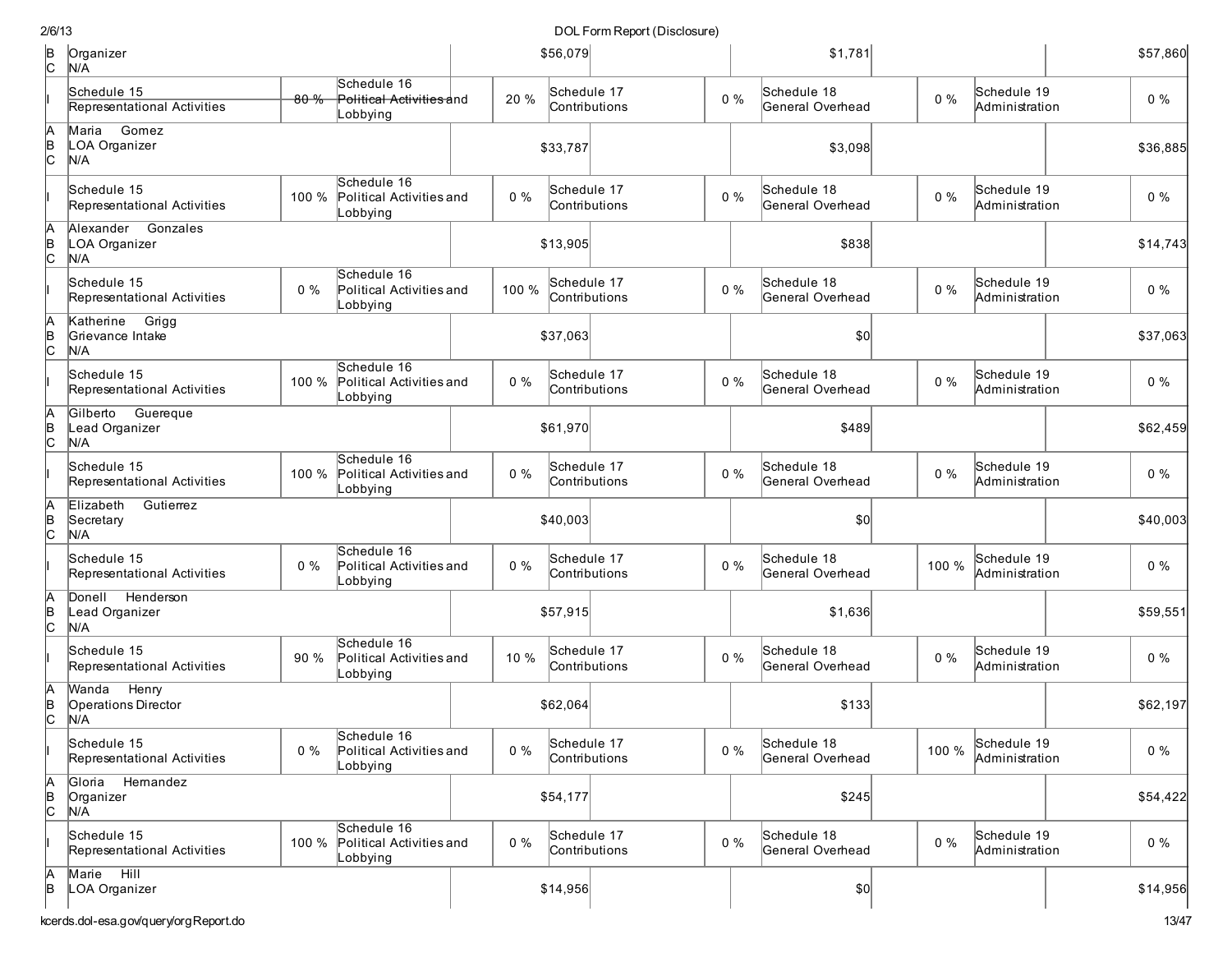### DOL Form Report (Disclosure)

| c             | N/A                                                    |       |                                                     |       |             |                              |       |                                 |       |                               |          |
|---------------|--------------------------------------------------------|-------|-----------------------------------------------------|-------|-------------|------------------------------|-------|---------------------------------|-------|-------------------------------|----------|
|               | Schedule 15<br>Representational Activities             | 0%    | Schedule 16<br>Political Activities and<br>Lobbying | 100 % |             | Schedule 17<br>Contributions | $0\%$ | Schedule 18<br>General Overhead | $0\%$ | Schedule 19<br>Administration | $0\%$    |
| A<br> в<br> C | Holmes<br>Maya<br>Research Director<br>N/A             |       |                                                     |       | \$59,535    |                              |       | \$371                           |       |                               | \$59,906 |
|               | Schedule 15<br>Representational Activities             | 100 % | Schedule 16<br>Political Activities and<br>_obbying | $0\%$ |             | Schedule 17<br>Contributions | $0\%$ | Schedule 18<br>General Overhead | $0\%$ | Schedule 19<br>Administration | $0\%$    |
| Ā<br>∣e<br> C | <b>Hughes</b><br>Heidi<br>Lead Organizer<br>N/A        |       |                                                     |       | \$65,420    |                              |       | \$8,353                         |       |                               | \$73,773 |
|               | Schedule 15<br>Representational Activities             | 100 % | Schedule 16<br>Political Activities and<br>_obbying | $0\%$ |             | Schedule 17<br>Contributions | $0\%$ | Schedule 18<br>General Overhead | $0\%$ | Schedule 19<br>Administration | $0\%$    |
| Ā<br>∣e<br> C | Robyn Hughes<br>Director of Finance<br>N/A             |       |                                                     |       | \$61,447    |                              |       | \$0                             |       |                               | \$61,447 |
|               | Schedule 15<br>Representational Activities             | $0\%$ | Schedule 16<br>Political Activities and<br>_obbying | $0\%$ |             | Schedule 17<br>Contributions | $0\%$ | Schedule 18<br>General Overhead | 100 % | Schedule 19<br>Administration | $0\%$    |
| Ā<br> в<br> С | Jeannine<br>lannuzzi<br>LOA Organizer<br>N/A           |       |                                                     |       | \$25,578    |                              |       | \$1,796                         |       |                               | \$27,374 |
|               | Schedule 15<br>Representational Activities             | 75 %  | Schedule 16<br>Political Activities and<br>_obbying | 25 %  |             | Schedule 17<br>Contributions | $0\%$ | Schedule 18<br>General Overhead | $0\%$ | Schedule 19<br>Administration | $0\%$    |
| A<br>B<br>C   | lannuzzi<br>Peter<br>LOA Organizer<br>N/A              |       |                                                     |       | \$16,918    |                              |       | \$0                             |       |                               | \$16,918 |
|               | Schedule 15<br>Representational Activities             | 100 % | Schedule 16<br>Political Activities and<br>_obbying | $0\%$ |             | Schedule 17<br>Contributions | $0\%$ | Schedule 18<br>General Overhead | $0\%$ | Schedule 19<br>Administration | $0\%$    |
| Ā<br>B<br>C   | Michaelina<br>Ituarte<br>Job Dispatcher/Banquet<br>N/A |       |                                                     |       | \$61,131    |                              |       | \$600                           |       |                               | \$61,731 |
|               | Schedule 15<br>Representational Activities             | 100 % | Schedule 16<br>Political Activities and<br>Lobbying | $0\%$ |             | Schedule 17<br>Contributions | $0\%$ | Schedule 18<br>General Overhead | $0\%$ | Schedule 19<br>Administration | $0\%$    |
| Ā<br>B<br>C   | Janz<br>Linda<br>Grievance Specialist<br>N/A           |       |                                                     |       | \$65,271    |                              |       | \$337                           |       |                               | \$65,608 |
|               | Schedule 15<br>Representational Activities             | 90 %  | Schedule 16<br>Political Activities and<br>Lobbying | 10 %  | Schedule 17 | Contributions                | $0\%$ | Schedule 18<br>General Overhead | $0\%$ | Schedule 19<br>Administration | $0\%$    |
| A<br>B<br>C   | Judy Kelly<br>Grievance Specialist<br>N/A              |       |                                                     |       | \$53,381    |                              |       | \$518                           |       |                               | \$53,899 |
|               | Schedule 15<br>Representational Activities             | 100 % | Schedule 16<br>Political Activities and<br>Lobbying | $0\%$ |             | Schedule 17<br>Contributions | $0\%$ | Schedule 18<br>General Overhead | $0\%$ | Schedule 19<br>Administration | $0\%$    |
| A<br>B<br>C   | Kevin Kline<br>Organizing Director<br>N/A              |       |                                                     |       | \$24,545    |                              |       | $ 10\rangle$                    |       |                               | \$24,545 |

т

т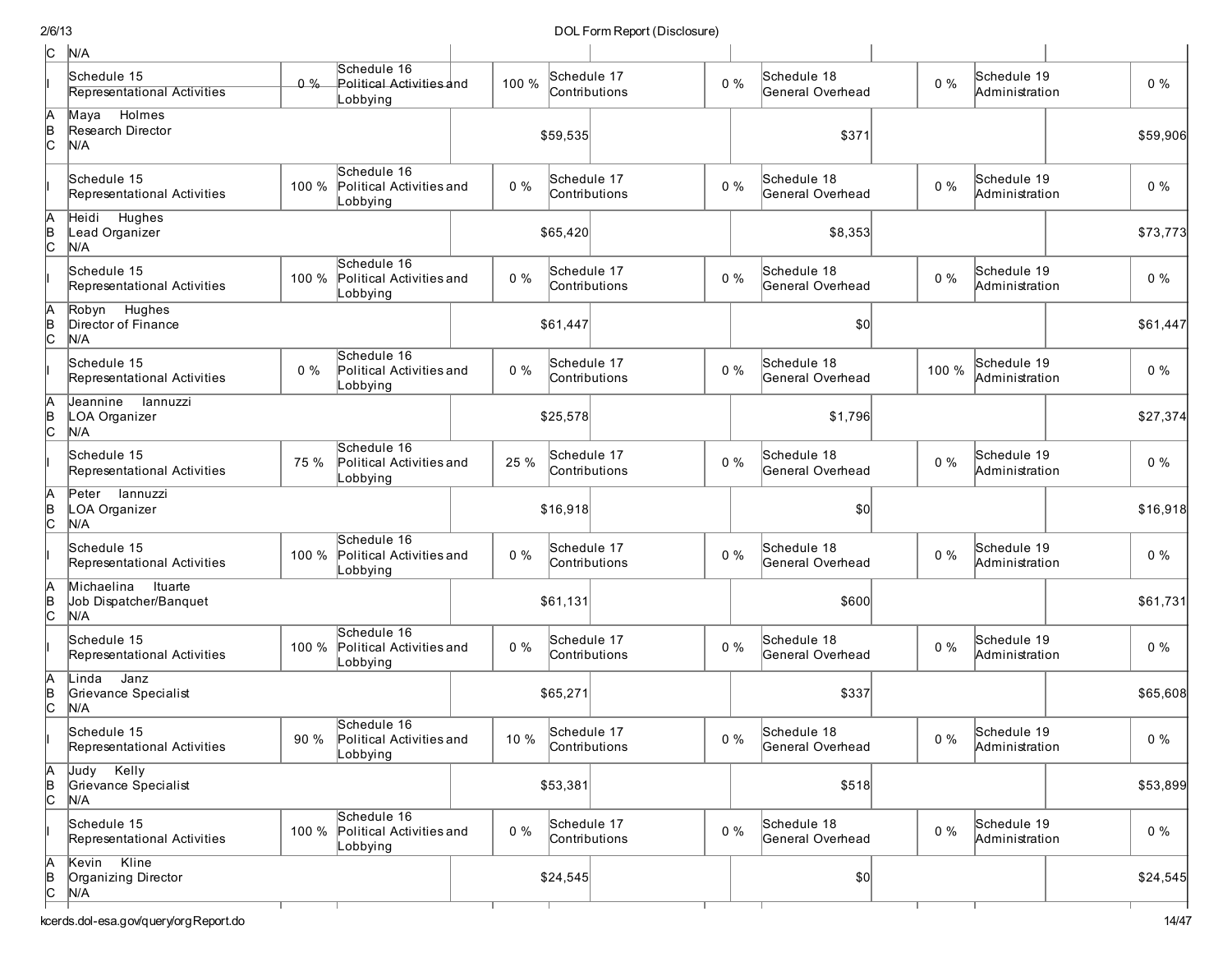| Schedule 15<br>Schedule 17<br>Schedule 19<br>Schedule 16<br>Schedule 18<br>100 %<br>$0\%$<br>$0\%$<br>$0\%$<br>$0\%$<br>Political Activities and<br>Representational Activities<br>Contributions<br>General Overhead<br>Administration<br>Lobbying<br>Norbert Kubiak<br>\$1,297<br>Dept Head-Organizing<br>\$62,888<br>N/A<br>Schedule 16<br>Schedule 18<br>Schedule 19<br>Schedule 15<br>Schedule 17<br>$0\%$<br>$0\%$<br>$0\%$<br>100 %<br>$0\%$<br>Political Activities and<br>General Overhead<br>Contributions<br>Administration<br>Representational Activities<br>_obbying<br>Kumar<br>Mukul<br>A<br>B<br>C<br>Researcher<br>\$33,606<br>\$875<br>N/A<br>Schedule 16<br>Schedule 17<br>Schedule 19<br>Schedule 15<br>Schedule 18<br>10 %<br>$0\%$<br>$0\%$<br>90 %<br>Political Activities and<br>$0\%$<br>Representational Activities<br>Contributions<br>General Overhead<br>Administration<br>_obbying<br>Sharon Lacy<br>h<br>LOA Organizer<br>\$1,065<br>\$16,755<br>N/A<br>Schedule 16<br>Schedule 17<br>Schedule 18<br>Schedule 19<br>Schedule 15<br>$0\%$<br>$0\%$<br>$0\%$<br>$0\%$<br>100 %<br>Political Activities and<br>Representational Activities<br>Contributions<br>General Overhead<br>Administration<br>_obbying<br>Leuzzi<br>A<br>April<br><b>Accounting Clerk</b><br>\$16,063<br>\$0<br>N/A<br>Schedule 16<br>Schedule 15<br>Schedule 17<br>Schedule 18<br>Schedule 19<br>$0\%$<br>10 %<br>90 %<br>$0\%$<br>$0\%$<br>Political Activities and<br>Representational Activities<br>Contributions<br>General Overhead<br>Administration<br>_obbying<br>A<br>Michael<br>Lewis<br>Controller / IT Director<br>\$27,409<br>\$120<br>N/A<br>Schedule 16<br>Schedule 15<br>Schedule 17<br>Schedule 18<br>Schedule 19<br>$0\%$<br>$0\%$<br>90 %<br>10 %<br>$0\%$<br>Political Activities and<br>Representational Activities<br>Contributions<br>General Overhead<br>Administration<br>_obbying<br>Liu<br>A<br>Ken<br>Research Director<br>\$57,172<br>\$2,049<br>N/A<br>Schedule 16<br>Schedule 19<br>Schedule 15<br>Schedule 17<br>Schedule 18<br>$0\%$<br>$0\%$<br>$0\%$<br>Political Activities and<br>$0\%$<br>100 %<br>Representational Activities<br>Contributions<br>General Overhead<br>Administration<br>Lobbying<br>Tahis Lizano-Castro<br>A<br>∣e<br> C<br>Community Organizer<br>\$30,200<br>\$325<br>N/A<br>Schedule 16<br>Schedule 17<br>Schedule 18<br>Schedule 19<br>Schedule 15<br>100 %<br>$0\%$<br>$0\%$<br>$0\%$<br>Political Activities and<br>$0\%$<br>Administration<br>Contributions<br>General Overhead<br>Representational Activities<br>Lobbying<br>Locatelli<br>A<br>B<br>C<br> Guy<br>\$3,294<br>\$53,480<br>Organizer<br>N/A<br>Schedule 16<br>Schedule 18<br>Schedule 15<br>Schedule 17<br>Schedule 19<br>$0\%$<br>$0\%$<br>$0\%$<br>100 % Political Activities and<br>$0\%$<br>Contributions<br>General Overhead<br>Representational Activities<br>Administration<br>Lobbying<br>$A$<br>$B$<br>$C$<br>Jimmy Love<br>\$54,357<br>\$1,366<br>Organizer<br>N/A<br>Schedule 16 | 2/6/13      |  |  | DOL Form Report (Disclosure) |  |  |  |          |
|----------------------------------------------------------------------------------------------------------------------------------------------------------------------------------------------------------------------------------------------------------------------------------------------------------------------------------------------------------------------------------------------------------------------------------------------------------------------------------------------------------------------------------------------------------------------------------------------------------------------------------------------------------------------------------------------------------------------------------------------------------------------------------------------------------------------------------------------------------------------------------------------------------------------------------------------------------------------------------------------------------------------------------------------------------------------------------------------------------------------------------------------------------------------------------------------------------------------------------------------------------------------------------------------------------------------------------------------------------------------------------------------------------------------------------------------------------------------------------------------------------------------------------------------------------------------------------------------------------------------------------------------------------------------------------------------------------------------------------------------------------------------------------------------------------------------------------------------------------------------------------------------------------------------------------------------------------------------------------------------------------------------------------------------------------------------------------------------------------------------------------------------------------------------------------------------------------------------------------------------------------------------------------------------------------------------------------------------------------------------------------------------------------------------------------------------------------------------------------------------------------------------------------------------------------------------------------------------------------------------------------------------------------------------------------------------------------------------------------------------------------------------------------------------------------------------------------------------------------------------------------------------------------------------------------------------------------------------------------------------------------------------------|-------------|--|--|------------------------------|--|--|--|----------|
|                                                                                                                                                                                                                                                                                                                                                                                                                                                                                                                                                                                                                                                                                                                                                                                                                                                                                                                                                                                                                                                                                                                                                                                                                                                                                                                                                                                                                                                                                                                                                                                                                                                                                                                                                                                                                                                                                                                                                                                                                                                                                                                                                                                                                                                                                                                                                                                                                                                                                                                                                                                                                                                                                                                                                                                                                                                                                                                                                                                                                            |             |  |  |                              |  |  |  |          |
|                                                                                                                                                                                                                                                                                                                                                                                                                                                                                                                                                                                                                                                                                                                                                                                                                                                                                                                                                                                                                                                                                                                                                                                                                                                                                                                                                                                                                                                                                                                                                                                                                                                                                                                                                                                                                                                                                                                                                                                                                                                                                                                                                                                                                                                                                                                                                                                                                                                                                                                                                                                                                                                                                                                                                                                                                                                                                                                                                                                                                            | A<br>B<br>C |  |  |                              |  |  |  | \$64,185 |
|                                                                                                                                                                                                                                                                                                                                                                                                                                                                                                                                                                                                                                                                                                                                                                                                                                                                                                                                                                                                                                                                                                                                                                                                                                                                                                                                                                                                                                                                                                                                                                                                                                                                                                                                                                                                                                                                                                                                                                                                                                                                                                                                                                                                                                                                                                                                                                                                                                                                                                                                                                                                                                                                                                                                                                                                                                                                                                                                                                                                                            |             |  |  |                              |  |  |  |          |
|                                                                                                                                                                                                                                                                                                                                                                                                                                                                                                                                                                                                                                                                                                                                                                                                                                                                                                                                                                                                                                                                                                                                                                                                                                                                                                                                                                                                                                                                                                                                                                                                                                                                                                                                                                                                                                                                                                                                                                                                                                                                                                                                                                                                                                                                                                                                                                                                                                                                                                                                                                                                                                                                                                                                                                                                                                                                                                                                                                                                                            |             |  |  |                              |  |  |  | \$34,481 |
|                                                                                                                                                                                                                                                                                                                                                                                                                                                                                                                                                                                                                                                                                                                                                                                                                                                                                                                                                                                                                                                                                                                                                                                                                                                                                                                                                                                                                                                                                                                                                                                                                                                                                                                                                                                                                                                                                                                                                                                                                                                                                                                                                                                                                                                                                                                                                                                                                                                                                                                                                                                                                                                                                                                                                                                                                                                                                                                                                                                                                            |             |  |  |                              |  |  |  |          |
|                                                                                                                                                                                                                                                                                                                                                                                                                                                                                                                                                                                                                                                                                                                                                                                                                                                                                                                                                                                                                                                                                                                                                                                                                                                                                                                                                                                                                                                                                                                                                                                                                                                                                                                                                                                                                                                                                                                                                                                                                                                                                                                                                                                                                                                                                                                                                                                                                                                                                                                                                                                                                                                                                                                                                                                                                                                                                                                                                                                                                            | B<br> C     |  |  |                              |  |  |  | \$17,820 |
|                                                                                                                                                                                                                                                                                                                                                                                                                                                                                                                                                                                                                                                                                                                                                                                                                                                                                                                                                                                                                                                                                                                                                                                                                                                                                                                                                                                                                                                                                                                                                                                                                                                                                                                                                                                                                                                                                                                                                                                                                                                                                                                                                                                                                                                                                                                                                                                                                                                                                                                                                                                                                                                                                                                                                                                                                                                                                                                                                                                                                            |             |  |  |                              |  |  |  |          |
|                                                                                                                                                                                                                                                                                                                                                                                                                                                                                                                                                                                                                                                                                                                                                                                                                                                                                                                                                                                                                                                                                                                                                                                                                                                                                                                                                                                                                                                                                                                                                                                                                                                                                                                                                                                                                                                                                                                                                                                                                                                                                                                                                                                                                                                                                                                                                                                                                                                                                                                                                                                                                                                                                                                                                                                                                                                                                                                                                                                                                            | B<br>C      |  |  |                              |  |  |  | \$16,063 |
|                                                                                                                                                                                                                                                                                                                                                                                                                                                                                                                                                                                                                                                                                                                                                                                                                                                                                                                                                                                                                                                                                                                                                                                                                                                                                                                                                                                                                                                                                                                                                                                                                                                                                                                                                                                                                                                                                                                                                                                                                                                                                                                                                                                                                                                                                                                                                                                                                                                                                                                                                                                                                                                                                                                                                                                                                                                                                                                                                                                                                            |             |  |  |                              |  |  |  |          |
|                                                                                                                                                                                                                                                                                                                                                                                                                                                                                                                                                                                                                                                                                                                                                                                                                                                                                                                                                                                                                                                                                                                                                                                                                                                                                                                                                                                                                                                                                                                                                                                                                                                                                                                                                                                                                                                                                                                                                                                                                                                                                                                                                                                                                                                                                                                                                                                                                                                                                                                                                                                                                                                                                                                                                                                                                                                                                                                                                                                                                            | B<br>C      |  |  |                              |  |  |  | \$27,529 |
|                                                                                                                                                                                                                                                                                                                                                                                                                                                                                                                                                                                                                                                                                                                                                                                                                                                                                                                                                                                                                                                                                                                                                                                                                                                                                                                                                                                                                                                                                                                                                                                                                                                                                                                                                                                                                                                                                                                                                                                                                                                                                                                                                                                                                                                                                                                                                                                                                                                                                                                                                                                                                                                                                                                                                                                                                                                                                                                                                                                                                            |             |  |  |                              |  |  |  |          |
|                                                                                                                                                                                                                                                                                                                                                                                                                                                                                                                                                                                                                                                                                                                                                                                                                                                                                                                                                                                                                                                                                                                                                                                                                                                                                                                                                                                                                                                                                                                                                                                                                                                                                                                                                                                                                                                                                                                                                                                                                                                                                                                                                                                                                                                                                                                                                                                                                                                                                                                                                                                                                                                                                                                                                                                                                                                                                                                                                                                                                            | в<br> С     |  |  |                              |  |  |  | \$59,221 |
|                                                                                                                                                                                                                                                                                                                                                                                                                                                                                                                                                                                                                                                                                                                                                                                                                                                                                                                                                                                                                                                                                                                                                                                                                                                                                                                                                                                                                                                                                                                                                                                                                                                                                                                                                                                                                                                                                                                                                                                                                                                                                                                                                                                                                                                                                                                                                                                                                                                                                                                                                                                                                                                                                                                                                                                                                                                                                                                                                                                                                            |             |  |  |                              |  |  |  |          |
|                                                                                                                                                                                                                                                                                                                                                                                                                                                                                                                                                                                                                                                                                                                                                                                                                                                                                                                                                                                                                                                                                                                                                                                                                                                                                                                                                                                                                                                                                                                                                                                                                                                                                                                                                                                                                                                                                                                                                                                                                                                                                                                                                                                                                                                                                                                                                                                                                                                                                                                                                                                                                                                                                                                                                                                                                                                                                                                                                                                                                            |             |  |  |                              |  |  |  | \$30,525 |
|                                                                                                                                                                                                                                                                                                                                                                                                                                                                                                                                                                                                                                                                                                                                                                                                                                                                                                                                                                                                                                                                                                                                                                                                                                                                                                                                                                                                                                                                                                                                                                                                                                                                                                                                                                                                                                                                                                                                                                                                                                                                                                                                                                                                                                                                                                                                                                                                                                                                                                                                                                                                                                                                                                                                                                                                                                                                                                                                                                                                                            |             |  |  |                              |  |  |  |          |
|                                                                                                                                                                                                                                                                                                                                                                                                                                                                                                                                                                                                                                                                                                                                                                                                                                                                                                                                                                                                                                                                                                                                                                                                                                                                                                                                                                                                                                                                                                                                                                                                                                                                                                                                                                                                                                                                                                                                                                                                                                                                                                                                                                                                                                                                                                                                                                                                                                                                                                                                                                                                                                                                                                                                                                                                                                                                                                                                                                                                                            |             |  |  |                              |  |  |  | \$56,774 |
|                                                                                                                                                                                                                                                                                                                                                                                                                                                                                                                                                                                                                                                                                                                                                                                                                                                                                                                                                                                                                                                                                                                                                                                                                                                                                                                                                                                                                                                                                                                                                                                                                                                                                                                                                                                                                                                                                                                                                                                                                                                                                                                                                                                                                                                                                                                                                                                                                                                                                                                                                                                                                                                                                                                                                                                                                                                                                                                                                                                                                            |             |  |  |                              |  |  |  |          |
|                                                                                                                                                                                                                                                                                                                                                                                                                                                                                                                                                                                                                                                                                                                                                                                                                                                                                                                                                                                                                                                                                                                                                                                                                                                                                                                                                                                                                                                                                                                                                                                                                                                                                                                                                                                                                                                                                                                                                                                                                                                                                                                                                                                                                                                                                                                                                                                                                                                                                                                                                                                                                                                                                                                                                                                                                                                                                                                                                                                                                            |             |  |  |                              |  |  |  | \$55,723 |
| kcerds.dol-esa.gov/query/orgReport.do                                                                                                                                                                                                                                                                                                                                                                                                                                                                                                                                                                                                                                                                                                                                                                                                                                                                                                                                                                                                                                                                                                                                                                                                                                                                                                                                                                                                                                                                                                                                                                                                                                                                                                                                                                                                                                                                                                                                                                                                                                                                                                                                                                                                                                                                                                                                                                                                                                                                                                                                                                                                                                                                                                                                                                                                                                                                                                                                                                                      |             |  |  |                              |  |  |  | 15/47    |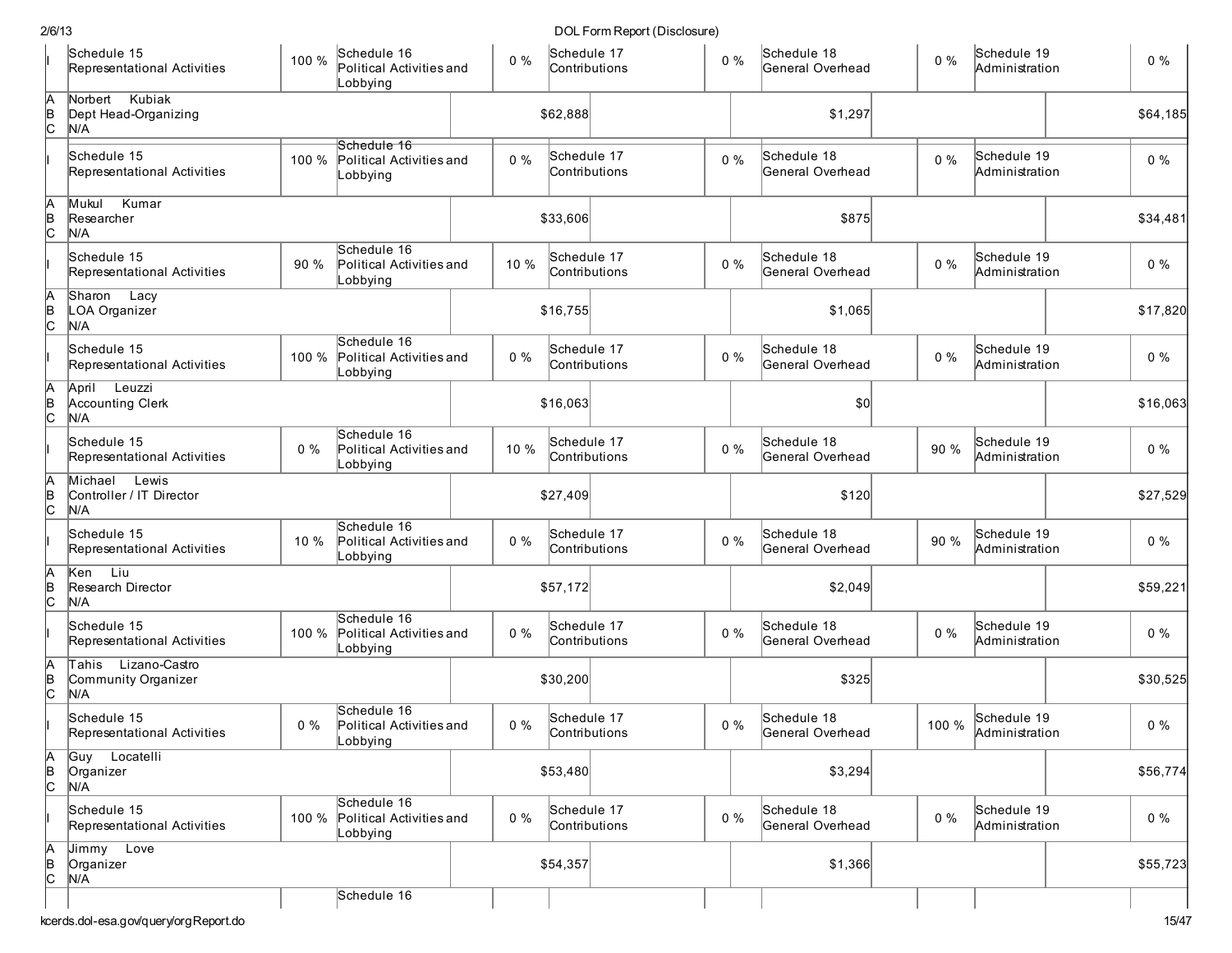| 2/6/13      |                                               |       |                                                           |       |                              | DOL Form Report (Disclosure) |       |                                 |       |                               |          |
|-------------|-----------------------------------------------|-------|-----------------------------------------------------------|-------|------------------------------|------------------------------|-------|---------------------------------|-------|-------------------------------|----------|
|             | Schedule 15<br>Representational Activities    |       | 100 % Political Activities and<br>_obbying                | 0%    | Schedule 17<br>Contributions |                              | $0\%$ | Schedule 18<br>General Overhead | $0\%$ | Schedule 19<br>Administration | $0\%$    |
| A<br>C.     | Luna<br>Maria<br>Job Dispatcher<br>N/A        |       |                                                           |       | \$36,823                     |                              |       | \$0 <sub>0</sub>                |       |                               | \$36,823 |
|             | Schedule 15<br>Representational Activities    | 100 % | Schedule 16<br>Political Activities and<br>_obbying       | $0\%$ | Schedule 17<br>Contributions |                              | $0\%$ | Schedule 18<br>General Overhead | $0\%$ | Schedule 19<br>Administration | $0\%$    |
| A           | Jamie Macias<br>.OA Organizer<br>N/A          |       |                                                           |       | \$12,166                     |                              |       | \$390                           |       |                               | \$12,556 |
|             | Schedule 15<br>Representational Activities    | 100 % | Schedule 16<br>Political Activities and<br>Lobbying       | $0\%$ | Schedule 17<br>Contributions |                              | $0\%$ | Schedule 18<br>General Overhead | $0\%$ | Schedule 19<br>Administration | $0\%$    |
|             | Maciel<br>Guadalupe<br>LOA Organizer<br>N/A   |       |                                                           |       | \$22,057                     |                              |       | \$2,449                         |       |                               | \$24,506 |
|             | Schedule 15<br>Representational Activities    | 100 % | Schedule 16<br>Political Activities and<br>Lobbying       | $0\%$ | Schedule 17<br>Contributions |                              | $0\%$ | Schedule 18<br>General Overhead | $0\%$ | Schedule 19<br>Administration | $0\%$    |
| А           | Madrid<br>Rosa<br>Dept Head-Organizing<br>N/A |       |                                                           |       | \$61,872                     |                              |       | \$317                           |       |                               | \$62,189 |
|             | Schedule 15<br>Representational Activities    | 100 % | Schedule 16<br>Political Activities and<br>Lobbying       | $0\%$ | Schedule 17<br>Contributions |                              | $0\%$ | Schedule 18<br>General Overhead | $0\%$ | Schedule 19<br>Administration | $0\%$    |
| A           | Grisell Magarino<br>LOA Organizer<br>N/A      |       |                                                           |       | \$11,098                     |                              |       | \$733                           |       |                               | \$11,831 |
|             | Schedule 15<br>Representational Activities    | 100 % | Schedule 16<br>Political Activities and<br>_obbying       | $0\%$ | Schedule 17<br>Contributions |                              | $0\%$ | Schedule 18<br>General Overhead | $0\%$ | Schedule 19<br>Administration | $0\%$    |
| A<br>C.     | Anthony Martin<br>Grievance Specialist<br>N/A |       |                                                           |       | \$54,310                     |                              |       | \$935                           |       |                               | \$55,245 |
|             | Schedule 15<br>Representational Activities    | 100 % | Schedule 16<br>Political Activities and<br>Lobbying       | $0\%$ | Schedule 17<br>Contributions |                              | $0\%$ | Schedule 18<br>General Overhead | $0\%$ | Schedule 19<br>Administration | $0\%$    |
| A<br>B<br>С | Ramon Martinez<br><b>OA Organizer</b><br>N/A  |       |                                                           |       | \$12,664                     |                              |       | \$570                           |       |                               | \$13,234 |
|             | Schedule 15<br>Representational Activities    |       | Schedule 16<br>70 % Political Activities and<br>Lobbying  | 30 %  | Schedule 17                  | Contributions                | $0\%$ | Schedule 18<br>General Overhead | $0\%$ | Schedule 19<br>Administration | $0\%$    |
| A<br>B<br>С | Marzola<br>Eleni<br>Secretary<br>N/A          |       |                                                           |       | \$46,410                     |                              |       | \$150                           |       |                               | \$46,560 |
|             | Schedule 15<br>Representational Activities    |       | Schedule 16<br>100 % Political Activities and<br>_obbying | $0\%$ | Schedule 17<br>Contributions |                              | $0\%$ | Schedule 18<br>General Overhead | $0\%$ | Schedule 19<br>Administration | $0\%$    |
| A<br>B<br>С | Medina<br>Mario<br>LOA Organizer<br>N/A       |       |                                                           |       | \$25,161                     |                              |       | \$6,997                         |       |                               | \$32,158 |
|             | Schedule 15                                   |       | Schedule 16                                               |       | Schedule 17                  |                              |       | Schedule 18                     |       | Schedule 19                   |          |
|             | cerds.dol-esa.gov/query/orgReport.do          |       |                                                           |       |                              |                              |       |                                 |       |                               | 16/47    |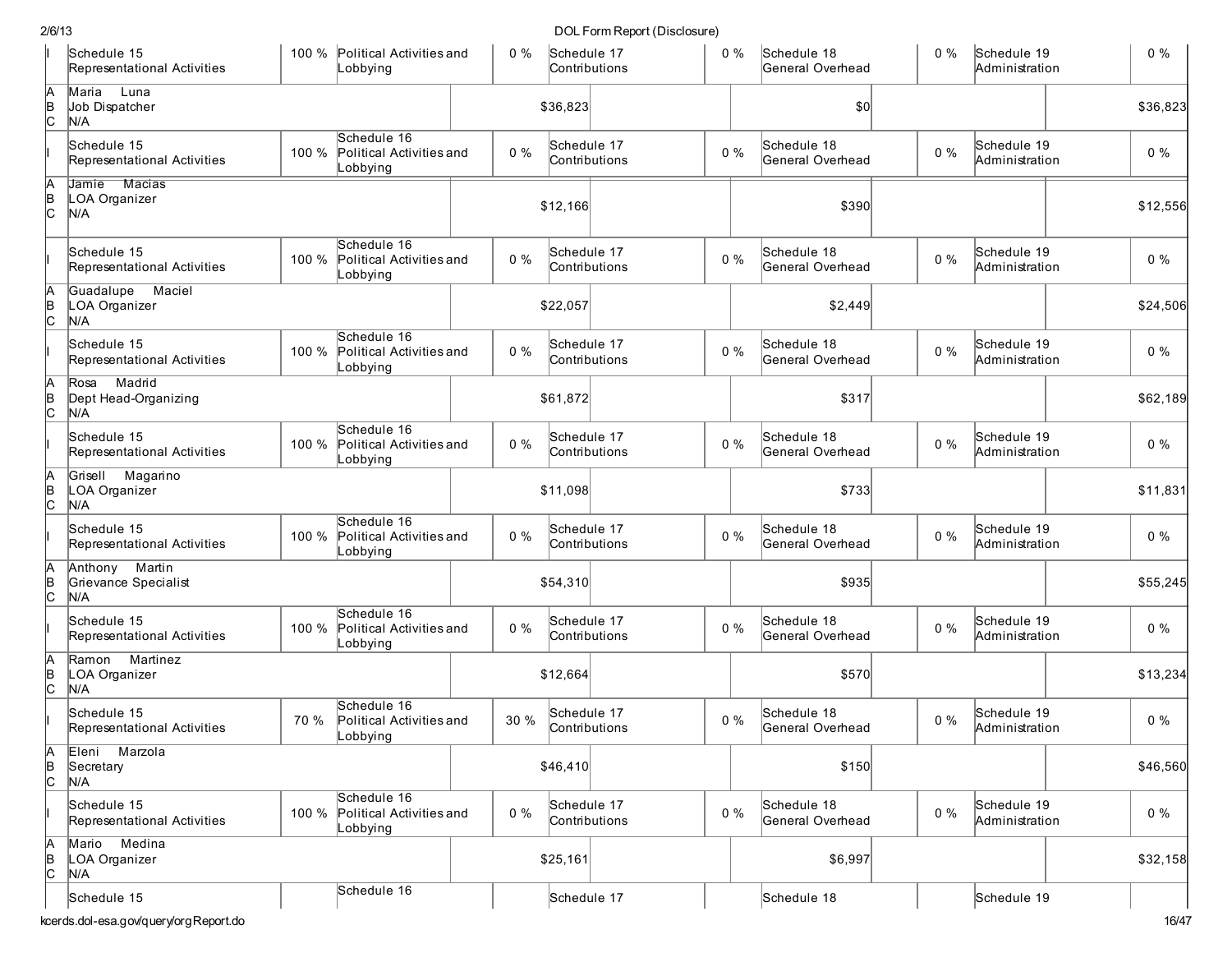|                       | Representational Activities                    | 100 % | Political Activities and<br>Lobbying                | $0\%$ |          | Contributions                | $0\%$ | General Overhead                | $0\%$ | Administration                | $0\%$ |          |
|-----------------------|------------------------------------------------|-------|-----------------------------------------------------|-------|----------|------------------------------|-------|---------------------------------|-------|-------------------------------|-------|----------|
| A<br>B<br>c           | Mendoza<br>Jose<br>LOA Organizer<br>N/A        |       |                                                     |       | \$10,811 |                              |       | \$345                           |       |                               |       | \$11,156 |
|                       | Schedule 15<br>Representational Activities     | 100 % | Schedule 16<br>Political Activities and<br>Lobbying | $0\%$ |          | Schedule 17<br>Contributions | $0\%$ | Schedule 18<br>General Overhead | $0\%$ | Schedule 19<br>Administration | $0\%$ |          |
| A<br>B<br>C           | Carlos Menjivar<br>Security Guard<br>N/A       |       |                                                     |       | \$37,110 |                              |       | \$0                             |       |                               |       | \$37,110 |
|                       | Schedule 15<br>Representational Activities     | 0%    | Schedule 16<br>Political Activities and<br>Lobbying | $0\%$ |          | Schedule 17<br>Contributions | $0\%$ | Schedule 18<br>General Overhead | 100 % | Schedule 19<br>Administration | $0\%$ |          |
| A<br>þ<br>c           | Meza-Torres<br>Jose<br>Organizer<br>N/A        |       |                                                     |       | \$57,939 |                              |       | \$1,798                         |       |                               |       | \$59,737 |
|                       | Schedule 15<br>Representational Activities     | 100 % | Schedule 16<br>Political Activities and<br>Lobbying | $0\%$ |          | Schedule 17<br>Contributions | $0\%$ | Schedule 18<br>General Overhead | $0\%$ | Schedule 19<br>Administration | $0\%$ |          |
| A<br>B<br>C           | Minervini<br>Jennine<br>LOA Organizer<br>N/A   |       |                                                     |       | \$26,194 |                              |       | \$6,264                         |       |                               |       | \$32,458 |
|                       | Schedule 15<br>Representational Activities     | 100 % | Schedule 16<br>Political Activities and<br>Lobbying | $0\%$ |          | Schedule 17<br>Contributions | $0\%$ | Schedule 18<br>General Overhead | $0\%$ | Schedule 19<br>Administration | $0\%$ |          |
| A<br>Þ<br>c           | <b>Mireles</b><br>Maria<br>Organizer<br>N/A    |       |                                                     |       | \$52,378 |                              |       | \$0                             |       |                               |       | \$52,378 |
|                       | Schedule 15<br>Representational Activities     | 100 % | Schedule 16<br>Political Activities and<br>Lobbying | $0\%$ |          | Schedule 17<br>Contributions | $0\%$ | Schedule 18<br>General Overhead | $0\%$ | Schedule 19<br>Administration | $0\%$ |          |
| A<br> в<br> С         | Mitchell<br>Maria<br>Organizer<br>N/A          |       |                                                     |       | \$49,933 |                              |       | \$4,057                         |       |                               |       | \$53,990 |
|                       | Schedule 15<br>Representational Activities     | 100 % | Schedule 16<br>Political Activities and<br>Lobbying | $0\%$ |          | Schedule 17<br>Contributions | $0\%$ | Schedule 18<br>General Overhead | $0\%$ | Schedule 19<br>Administration | $0\%$ |          |
| A<br>B<br>C           | Moseley<br>Patti<br>Grievance Intake<br>N/A    |       |                                                     |       | \$34,725 |                              |       | \$0                             |       |                               |       | \$34,725 |
|                       | Schedule 15<br>Representational Activities     | 100 % | Schedule 16<br>Political Activities and<br>Lobbying | $0\%$ |          | Schedule 17<br>Contributions | $0\%$ | Schedule 18<br>General Overhead | $0\%$ | Schedule 19<br>Administration | $0\%$ |          |
| lA.<br>$\overline{c}$ | Elodia<br>Muniz<br>Organizer<br>N/A            |       |                                                     |       | \$54,218 |                              |       | \$259                           |       |                               |       | \$54,477 |
|                       | Schedule 15<br>Representational Activities     | 90 %  | Schedule 16<br>Political Activities and<br>Lobbying | 10 %  |          | Schedule 17<br>Contributions | $0\%$ | Schedule 18<br>General Overhead | $0\%$ | Schedule 19<br>Administration | $0\%$ |          |
| A<br>B<br>C           | Felicia Murillo<br>Grievance Specialist<br>N/A |       |                                                     |       | \$54,758 |                              |       | \$2,523                         |       |                               |       | \$57,281 |
|                       | Schedule 15<br>Representational Activities     | 100 % | Schedule 16<br>Political Activities and<br>Lobbying | $0\%$ |          | Schedule 17<br>Contributions | $0\%$ | Schedule 18<br>General Overhead | $0\%$ | Schedule 19<br>Administration | $0\%$ |          |
|                       | kcerds.dol-esa.gov/query/orgReport.do          |       |                                                     |       |          |                              |       |                                 |       |                               |       | 17/47    |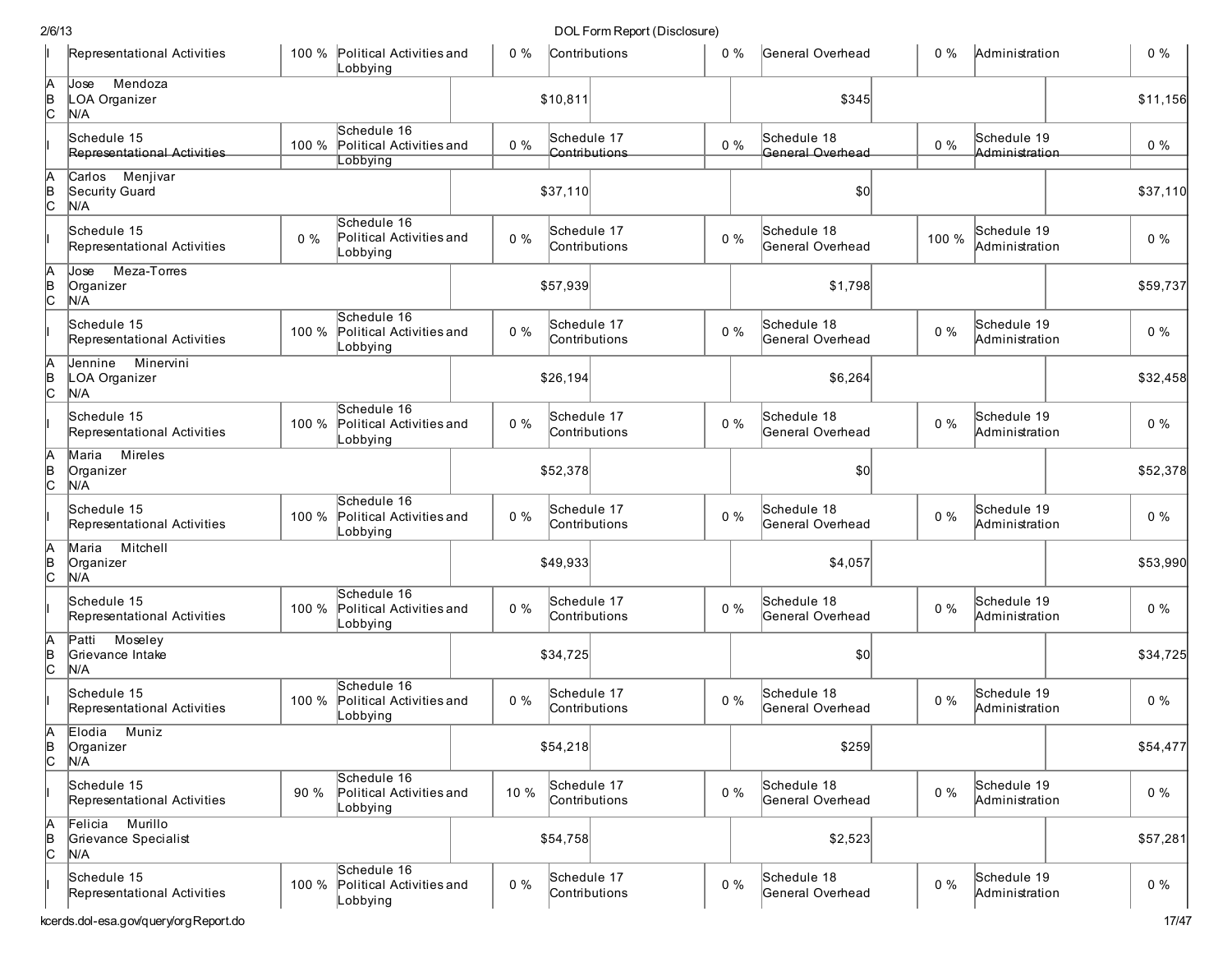| A<br>B<br>C         | <b>Navas</b><br>Ramiro<br>Organizer<br>N/A         |       |                                                     |       | \$55,248    |                              |       | \$585                           |       |                               | \$55,833 |
|---------------------|----------------------------------------------------|-------|-----------------------------------------------------|-------|-------------|------------------------------|-------|---------------------------------|-------|-------------------------------|----------|
|                     | Schedule 15<br>Representational Activities         | 100 % | Schedule 16<br>Political Activities and<br>Lobbying | $0\%$ | Schedule 17 | Contributions                | $0\%$ | Schedule 18<br>General Overhead | $0\%$ | Schedule 19<br>Administration | $0\%$    |
| $\frac{A}{C}$       | Kim<br>Normand<br>Organizer<br>N/A                 |       |                                                     |       | \$56,609    |                              |       | \$1,463                         |       |                               | \$58,072 |
|                     | Schedule 15<br>Representational Activities         | 100 % | Schedule 16<br>Political Activities and<br>Lobbying | $0\%$ |             | Schedule 17<br>Contributions | $0\%$ | Schedule 18<br>General Overhead | $0\%$ | Schedule 19<br>Administration | $0\%$    |
| A<br> в<br> С       | <b>Nunez</b><br>Adelina<br>LOA Organizer<br>N/A    |       |                                                     |       | \$14,616    |                              |       | \$290                           |       |                               | \$14,906 |
|                     | Schedule 15<br>Representational Activities         | 100 % | Schedule 16<br>Political Activities and<br>Lobbying | $0\%$ | Schedule 17 | Contributions                | $0\%$ | Schedule 18<br>General Overhead | $0\%$ | Schedule 19<br>Administration | $0\%$    |
| A<br>B<br>C         | Jacqueline<br>Obrien<br>Lead Organizer<br>N/A      |       |                                                     |       | \$58,446    |                              |       | \$910                           |       |                               | \$59,356 |
|                     | Schedule 15<br>Representational Activities         | 90 %  | Schedule 16<br>Political Activities and<br>Lobbying | 10 %  |             | Schedule 17<br>Contributions | $0\%$ | Schedule 18<br>General Overhead | $0\%$ | Schedule 19<br>Administration | $0\%$    |
| A<br>B<br>C         | Ordaz<br>Yrene<br>Secretary<br>N/A                 |       |                                                     |       | \$38,232    |                              |       | \$0                             |       |                               | \$38,232 |
|                     | Schedule 15<br>Representational Activities         | $0\%$ | Schedule 16<br>Political Activities and<br>Lobbying | $0\%$ | Schedule 17 | Contributions                | $0\%$ | Schedule 18<br>General Overhead | 100 % | Schedule 19<br>Administration | $0\%$    |
| A<br>B<br>C         | Ordinario<br>Maria<br>Member Communications<br>N/A |       |                                                     |       | \$52,015    |                              |       | \$166                           |       |                               | \$52,181 |
|                     | Schedule 15<br>Representational Activities         | 100 % | Schedule 16<br>Political Activities and<br>Lobbying | $0\%$ | Schedule 17 | Contributions                | $0\%$ | Schedule 18<br>General Overhead | $0\%$ | Schedule 19<br>Administration | $0\%$    |
| Ā<br> в<br> С       | Orozco<br>Lorena<br>Secretary<br>N/A               |       |                                                     |       | \$41,619    |                              |       | \$0                             |       |                               | \$41,619 |
|                     | Schedule 15<br>Representational Activities         | 10 %  | Schedule 16<br>Political Activities and<br>Lobbying | $0\%$ | Schedule 17 | Contributions                | $0\%$ | Schedule 18<br>General Overhead | 90 %  | Schedule 19<br>Administration | $0\%$    |
| IA<br>$\frac{B}{C}$ | Josefa<br>Osorio-Garcia<br>Organizer<br>N/A        |       |                                                     |       | \$48,002    |                              |       | \$390                           |       |                               | \$48,392 |
|                     | Schedule 15<br>Representational Activities         | 90%   | Schedule 16<br>Political Activities and<br>Lobbying | 10 %  |             | Schedule 17<br>Contributions | $0\%$ | Schedule 18<br>General Overhead | $0\%$ | Schedule 19<br>Administration | $0\%$    |
| Ā<br>$\overline{c}$ | Mark Owens<br>Data Entry Clerk<br>N/A              |       |                                                     |       | \$39,077    |                              |       | \$20                            |       |                               | \$39,097 |
|                     | Schedule 15<br>Representational Activities         | 15%   | Schedule 16<br>Political Activities and<br>Lobbying | $0\%$ |             | Schedule 17<br>Contributions | $0\%$ | Schedule 18<br>General Overhead | 85 %  | Schedule 19<br>Administration | $0\%$    |
| IА                  | Ozambela<br>Manuel                                 |       |                                                     |       |             |                              |       |                                 |       |                               |          |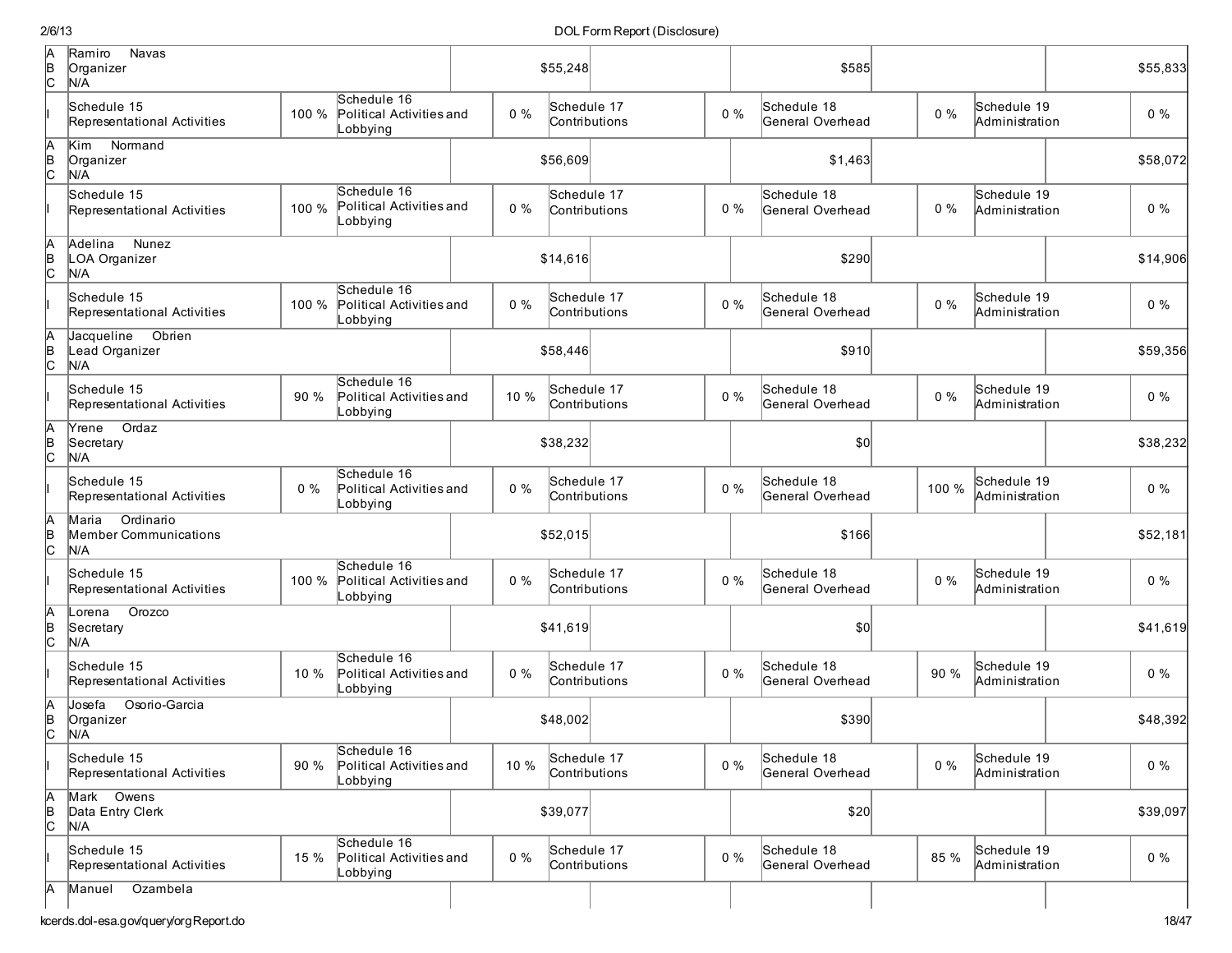| 2/6/13               |                                               |       |                                                     |       | DOL Form Report (Disclosure) |       |                                 |       |                               |          |
|----------------------|-----------------------------------------------|-------|-----------------------------------------------------|-------|------------------------------|-------|---------------------------------|-------|-------------------------------|----------|
| þ<br>lc.             | LOA Organizer<br>N/A                          |       |                                                     |       | \$36,607                     |       | \$12,608                        |       |                               | \$49,215 |
|                      | Schedule 15<br>Representational Activities    | 100%  | Schedule 16<br>Political Activities and<br>Lobbying | $0\%$ | Schedule 17<br>Contributions | $0\%$ | Schedule 18<br>General Overhead | $0\%$ | Schedule 19<br>Administration | $0\%$    |
| A<br>B<br>C          | Pappageorge<br>Ted<br>Staff Director<br>N/A   |       |                                                     |       | \$83,605                     |       | \$2,220                         |       |                               | \$85,825 |
|                      | Schedule 15<br>Representational Activities    | 90 %  | Schedule 16<br>Political Activities and<br>Lobbying | 10 %  | Schedule 17<br>Contributions | $0\%$ | Schedule 18<br>General Overhead | $0\%$ | Schedule 19<br>Administration | $0\%$    |
| A<br>B<br>C          | Pena<br>Eva<br>Organizer<br>N/A               |       |                                                     |       | \$53,828                     |       | \$151                           |       |                               | \$53,979 |
|                      | Schedule 15<br>Representational Activities    | 90 %  | Schedule 16<br>Political Activities and<br>Lobbying | 10 %  | Schedule 17<br>Contributions | $0\%$ | Schedule 18<br>General Overhead | $0\%$ | Schedule 19<br>Administration | $0\%$    |
| A<br>╞<br><b></b>    | Pimentel<br>llrwin<br>Network Tech<br>N/A     |       |                                                     |       | \$46,847                     |       | \$0                             |       |                               | \$46,847 |
|                      | Schedule 15<br>Representational Activities    | $0\%$ | Schedule 16<br>Political Activities and<br>Lobbying | 0%    | Schedule 17<br>Contributions | $0\%$ | Schedule 18<br>General Overhead | 100 % | Schedule 19<br>Administration | $0\%$    |
| A<br>$\overline{c}$  | Pineda<br>Jose<br>Dept Head-Organizing<br>N/A |       |                                                     |       | \$66,375                     |       | \$390                           |       |                               | \$66,765 |
|                      | Schedule 15<br>Representational Activities    | 100 % | Schedule 16<br>Political Activities and<br>Lobbying | $0\%$ | Schedule 17<br>Contributions | $0\%$ | Schedule 18<br>General Overhead | $0\%$ | Schedule 19<br>Administration | $0\%$    |
| A<br>B<br>C          | Margarita Pinon<br>LOA Organizer<br>N/A       |       |                                                     |       | \$12,309                     |       | \$489                           |       |                               | \$12,798 |
|                      | Schedule 15<br>Representational Activities    | 100 % | Schedule 16<br>Political Activities and<br>Lobbying | 0%    | Schedule 17<br>Contributions | $0\%$ | Schedule 18<br>General Overhead | $0\%$ | Schedule 19<br>Administration | $0\%$    |
| A<br>$\overline{c}$  | Pisanello<br>Judith<br>Cashier<br>N/A         |       |                                                     |       | \$35,416                     |       | \$0                             |       |                               | \$35,416 |
|                      | Schedule 15<br>Representational Activities    | $0\%$ | Schedule 16<br>Political Activities and<br>Lobbying | $0\%$ | Schedule 17<br>Contributions | $0\%$ | Schedule 18<br>General Overhead | 100 % | Schedule 19<br>Administration | $0\%$    |
| IA<br>$\overline{C}$ | Elmer Portillo<br>LOA Organizer<br>N/A        |       |                                                     |       | \$21,880                     |       | \$4,436                         |       |                               | \$26,316 |
|                      | Schedule 15<br>Representational Activities    | 100 % | Schedule 16<br>Political Activities and<br>Lobbying | $0\%$ | Schedule 17<br>Contributions | $0\%$ | Schedule 18<br>General Overhead | $0\%$ | Schedule 19<br>Administration | $0\%$    |
| А<br>$\overline{C}$  | Mima Preciado<br>Dept Head-Organizing<br>N/A  |       |                                                     |       | \$62,796                     |       | \$1,421                         |       |                               | \$64,217 |
|                      | Schedule 15<br>Representational Activities    | 90 %  | Schedule 16<br>Political Activities and<br>Lobbying | 10 %  | Schedule 17<br>Contributions | $0\%$ | Schedule 18<br>General Overhead | $0\%$ | Schedule 19<br>Administration | $0\%$    |
| А<br> B              | Nicole Quesnell<br>Grievance Specialist       |       |                                                     |       | \$53,212                     |       | \$1,505                         |       |                               | \$54,717 |

kcerds.dol-esa.gov/query/orgReport.do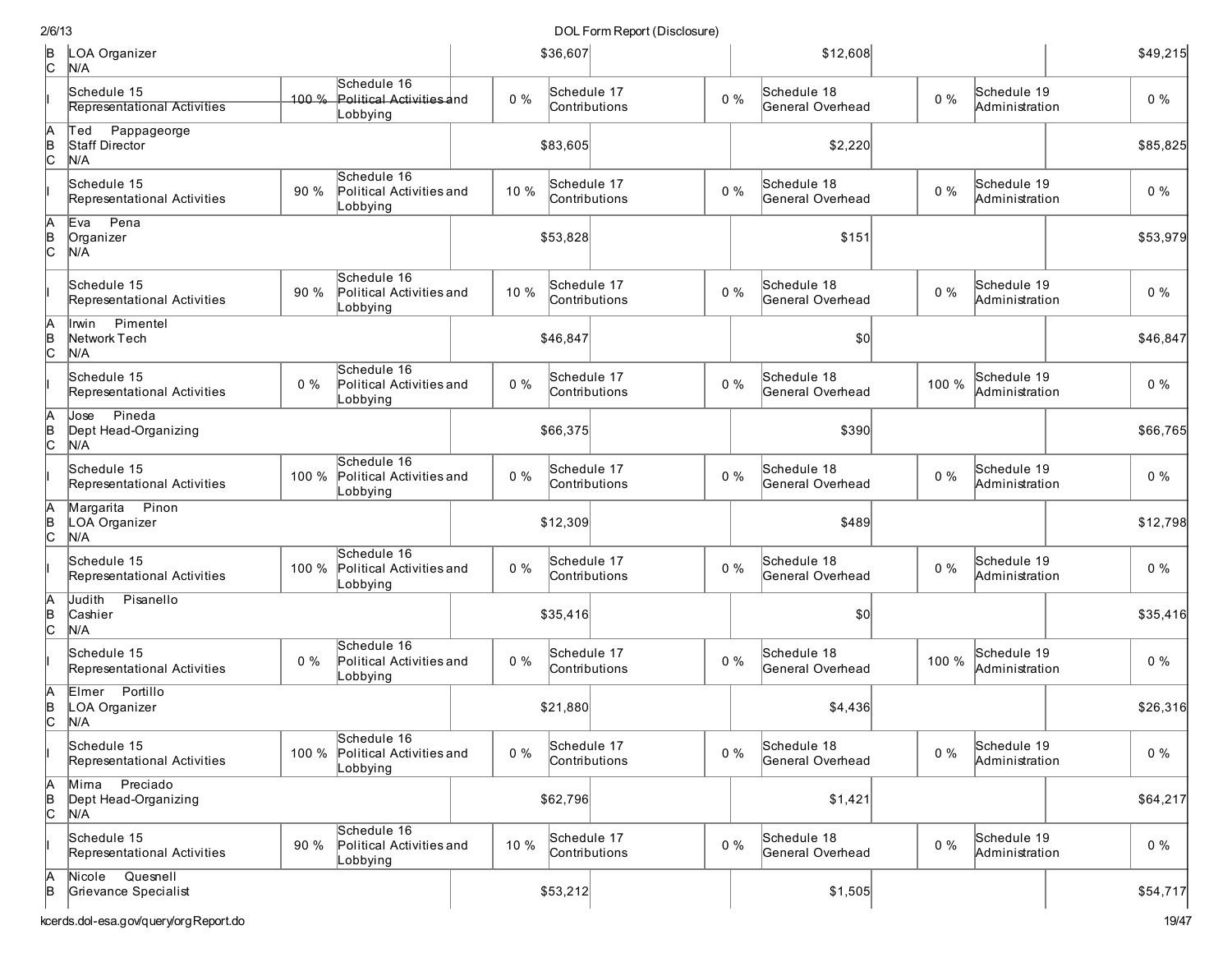| c                   | N/A                                             |       |                                                           |       |             |               |       |                                 |       |                               |          |
|---------------------|-------------------------------------------------|-------|-----------------------------------------------------------|-------|-------------|---------------|-------|---------------------------------|-------|-------------------------------|----------|
|                     | Schedule 15<br>Representational Activities      | 100 % | Schedule 16<br>Political Activities and<br>Lobbying       | $0\%$ | Schedule 17 | Contributions | $0\%$ | Schedule 18<br>General Overhead | $0\%$ | Schedule 19<br>Administration | $0\%$    |
| A<br>$\overline{C}$ | Quintana<br>Karen<br>LOA Organizer<br>N/A       |       |                                                           |       | \$27,037    |               |       | \$1,724                         |       |                               | \$28,761 |
|                     | Schedule 15<br>Representational Activities      | 90 %  | Schedule 16<br>Political Activities and<br>Lobbying       | 10 %  | Schedule 17 | Contributions | $0\%$ | Schedule 18<br>General Overhead | $0\%$ | Schedule 19<br>Administration | $0\%$    |
| A<br>B<br>C         | Rapovy<br>Anne<br>Organizer<br>N/A              |       |                                                           |       | \$52,607    |               |       | \$830                           |       |                               | \$53,437 |
|                     | Schedule 15<br>Representational Activities      | 90 %  | Schedule 16<br>Political Activities and<br>Lobbying       | 10 %  | Schedule 17 | Contributions | $0\%$ | Schedule 18<br>General Overhead | $0\%$ | Schedule 19<br>Administration | $0\%$    |
| A<br>B<br>c         | Charese<br>Rasberry<br>Organizer<br>N/A         |       |                                                           |       | \$54,035    |               |       | \$591                           |       |                               | \$54,626 |
|                     | Schedule 15<br>Representational Activities      | 70 %  | Schedule 16<br>Political Activities and<br>Lobbying       | 30 %  | Schedule 17 | Contributions | $0\%$ | Schedule 18<br>General Overhead | $0\%$ | Schedule 19<br>Administration | $0\%$    |
| A<br>þ<br>c         | America<br>Recinos-Barahona<br>Organizer<br>N/A |       |                                                           |       | \$54,590    |               |       | \$750                           |       |                               | \$55,340 |
|                     | Schedule 15<br>Representational Activities      | 100 % | Schedule 16<br>Political Activities and<br>Lobbying       | $0\%$ | Schedule 17 | Contributions | $0\%$ | Schedule 18<br>General Overhead | $0\%$ | Schedule 19<br>Administration | $0\%$    |
| A<br>B<br>c         | Rehm<br>Leonora<br>Organizer<br>N/A             |       |                                                           |       | \$54,144    |               |       | \$583                           |       |                               | \$54,727 |
|                     | Schedule 15<br>Representational Activities      | 90 %  | Schedule 16<br>Political Activities and<br>Lobbying       | 10 %  | Schedule 17 | Contributions | $0\%$ | Schedule 18<br>General Overhead | $0\%$ | Schedule 19<br>Administration | 0%       |
| A<br>B<br>C         | Revell<br>Tonna<br>Researcher<br>N/A            |       |                                                           |       | \$13,449    |               |       | \$0                             |       |                               | \$13,449 |
|                     | Schedule 15<br>Representational Activities      | 100 % | Schedule 16<br>Political Activities and<br>Lobbying       | $0\%$ | Schedule 17 | Contributions | $0\%$ | Schedule 18<br>General Overhead | $0\%$ | Schedule 19<br>Administration | $0\%$    |
| A<br>$\overline{c}$ | Rivera<br>Jose<br>LOA Organizer<br>N/A          |       |                                                           |       | \$25,021    |               |       | \$2,504                         |       |                               | \$27,525 |
|                     | Schedule 15<br>Representational Activities      |       | Schedule 16<br>100 % Political Activities and<br>Lobbying | $0\%$ | Schedule 17 | Contributions | $0\%$ | Schedule 18<br>General Overhead | $0\%$ | Schedule 19<br>Administration | $0\%$    |
| A<br>B<br>C         | Freda Roby<br>Orientation Specialist<br>N/A     |       |                                                           |       | \$36,249    |               |       | \$0]                            |       |                               | \$36,249 |
|                     | Schedule 15<br>Representational Activities      | 100 % | Schedule 16<br>Political Activities and<br>Lobbying       | $0\%$ | Schedule 17 | Contributions | $0\%$ | Schedule 18<br>General Overhead | $0\%$ | Schedule 19<br>Administration | $0\%$    |
| A<br>B<br>C         | Maria Rocha<br>LOA Organizer<br>N/A             |       |                                                           |       | \$28,136    |               |       | \$5,319                         |       |                               | \$33,455 |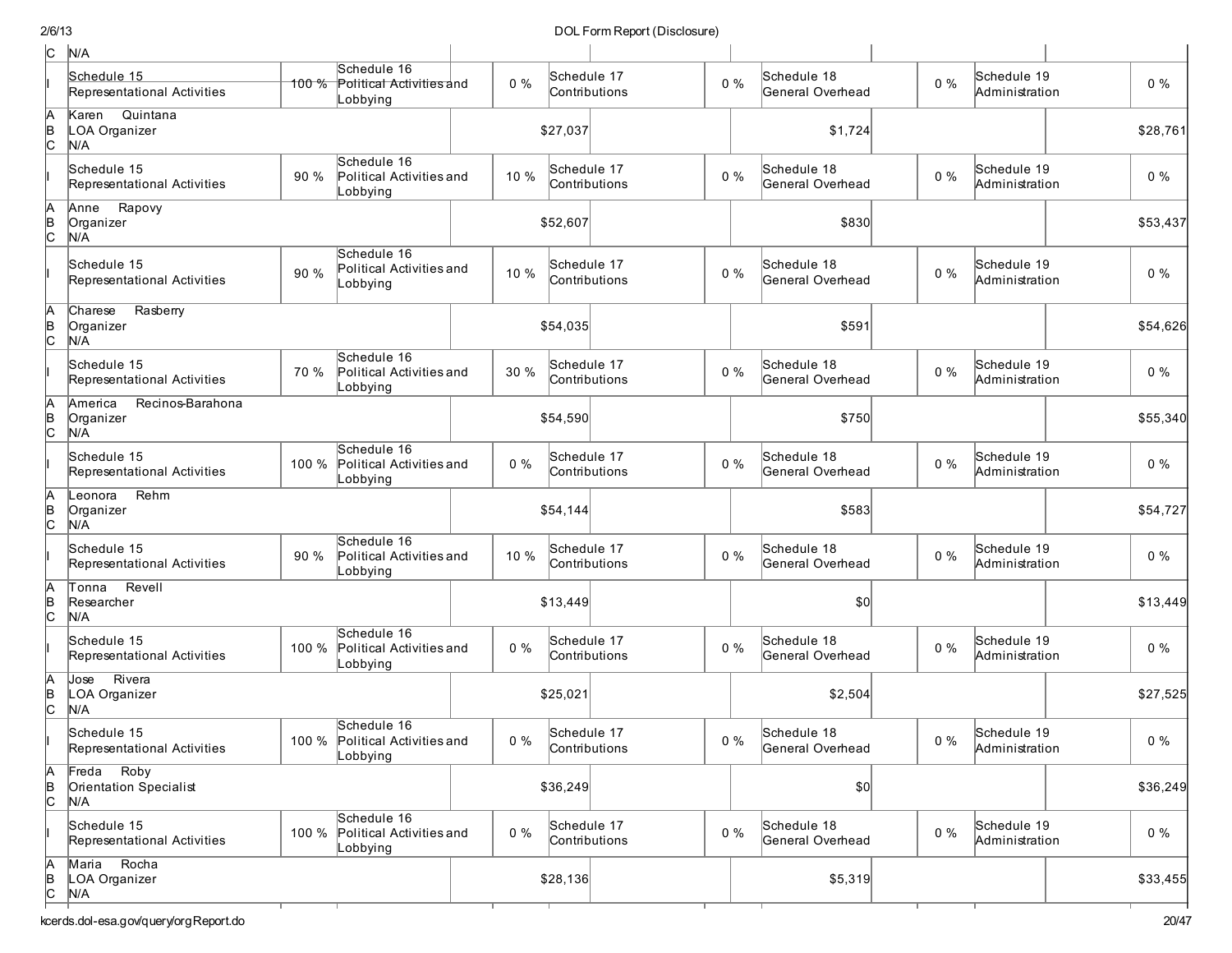| 2/6/13              |                                                |       |                                                     |       |          | DOL Form Report (Disclosure) |       |                                 |       |                               |          |
|---------------------|------------------------------------------------|-------|-----------------------------------------------------|-------|----------|------------------------------|-------|---------------------------------|-------|-------------------------------|----------|
|                     | Schedule 15<br>Representational Activities     | 100 % | Schedule 16<br>Political Activities and<br>Lobbying | $0\%$ |          | Schedule 17<br>Contributions | $0\%$ | Schedule 18<br>General Overhead | $0\%$ | Schedule 19<br>Administration | $0\%$    |
| A<br>B<br>C         | Romero<br>Maria<br>Organizer<br>N/A            |       |                                                     |       | \$43,904 |                              |       | \$11,260                        |       |                               | \$55,164 |
|                     | Schedule 15<br>Representational Activities     | 100 % | Schedule 16<br>Political Activities and<br>Lobbying | $0\%$ |          | Schedule 17<br>Contributions | $0\%$ | Schedule 18<br>General Overhead | $0\%$ | Schedule 19<br>Administration | $0\%$    |
| A<br>B<br>C         | Rufino<br>Francisco<br>LOA Organizer<br>N/A    |       |                                                     |       | \$28,143 |                              |       | \$3,689                         |       |                               | \$31,832 |
|                     | Schedule 15<br>Representational Activities     | 100 % | Schedule 16<br>Political Activities and<br>Lobbying | $0\%$ |          | Schedule 17<br>Contributions | $0\%$ | Schedule 18<br>General Overhead | $0\%$ | Schedule 19<br>Administration | $0\%$    |
| A<br>$\frac{B}{C}$  | Russell<br>Willis<br>Organizer<br>N/A          |       |                                                     |       | \$26,527 |                              |       | \$35                            |       |                               | \$26,562 |
|                     | Schedule 15<br>Representational Activities     | 100 % | Schedule 16<br>Political Activities and<br>Lobbying | $0\%$ |          | Schedule 17<br>Contributions | $0\%$ | Schedule 18<br>General Overhead | $0\%$ | Schedule 19<br>Administration | $0\%$    |
| A<br>B<br>C         | Salazar<br>Ana<br>Organizer<br>N/A             |       |                                                     |       | \$54,272 |                              |       | \$1,406                         |       |                               | \$55,678 |
|                     | Schedule 15<br>Representational Activities     | 100 % | Schedule 16<br>Political Activities and<br>Lobbying | $0\%$ |          | Schedule 17<br>Contributions | $0\%$ | Schedule 18<br>General Overhead | $0\%$ | Schedule 19<br>Administration | 0%       |
| Ā<br>B<br>C         | Sanchez<br>Carmen<br>Organizer<br>N/A          |       |                                                     |       | \$54,561 |                              |       | \$380                           |       |                               | \$54,941 |
|                     | Schedule 15<br>Representational Activities     | 100 % | Schedule 16<br>Political Activities and<br>Lobbying | $0\%$ |          | Schedule 17<br>Contributions | $0\%$ | Schedule 18<br>General Overhead | $0\%$ | Schedule 19<br>Administration | 0%       |
| A<br>B<br>C         | Sanchez<br>Jose<br>LOA Organizer<br>N/A        |       |                                                     |       | \$10,097 |                              |       | $ 10\rangle$                    |       |                               | \$10,097 |
|                     | Schedule 15<br>Representational Activities     | 100 % | Schedule 16<br>Political Activities and<br>Lobbying | $0\%$ |          | Schedule 17<br>Contributions | $0\%$ | Schedule 18<br>General Overhead | $0\%$ | Schedule 19<br>Administration | $0\%$    |
| Α<br>в<br>С         | Sanchez<br>Teresa<br>Organizer<br>N/A          |       |                                                     |       | \$54,693 |                              |       | \$449                           |       |                               | \$55,142 |
|                     | Schedule 15<br>Representational Activities     | 90 %  | Schedule 16<br>Political Activities and<br>Lobbying | 10 %  |          | Schedule 17<br>Contributions | $0\%$ | Schedule 18<br>General Overhead | $0\%$ | Schedule 19<br>Administration | $0\%$    |
| A<br>$\overline{a}$ | Jimmy Sanders<br>Member Services<br>N/A        |       |                                                     |       | \$27,756 |                              |       | $ 10\rangle$                    |       |                               | \$27,756 |
|                     | Schedule 15<br>Representational Activities     | 100 % | Schedule 16<br>Political Activities and<br>Lobbying | $0\%$ |          | Schedule 17<br>Contributions | $0\%$ | Schedule 18<br>General Overhead | $0\%$ | Schedule 19<br>Administration | $0\%$    |
| A<br>$\frac{B}{C}$  | Samuel Savalli<br>Member Communications<br>N/A |       |                                                     |       | \$65,809 |                              |       | \$256                           |       |                               | \$66,065 |
|                     | kcerds.dol-esa.gov/query/orgReport.do          |       |                                                     |       |          |                              |       |                                 |       |                               | 21/47    |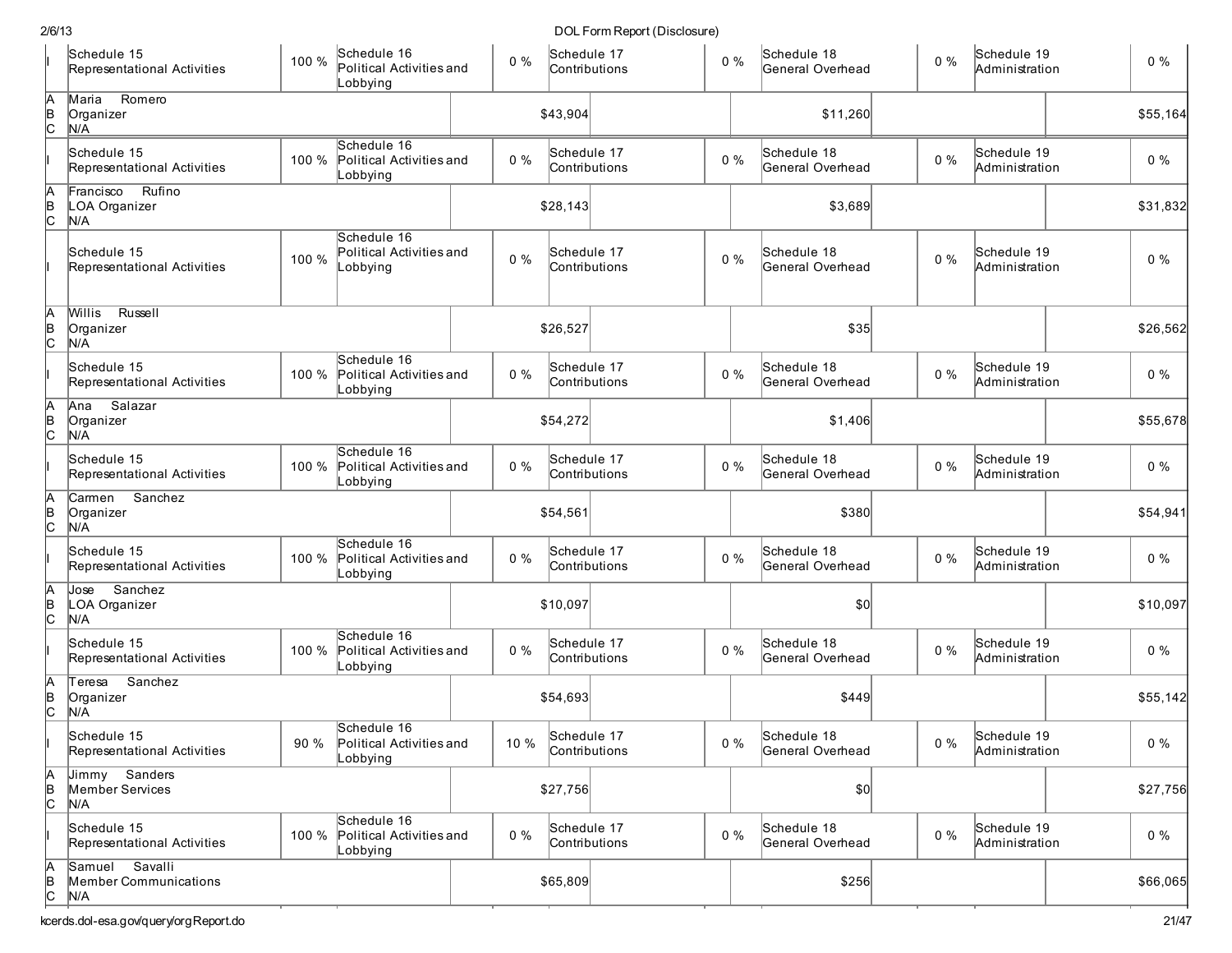| 2/6/13                                                             |                                                           |       |                              | DOL Form Report (Disclosure) |                                 |       |                               |                |
|--------------------------------------------------------------------|-----------------------------------------------------------|-------|------------------------------|------------------------------|---------------------------------|-------|-------------------------------|----------------|
| Schedule 15<br>70 %<br>Representational Activities                 | Schedule 16<br>Political Activities and<br>Lobbying       | $0\%$ | Schedule 17<br>Contributions | 10 %                         | Schedule 18<br>General Overhead | 20 %  | Schedule 19<br>Administration | $0\%$          |
| A<br>B<br>C<br>Schafer<br>David<br>Organizer<br>N/A                |                                                           |       | \$56,382                     |                              | \$7,078                         |       |                               | \$63,460       |
| Schedule 15<br>100 %<br>Representational Activities                | Schedule 16<br>Political Activities and<br>Lobbying       | 0%    | Schedule 17<br>Contributions | $0\%$                        | Schedule 18<br>General Overhead | $0\%$ | Schedule 19<br>Administration | $0\%$          |
| A<br>B<br>C<br>George Seess<br>Member Services<br>N/A              |                                                           |       | \$14,407                     |                              | \$0                             |       |                               | \$14,407       |
| Schedule 15<br>$0\%$<br>Representational Activities                | Schedule 16<br>Political Activities and<br>Lobbying       | $0\%$ | Schedule 17<br>Contributions | $0\%$                        | Schedule 18<br>General Overhead | 100 % | Schedule 19<br>Administration | $0\%$          |
| A<br>B<br>C<br>Smith<br>Brandon<br>LOA Organizer<br>N/A            |                                                           |       | \$40,329                     |                              | \$6,323                         |       |                               | \$46,652       |
| Schedule 15<br>90 %<br>Representational Activities                 | Schedule 16<br>Political Activities and<br>Lobbying       | 10 %  | Schedule 17<br>Contributions | $0\%$                        | Schedule 18<br>General Overhead | $0\%$ | Schedule 19<br>Administration | $0\%$          |
| Smith<br>A<br>Estelle<br> в<br> С<br><b>LOA Political</b><br>N/A   |                                                           |       | \$21,367                     |                              | \$3,503                         |       |                               | \$24,870       |
| Schedule 15<br>100 %<br>Representational Activities                | Schedule 16<br>Political Activities and<br>Lobbying       | $0\%$ | Schedule 17<br>Contributions | $0\%$                        | Schedule 18<br>General Overhead | $0\%$ | Schedule 19<br>Administration | $0\%$          |
| Ā<br>Smith<br>Linda<br> в<br> С<br>Job Dispatcher<br>N/A           |                                                           |       | \$36,836                     |                              | \$0                             |       |                               | \$36,836       |
| Schedule 15<br>90 %<br>Representational Activities                 | Schedule 16<br>Political Activities and<br>Lobbying       | $0\%$ | Schedule 17<br>Contributions | $0\%$                        | Schedule 18<br>General Overhead | 10 %  | Schedule 19<br>Administration | $0\%$          |
| Streeter<br>A<br>B<br>C<br>Charline<br>Grievance Specialist<br>N/A |                                                           |       | \$62,393                     |                              | \$699                           |       |                               | \$63,092       |
| Schedule 15<br>100 %<br>Representational Activities                | Schedule 16<br>Political Activities and<br>Lobbying       | $0\%$ | Schedule 17<br>Contributions | $0\%$                        | Schedule 18<br>General Overhead | $0\%$ | Schedule 19<br>Administration | $0\%$          |
| A<br>Mitchell Streeter<br>В<br>С<br>Organizer<br>N/A               |                                                           |       | \$54,821                     |                              | \$3,769                         |       |                               | \$58,590       |
| Schedule 15<br>Representational Activities                         | Schedule 16<br>100 % Political Activities and<br>Lobbying | 0%    | Schedule 17<br>Contributions | $0\%$                        | Schedule 18<br>General Overhead | $0\%$ | Schedule 19<br>Administration | $0\%$          |
| A<br>B<br>C<br>Thomas<br>John<br>Dept Head-Organizing<br>N/A       |                                                           |       | \$66,346                     |                              | \$3,341                         |       |                               | \$69,687       |
| Schedule 15<br>100 %<br>Representational Activities                | Schedule 16<br>Political Activities and<br>Lobbying       | $0\%$ | Schedule 17<br>Contributions | $0\%$                        | Schedule 18<br>General Overhead | $0\%$ | Schedule 19<br>Administration | $0\%$          |
| A<br>B<br>C<br>Moises Torres<br>LOA Organizer<br>N/A               |                                                           |       | \$37,481                     |                              | \$2,086                         |       |                               | \$39,567       |
| Schedule 15<br>kcerds.dol-esa.gov/query/orgReport.do               | Schedule 16<br>100 % Political Activities and             | $0\%$ | Schedule 17                  | $0\%$                        | Schedule 18                     | $0\%$ | Schedule 19                   | $0\%$<br>22/47 |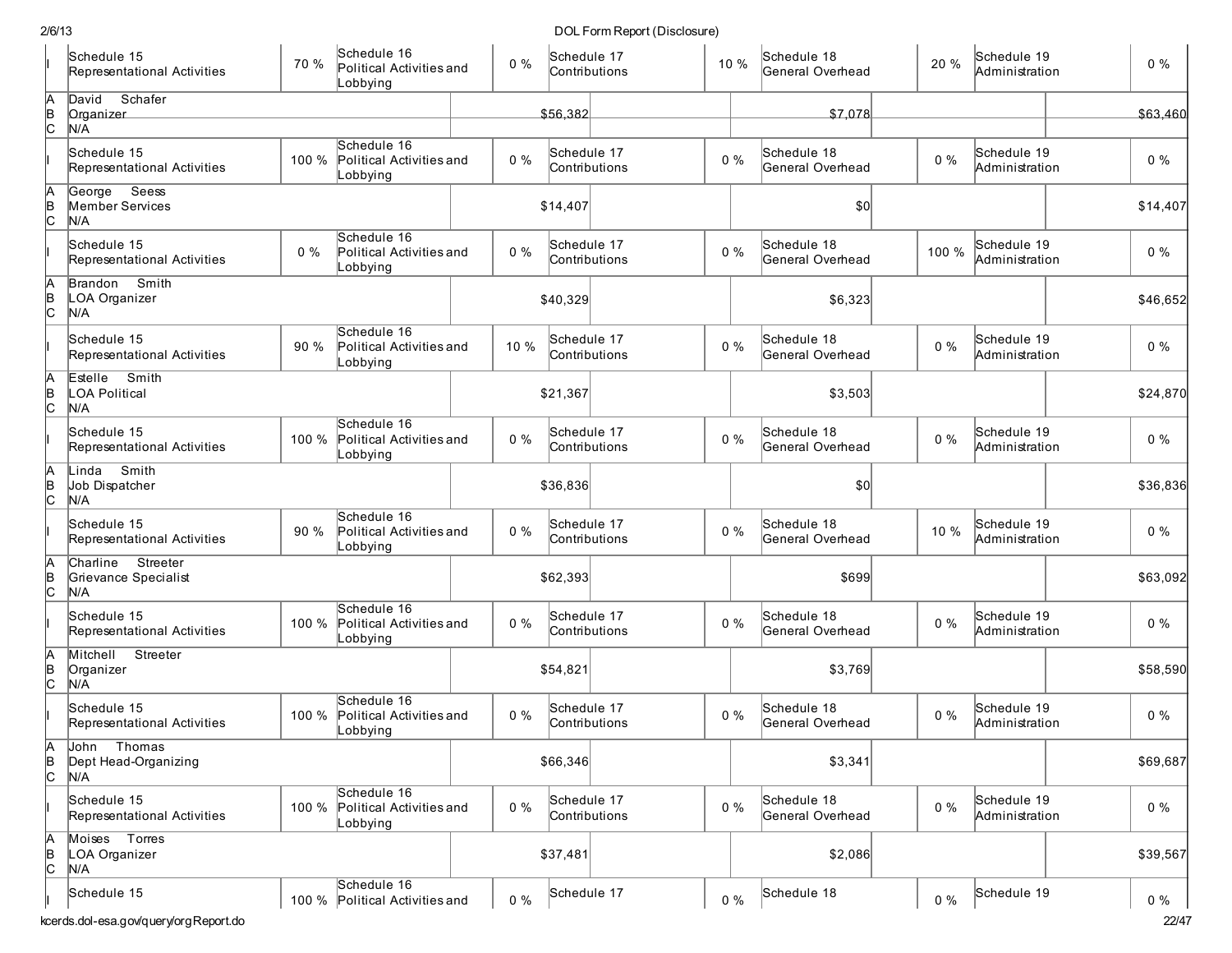| DOL Form Report (Disclosure) |  |
|------------------------------|--|
|------------------------------|--|

|                 | Representational Activities                       |       | Lobbying                                                   |       | Contributions                |         | General Overhead                |       | Administration                |          |
|-----------------|---------------------------------------------------|-------|------------------------------------------------------------|-------|------------------------------|---------|---------------------------------|-------|-------------------------------|----------|
| A<br>B<br>C     | Torres<br>Nohemi<br>Organizer<br>N/A              |       |                                                            |       | \$54,394                     |         | \$295                           |       |                               | \$54,689 |
|                 | Schedule 15<br>Representational Activities        | 100 % | Schedule 16<br><b>Political Activities and</b><br>Lobbying | 0%    | Schedule 17<br>Contributions | $0\%$   | Schedule 18<br>General Overhead | 0%    | Schedule 19<br>Administration | $0\%$    |
| A<br>B<br>C     | Deborah Trujillo<br>Legal Secretary<br>N/A        |       |                                                            |       | \$39,142                     |         | \$0                             |       |                               | \$39,142 |
|                 | Schedule 15<br>Representational Activities        | $0\%$ | Schedule 16<br>Political Activities and<br>Lobbying        | $0\%$ | Schedule 17<br>Contributions | $0\%$   | Schedule 18<br>General Overhead | 100 % | Schedule 19<br>Administration | $0\%$    |
| A<br>B<br>C     | Norma Vega<br>Organizer<br>N/A                    |       |                                                            |       | \$54,191                     |         | \$250                           |       |                               | \$54,441 |
|                 | Schedule 15<br>Representational Activities        | 100 % | Schedule 16<br>Political Activities and<br>Lobbying        | $0\%$ | Schedule 17<br>Contributions | $0\%$   | Schedule 18<br>General Overhead | $0\%$ | Schedule 19<br>Administration | $0\%$    |
| A<br>B<br>C     | Velazquez<br>Carmen<br>Cashier<br>N/A             |       |                                                            |       | \$36,836                     |         | \$0                             |       |                               | \$36,836 |
|                 | Schedule 15<br>Representational Activities        | $0\%$ | Schedule 16<br>Political Activities and<br>Lobbying        | $0\%$ | Schedule 17<br>Contributions | $0\%$   | Schedule 18<br>General Overhead | 100 % | Schedule 19<br>Administration | $0\%$    |
| A<br>B<br>C     | Vicke-Rosas<br>Enrique<br>Organizer<br>N/A        |       |                                                            |       | \$50,109                     |         | \$4,956                         |       |                               | \$55,065 |
|                 | Schedule 15<br>Representational Activities        | 100 % | Schedule 16<br>Political Activities and<br>Lobbying        | $0\%$ | Schedule 17<br>Contributions | $0\%$   | Schedule 18<br>General Overhead | $0\%$ | Schedule 19<br>Administration | $0\%$    |
| $\overline{AB}$ | Walker<br>Christine<br>Organizing Director<br>N/A |       |                                                            |       | \$83,092                     | \$5,775 | \$390                           |       |                               | \$89,257 |
|                 | Schedule 15<br>Representational Activities        | 100 % | Schedule 16<br>Political Activities and<br>Lobbying        | $0\%$ | Schedule 17<br>Contributions | $0\%$   | Schedule 18<br>General Overhead | $0\%$ | Schedule 19<br>Administration | $0\%$    |
| A<br>B<br>C     | Ward<br>Vernistha<br>LOA Organizer<br>N/A         |       |                                                            |       | \$11,492                     |         | \$4,235                         |       |                               | \$15,727 |
|                 | Schedule 15<br>Representational Activities        | 100 % | Schedule 16<br>Political Activities and<br>Lobbying        | $0\%$ | Schedule 17<br>Contributions | $0\%$   | Schedule 18<br>General Overhead | $0\%$ | Schedule 19<br>Administration | $0\%$    |
| A<br> В<br> C   | White<br>Lynn<br>Organizer<br>N/A                 |       |                                                            |       | \$55,666                     |         | \$14,831                        |       |                               | \$70,497 |
|                 | Schedule 15<br>Representational Activities        | 100 % | Schedule 16<br>Political Activities and<br>Lobbying        | $0\%$ | Schedule 17<br>Contributions | $0\%$   | Schedule 18<br>General Overhead | $0\%$ | Schedule 19<br>Administration | $0\%$    |
| A<br>B<br>C     | Charles Whiteside<br>Security Guard<br>N/A        |       |                                                            |       | \$43,537                     |         | \$40                            |       |                               | \$43,577 |
|                 | Schedule 15<br>Representational Activities        | $0\%$ | Schedule 16<br>Political Activities and<br>Lobbying        | $0\%$ | Schedule 17<br>Contributions | $0\%$   | Schedule 18<br>General Overhead | 100 % | Schedule 19<br>Administration | $0\%$    |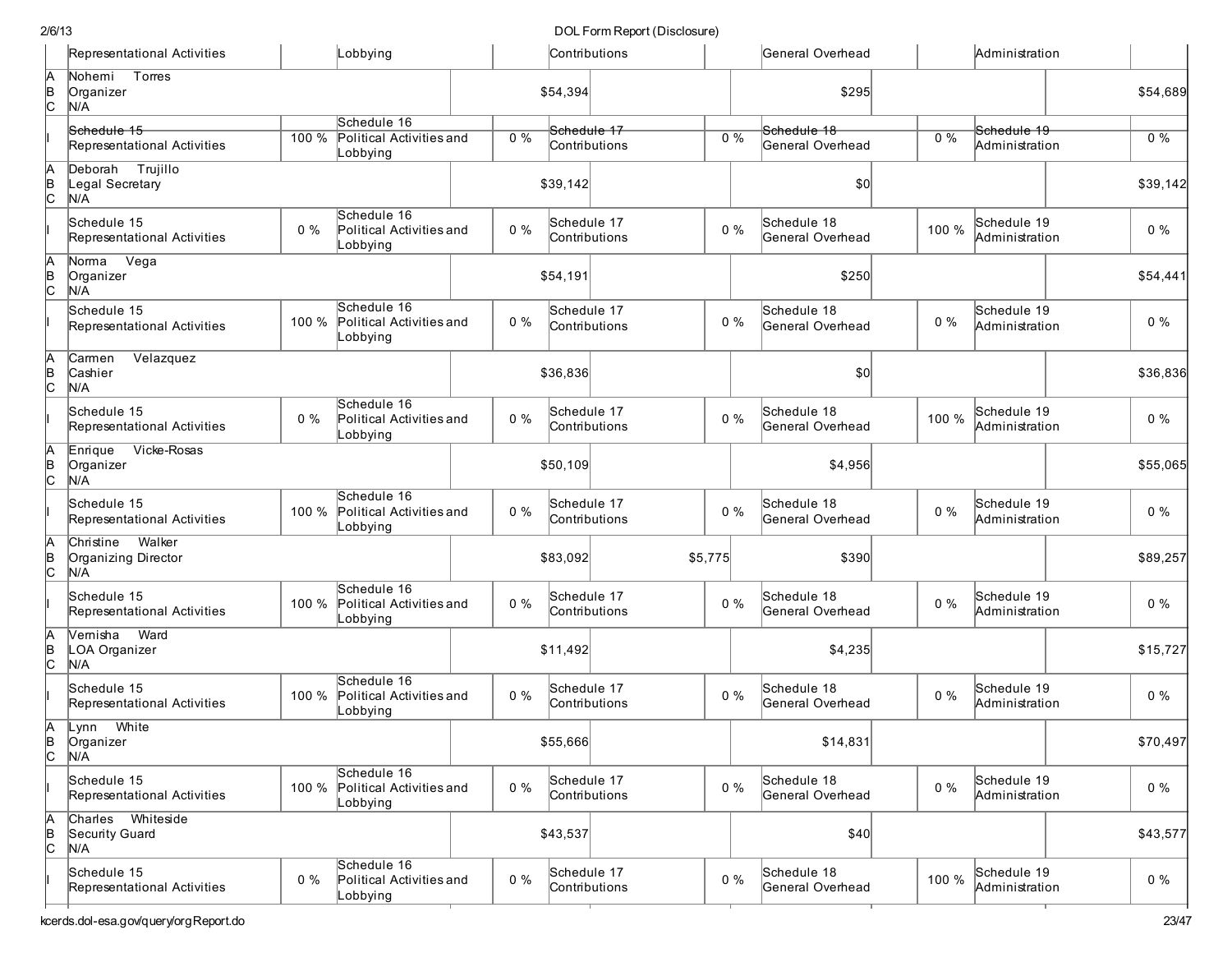| Schedule 15<br>Representational Activities                   | 100 % | Schedule 16<br>Political Activities and<br>_obbying | $0\%$ | Schedule 17<br>Contributions |      |                              | $0\%$ | Schedule 18<br>General Overhead |                  | $0\%$ | Schedule 19<br>Administration |                               | $0\%$       |
|--------------------------------------------------------------|-------|-----------------------------------------------------|-------|------------------------------|------|------------------------------|-------|---------------------------------|------------------|-------|-------------------------------|-------------------------------|-------------|
| Williams<br>.oretta<br>.OA Organizer<br>N/A                  |       |                                                     |       | \$33,345                     |      |                              |       | \$3,750                         |                  |       |                               |                               | \$37,095    |
| Schedule 15<br>Representational Activities                   | 100 % | Schedule 16<br>Political Activities and<br>Lobbying | $0\%$ | Schedule 17<br>Contributions |      |                              | $0\%$ | Schedule 18<br>General Overhead |                  | $0\%$ | Schedule 19<br>Administration |                               | $0\%$       |
| Wortman<br>Marstha<br>Data Entry Clerk<br>N/A                |       |                                                     |       | \$35,428                     |      |                              |       | \$140                           |                  |       |                               |                               | \$35,568    |
| Schedule 15<br>Representational Activities                   | $0\%$ | Schedule 16<br>Political Activities and<br>_obbying | $0\%$ | Schedule 17<br>Contributions |      |                              | $0\%$ | Schedule 18<br>General Overhead |                  | 100 % | Schedule 19<br>Administration |                               | $0\%$       |
| Wurster<br>Reba<br>Grievance Specialist<br>N/A               |       |                                                     |       | \$35,411                     |      |                              |       |                                 | S <sub>0</sub>   |       |                               |                               | \$35,411    |
| Schedule 15<br>Representational Activities                   | 100 % | Schedule 16<br>Political Activities and<br>_obbying | $0\%$ | Schedule 17<br>Contributions |      |                              | $0\%$ | Schedule 18<br>General Overhead |                  | $0\%$ | Schedule 19<br>Administration |                               | $0\%$       |
| <b>TOTALS RECEIVED BY EMPLOYEES MAKING LESS THAN \$10000</b> |       |                                                     |       | \$585,603                    |      |                              |       |                                 | \$56,159         |       |                               |                               | \$641,762   |
| Schedule 15<br>Representational Activities                   | 20 %  | Schedule 16<br>Political Activities and Lobbying    |       |                              | 80 % | Schedule 17<br>Contributions |       | Schedule 18                     | General Overhead |       |                               | Schedule 19<br>Administration |             |
| <b>Total Employee Disbursements</b>                          |       |                                                     |       | \$7,440,376                  |      | \$7,875                      |       | \$357,871                       |                  |       | \$0                           |                               | \$7,806,122 |
| ess Deductions                                               |       |                                                     |       |                              |      |                              |       |                                 |                  |       |                               |                               |             |
| Net Di <i>s</i> bursements                                   |       |                                                     |       |                              |      |                              |       |                                 |                  |       |                               |                               | \$7,806,122 |

Form LM-2 (Revised 2010)

SCHEDULE 13 - MEMBERSHIP STATUS FILE NUMBER: 027-462

| Category of Membership                                                   | Number | Voting Elig |
|--------------------------------------------------------------------------|--------|-------------|
| (A)                                                                      | (B)    | (C)         |
| Active Members                                                           | 47.567 | Yes         |
| Members                                                                  | 47,567 |             |
| Agency Fee Payers*                                                       |        |             |
| Total Members/Fee Payers                                                 | 47.567 |             |
| *Agency Fee Payers are not considered members of the labor organization. |        |             |

Form LM-2 (Revised 2010)

## DETAILED SUMMARY PAGE - SCHEDULES 14 THROUGH 19 FILE NUMBER: 027-462

| SCHEDULE 14 OTHER RECEIPTS           |             |
|--------------------------------------|-------------|
| 1. Named Payer Itemized Receipts     | \$3,171,484 |
| 2. Named Payer Non-itemized Receipts | \$44,094    |
| 3. All Other Receipts                | \$90,203    |
| 4. Total Receipts                    | \$3,305,781 |
|                                      |             |
|                                      |             |
|                                      |             |

Schedule 16

| SCHEDULE 17 CONTRIBUTIONS, GIFTS & GRANTS |                 |
|-------------------------------------------|-----------------|
| 1. Named Payee Itemized Disbursements     | \$66,410        |
| 2. Named Payee Non-itemized Disbursements | \$18,100        |
| 3. To Officers                            | $\overline{30}$ |
| 4. To Employees                           | \$68,293        |
| 5. All Other Disbursements                | \$12,700        |
| 6. Total Disbursements                    | \$165,503       |

\$73,424 \$390 \$73,814

## DOL Form Report (Disclosure)

| 2/6/13 |    |
|--------|----|
| ΙA     | IF |

N/A

Floyd Williams Grievance Specialist

B C

> Voting Eligibility  $(C)$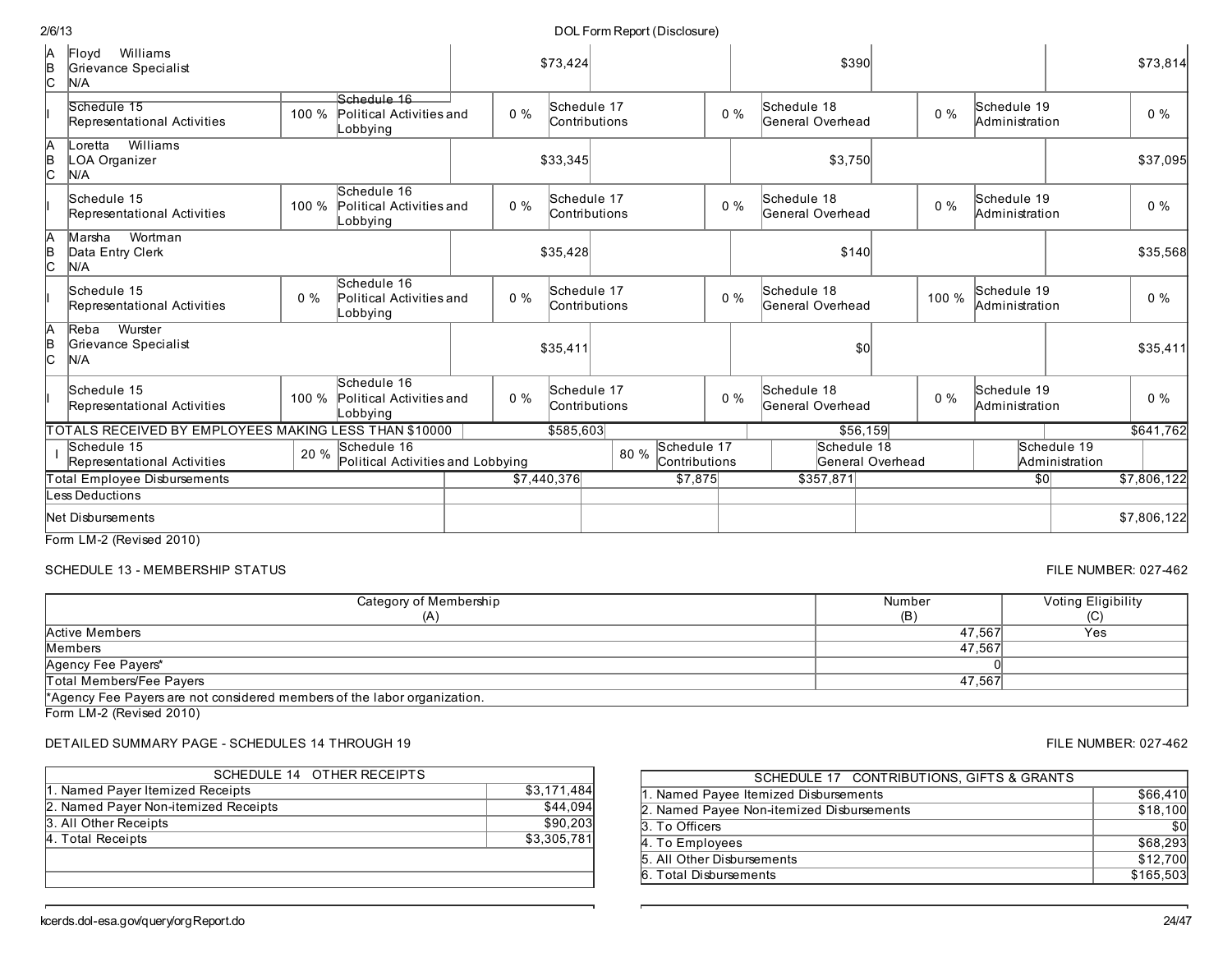# 2/6/13 DOL Form Report (Disclosure)

| SCHEDULE 15 REPRESENTATIONAL ACTIVITIES       |             |
|-----------------------------------------------|-------------|
| 1. Named Payee Itemized Disbursements         | \$2,326,701 |
| 2. Named Payee Non-itemized Disbursements     | \$759,085   |
| 3. To Officers                                | \$155,521   |
| 4. To Employees                               | \$5,951,147 |
| 5. All Other Disbursements                    | \$141,645   |
| 6. Total Disbursements                        | \$9.334.099 |
| SCHEDULE 16 POLITICAL ACTIVITIES AND LOBBYING |             |
| 1. Named Payee Itemized Disbursements         | \$106,041   |
| 2. Named Payee Non-itemized Disbursements     | \$68,336    |
| 3. To Officers                                | \$1,564     |
| 4. To Employees                               | \$740,780   |
| 5. All Other Disbursements                    | \$33,440    |
| 6. Total Disbursement                         | \$950,161   |
|                                               |             |

| SCHEDULE 18 GENERAL OVERHEAD              |             |
|-------------------------------------------|-------------|
| 1. Named Payee Itemized Disbursements     | \$208,224   |
| 2. Named Payee Non-itemized Disbursements | \$387,344   |
| 3. To Officers                            | \$1,280     |
| 4. To Employees                           | \$1,045,906 |
| 5. All Other Disbursements                | \$146,872   |
| 6. Total Disbursements                    | \$1,789,626 |
| SCHEDULE 19 UNION ADMINISTRATION          |             |
|                                           |             |
| 1. Named Payee Itemized Disbursements     | \$0         |
| 2. Named Payee Non-itemized Disbursements | \$0         |
|                                           | \$18,723    |
| 3. To Officers<br>4. To Employees         | \$0         |
| 5. All Other Disbursements                | \$32        |

Form LM-2 (Revised 2010)

## SCHEDULE 14 - OTHER RECEIPTS **FILE NUMBER: 027-462**

| Name and Address           |                                        |            |           |
|----------------------------|----------------------------------------|------------|-----------|
| (A)                        |                                        |            |           |
| <b>AFL-CIO</b>             | Purpose                                | Date       | Amount    |
|                            | (C)                                    | (D)        | (E)       |
| 815 16TH STREET NW         | Refunds & Reimbursements               | 10/25/2010 | \$25,000  |
| <b>WASHINGTON</b>          | Refunds & Reimbursements               | 10/21/2010 | \$75,000  |
| DC.                        | Total Itemized Transactions            |            | \$100,000 |
| 20006-0000                 | Total Non-Itemized Transactions        |            |           |
| Type or Classification     | Total of All Transactions              |            | \$100,000 |
| (B)                        |                                        |            |           |
| Labor Union Affiliates     |                                        |            |           |
| Name and Address           |                                        |            |           |
| (A)                        |                                        |            |           |
| <b>BANK OF AMERICA</b>     |                                        |            |           |
|                            | Purpose                                | Date       | Amount    |
| 6907 WESTCLIFF DRIVE       | (C)                                    | (D)        | (E)       |
| <b>LAS VEGAS</b>           | <b>Credit Card Points Reward</b>       | 04/06/2010 | \$7,000   |
| <b>NV</b>                  | Total Itemized Transactions            |            | \$7,000   |
| 89145-0007                 | Total Non-Itemized Transactions        |            | \$500     |
| Type or Classification     | <b>Total of All Transactions</b>       |            | \$7,500   |
| (B)                        |                                        |            |           |
| Financial Institution      |                                        |            |           |
| Name and Address           |                                        |            |           |
| (A)                        |                                        |            |           |
| <b>HEREIU WELFARE FUND</b> | Purpose                                | Date       | Amount    |
|                            | (C)                                    | (D)        | (E)       |
| PO BOX 749516              | Refunds & Reimbursements               | 06/24/2010 | \$5,336   |
| LOS ANGELES                | Refunds & Reimbursements               | 05/07/2010 | \$15,454  |
| <b>CA</b>                  | Refunds & Reimbursements               | 01/12/2010 | \$16,393  |
| 90074-9516                 | Total Itemized Transactions            |            | \$37,183  |
| Type or Classification     | <b>Total Non-Itemized Transactions</b> |            | \$6,812   |
| (B)                        | Total of All Transactions              |            | \$43,995  |
| Benefit Provider           |                                        |            |           |
| Name and Address           |                                        |            |           |
|                            |                                        |            |           |
| (A)<br>LOCAL <sub>23</sub> | Purpose                                | Date       | Amount    |
|                            | (C)                                    | (D)        | (E)       |
|                            |                                        |            |           |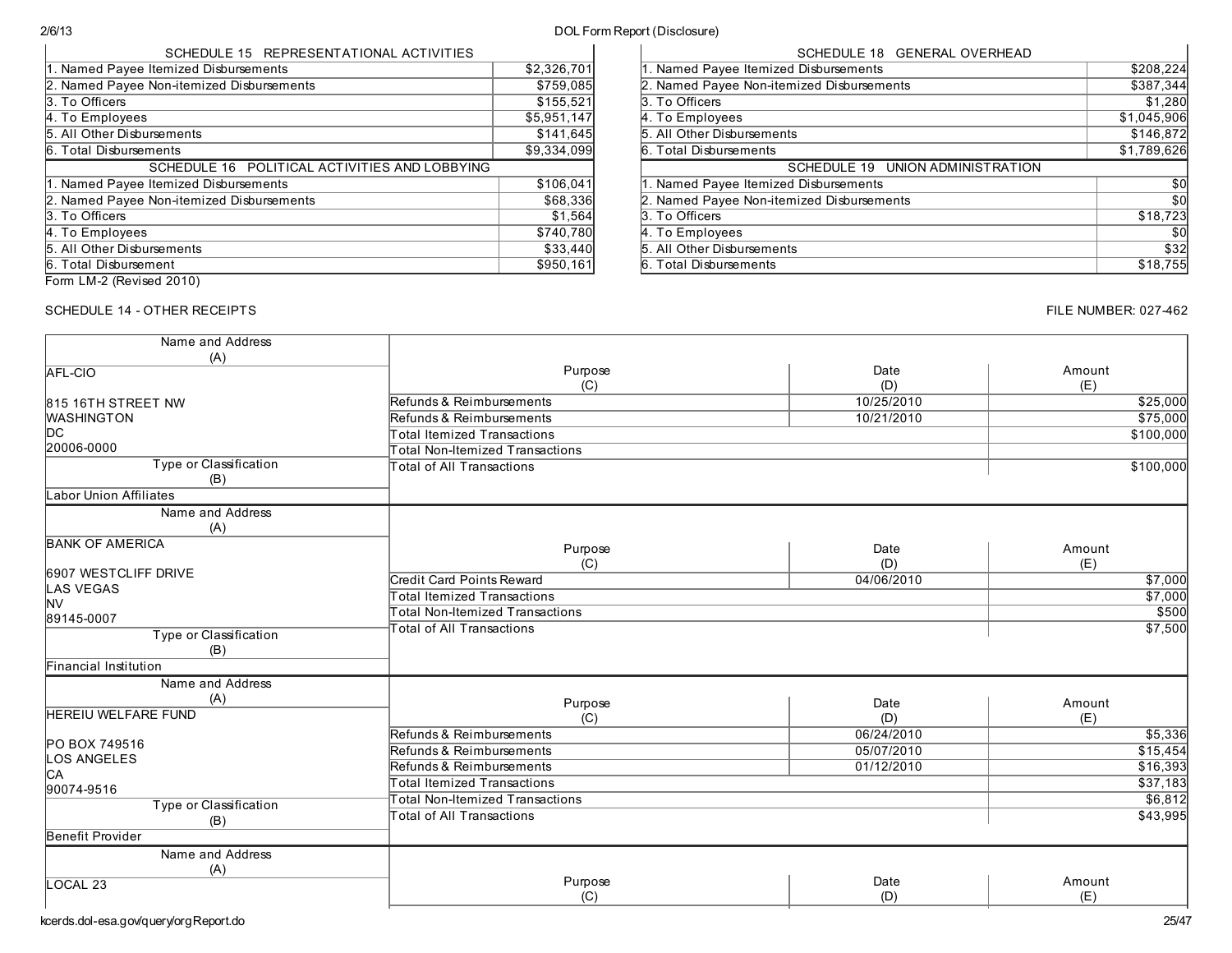| 548 20TH ST                   | Refunds & Reimbursements               | 03/09/2010 | \$10,596    |
|-------------------------------|----------------------------------------|------------|-------------|
| <b>OAKLAND</b>                | Refunds & Reimbursements               | 11/09/2010 | \$14,154    |
| CA                            | <b>Total Itemized Transactions</b>     |            | \$24,750    |
| 94612-0000                    | <b>Total Non-Itemized Transactions</b> |            | \$4,124     |
| Type or Classification        | Total of All Transactions              |            | \$28,874    |
| (B)                           |                                        |            |             |
| Labor Union Affiliates        |                                        |            |             |
| Name and Address<br>(A)       |                                        |            |             |
| LOCAL 24                      |                                        |            |             |
| <b>SUITE 2700</b>             | Purpose                                | Date       | Amount      |
| 300 RIVER PLACE DRIVE         | (C)                                    | (D)        | (E)         |
| DETROIT                       | <b>Total Itemized Transactions</b>     |            | \$0         |
| MI                            | <b>Total Non-Itemized Transactions</b> |            | \$16,442    |
| 48207-4472                    | <b>Total of All Transactions</b>       |            | \$16,442    |
| Type or Classification<br>(B) |                                        |            |             |
| <b>Labor Union Affiliates</b> |                                        |            |             |
| Name and Address              |                                        |            |             |
| (A)                           |                                        |            |             |
| <b>MILLIMAN</b>               |                                        |            |             |
|                               | Purpose                                | Date       | Amount      |
| 9400 N CENTRAL EXPRESSWAY     | (C)                                    | (D)        | (E)         |
| <b>DALLAS</b>                 | Refunds & Reimbursements               | 02/23/2010 | \$11,995    |
| ΙTΧ                           | <b>Total Itemized Transactions</b>     |            | \$11,995    |
| 75231-5030                    | <b>Total Non-Itemized Transactions</b> |            |             |
| Type or Classification        | <b>Total of All Transactions</b>       |            | \$11,995    |
| (B)                           |                                        |            |             |
| <b>Benefit Provider</b>       |                                        |            |             |
| Name and Address              |                                        |            |             |
| (A)                           |                                        |            |             |
| R G MCCRACKEN                 |                                        |            |             |
| Suite A-1                     | Purpose                                | Date       | Amount      |
| 1630 S COMMERCE ST            | (C)                                    | (D)        | (E)         |
| <b>LAS VEGAS</b>              | <b>Total Itemized Transactions</b>     |            | $\sqrt{50}$ |
| <b>NV</b>                     | <b>Total Non-Itemized Transactions</b> |            | \$8,755     |
| 89102-0000                    | <b>Total of All Transactions</b>       |            | \$8,755     |
| Type or Classification        |                                        |            |             |
| (B)                           |                                        |            |             |
| Legal Counsel                 |                                        |            |             |
| Name and Address              |                                        |            |             |
| (A)                           |                                        |            |             |
| <b>TRAVELERS INSURANCE</b>    |                                        |            | Amount      |
|                               | Purpose                                | Date       |             |
|                               | (C)                                    | (D)        | (E)         |
| LOS ANGELES                   | <b>Insurance Claim</b>                 | 03/04/2010 | \$10,689    |
| C <sub>A</sub>                | <b>Total Itemized Transactions</b>     |            | \$10,689    |
| 00000-0000                    | <b>Total Non-Itemized Transactions</b> |            |             |
| Type or Classification        | <b>Total of All Transactions</b>       |            | \$10,689    |
| (B)                           |                                        |            |             |
| <b>Insurance Provider</b>     |                                        |            |             |
| Name and Address              |                                        |            |             |
| (A)                           |                                        |            |             |
| <b>TTS GOLF TOURNAMENT</b>    |                                        |            |             |
|                               | Purpose                                | Date       | Amount      |
|                               |                                        |            |             |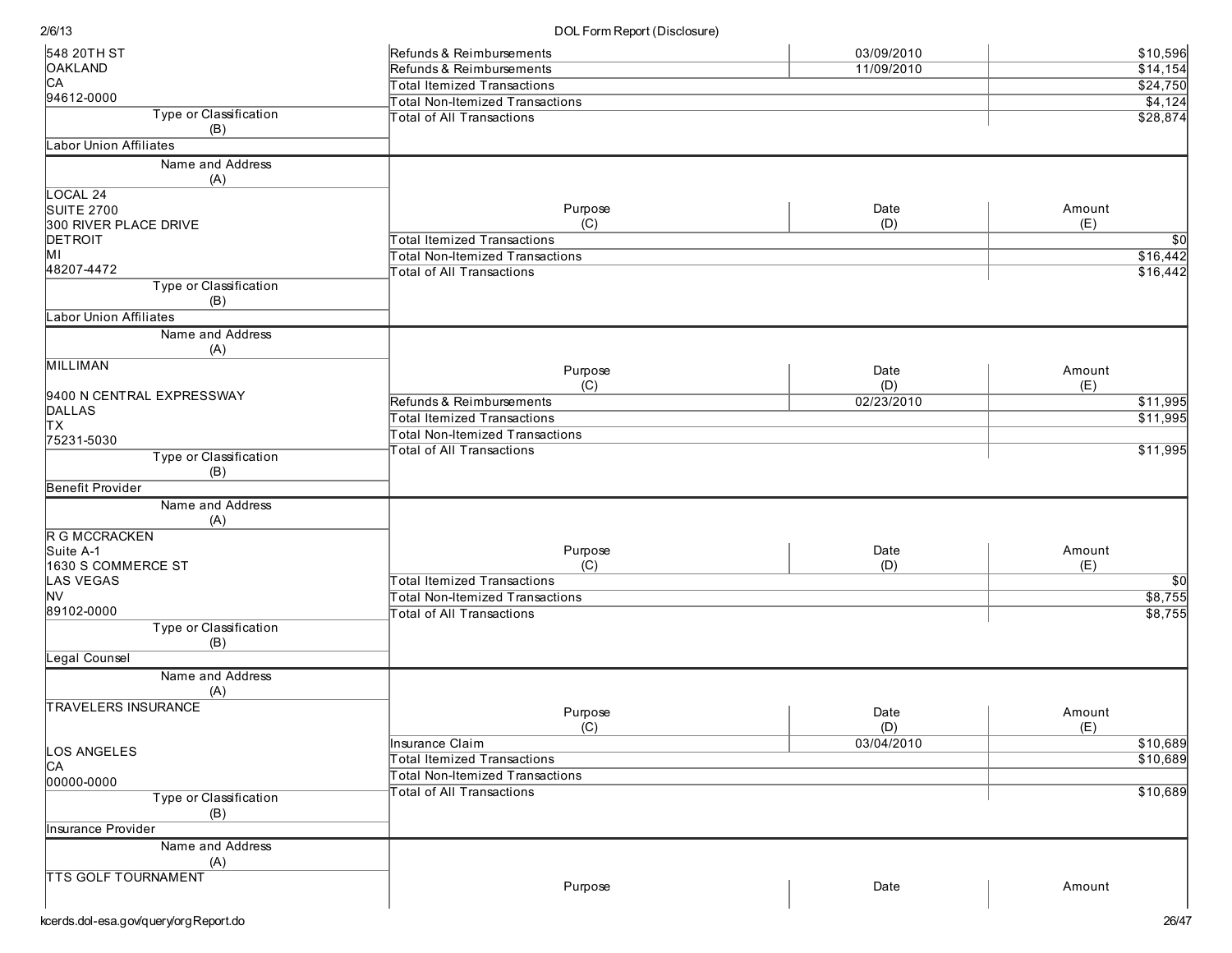DOL Form Report (Disclosure)

| 1630 S COMMERCE ST            | (C)                                                                   | (D)        | (E)         |
|-------------------------------|-----------------------------------------------------------------------|------------|-------------|
| <b>LAS VEGAS</b>              | Refunds & Reimbursements                                              | 12/14/2010 | \$5,485     |
| <b>NV</b><br>89102-0000       | <b>Total Itemized Transactions</b><br>Fotal Non-Itemized Transactions |            | \$5,485     |
| Type or Classification<br>(B) | Total of All Transactions                                             |            | \$5,485     |
| Special Events Provider       |                                                                       |            |             |
| Name and Address              | Purpose                                                               | Date       | Amount      |
| (A)                           | (C)                                                                   | (D)        | (E)         |
| UNITE HERE                    | Refunds & Reimbursements                                              | 11/30/2010 | \$100,000   |
|                               | Refunds & Reimbursements                                              | 09/14/2010 | \$107,972   |
| 275 SEVENTH AVE FL 10TH       | Refunds & Reimbursements                                              | 10/07/2010 | \$200,055   |
| NEW YORK                      | Refunds & Reimbursements                                              | 09/24/2010 | \$300,000   |
| lNY                           | Refunds & Reimbursements                                              | 10/13/2010 | \$300,000   |
| 10001-6708                    | Refunds & Reimbursements                                              | 10/15/2010 | \$300,503   |
| Type or Classification        | Refunds & Reimbursements                                              | 08/19/2010 | \$305,080   |
| (B)<br>Labor Union Affiliates | Refunds & Reimbursements                                              | 08/30/2010 | \$390,000   |
|                               | Refunds & Reimbursements                                              | 12/29/2010 | \$428,998   |
|                               | Refunds & Reimbursements                                              | 12/31/2010 | \$541,774   |
|                               | <b>Total Itemized Transactions</b>                                    |            | \$2,974,382 |
|                               | Total Non-Itemized Transactions                                       |            | \$7,461     |
|                               | Total of All Transactions                                             |            | \$2,981,843 |

Form LM-2 (Revised 2010)

## SCHEDULE 15 - REPRESENTATIONAL ACTIVITIES

FILE NUMBER: 027-462

| Name and Address              |                                        |      |                 |
|-------------------------------|----------------------------------------|------|-----------------|
| (A)                           |                                        |      |                 |
| 2215 STANFORD RANCH INVESTORS |                                        |      |                 |
|                               | Purpose                                | Date | Amount          |
| PO BOX 514779                 | (C)                                    | (D)  | (E)             |
| LOS ANGELES                   | <b>Total Itemized Transactions</b>     |      | $\sqrt{50}$     |
| IСA                           | <b>Total Non-Itemized Transactions</b> |      | \$22,153        |
| 90051-4779                    | <b>Total of All Transactions</b>       |      | \$22,153        |
| Type or Classification        |                                        |      |                 |
| (B)                           |                                        |      |                 |
| Rentals                       |                                        |      |                 |
| Name and Address              |                                        |      |                 |
| (A)                           |                                        |      |                 |
| ADVANTAGE INDUSTRIAL MARKET   |                                        |      |                 |
|                               | Purpose                                | Date | Amount          |
| 7165 LAREDO ST                | (C)                                    | (D)  | (E)             |
| LAS VEGAS                     | <b>Total Itemized Transactions</b>     |      | $\overline{50}$ |
| <b>NV</b><br>89117-3023       | Total Non-Itemized Transactions        |      | \$10,410        |
| Type or Classification        | <b>Total of All Transactions</b>       |      | \$10,410        |
| (B)                           |                                        |      |                 |
| <b>Building Maintenance</b>   |                                        |      |                 |
| Name and Address              |                                        |      |                 |
| (A)                           |                                        |      |                 |
| ALBERT D SEENO CONTRUCTN CO   |                                        |      |                 |
|                               | Purpose                                | Date | Amount          |
| 1800 WILLOW PASS COURT        | (C)                                    | (D)  | (E)             |
| CONCORD                       | <b>Total Itemized Transactions</b>     |      | $\overline{50}$ |
|                               |                                        |      | $- - - -$       |

kcerds.dol-esa.gov/query/orgReport.do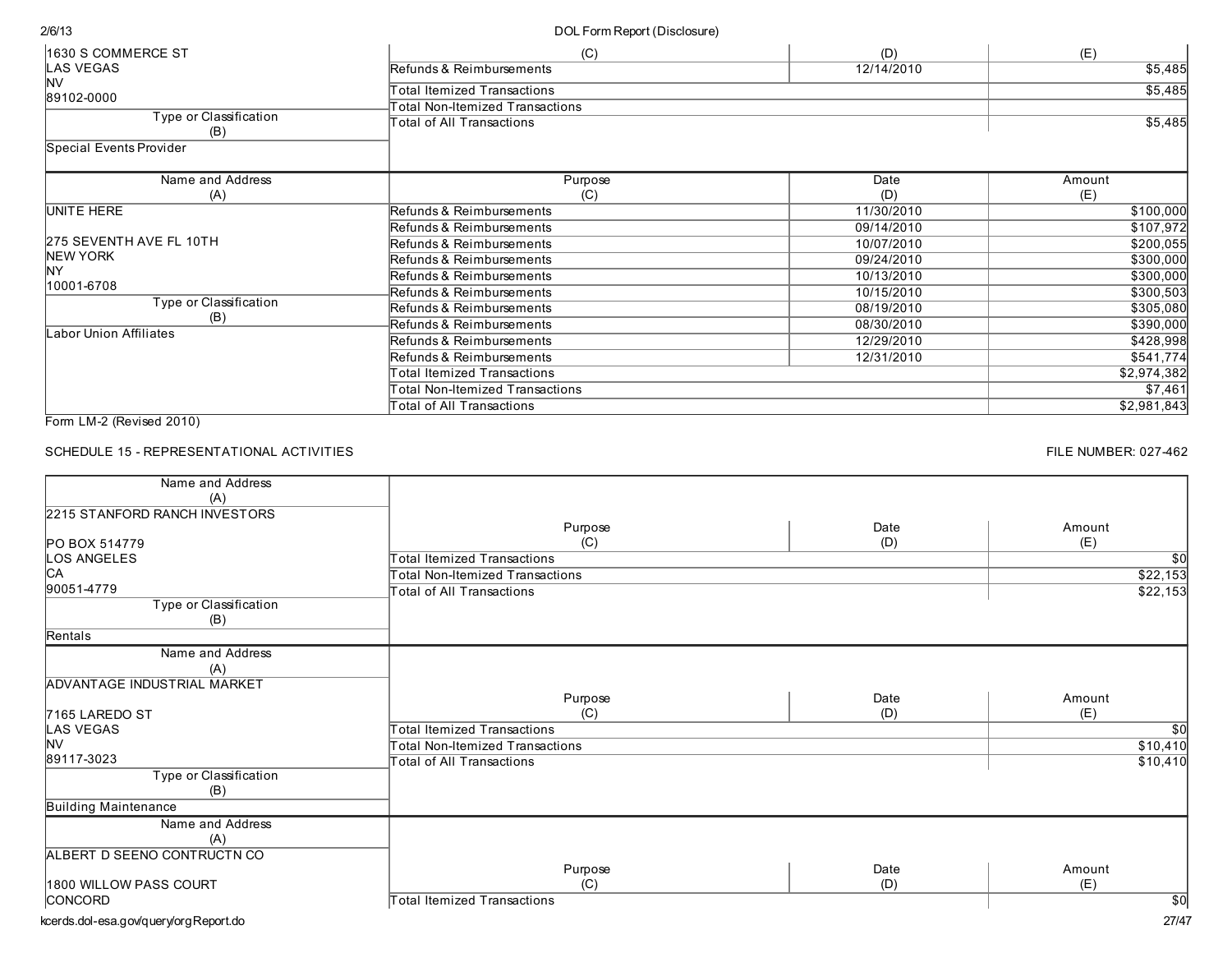| CA                            | <b>Total Non-Itemized Transactions</b> |            | \$25,935        |
|-------------------------------|----------------------------------------|------------|-----------------|
| 94520-0000                    | <b>Total of All Transactions</b>       |            | \$25,935        |
| Type or Classification        |                                        |            |                 |
| (B)                           |                                        |            |                 |
| Rentals                       |                                        |            |                 |
| Name and Address              |                                        |            |                 |
| (A)                           |                                        |            |                 |
| ALEXANDER COHN, ESQ           |                                        |            |                 |
|                               | Purpose                                | Date       | Amount          |
| P O BOX 4006                  | (C)                                    | (D)        | (E)             |
| <b>NAPA</b>                   | <b>Total Itemized Transactions</b>     |            | $\overline{30}$ |
| CA                            | <b>Total Non-Itemized Transactions</b> |            | \$5,650         |
| 94558-0000                    | <b>Total of All Transactions</b>       |            | \$5,650         |
| Type or Classification<br>(B) |                                        |            |                 |
| Legal Counsel                 |                                        |            |                 |
| Name and Address              |                                        |            |                 |
| (A)                           |                                        |            |                 |
| ALTERNATIVE OFFICE SYSTEMS    |                                        |            |                 |
|                               | Purpose                                | Date       | Amount          |
| 3930 W ALI BABA LN            | (C)                                    | (D)        | (E)             |
| <b>LAS VEGAS</b>              | Total Itemized Transactions            |            | $\sqrt{50}$     |
| <b>NV</b>                     | <b>Total Non-Itemized Transactions</b> |            | \$6,936         |
| 89118-1620                    | <b>Total of All Transactions</b>       |            | \$6,936         |
| Type or Classification        |                                        |            |                 |
| (B)                           |                                        |            |                 |
| Copier Supplies               |                                        |            |                 |
| Name and Address              | Purpose                                | Date       | Amount          |
| (A)                           | (C)                                    | (D)        | (E)             |
| <b>APPLIED PARADIGMS</b>      | Admin & Contract Enforcement           | 10/14/2010 | \$200,000       |
|                               | Admin & Contract Enforcement           | 08/27/2010 | \$135,000       |
| 1700 L ST<br>SACREMENTO       | Admin & Contract Enforcement           | 08/09/2010 | \$119,000       |
| CA                            | Admin & Contract Enforcement           | 09/13/2010 | \$110,000       |
| 95814-0000                    | Admin & Contract Enforcement           | 08/09/2010 | \$101,000       |
| Type or Classification        | Admin & Contract Enforcement           | 08/27/2010 | \$80,000        |
| (B)                           | Admin & Contract Enforcement           | 09/02/2010 | 560,000         |
| <b>Professional Services</b>  | Admin & Contract Enforcement           | 09/13/2010 | \$55,000        |
|                               | Admin & Contract Enforcement           | 09/02/2010 | \$45,000        |
|                               | Admin & Contract Enforcement           | 08/09/2010 | \$35,000        |
|                               | Admin & Contract Enforcement           | 09/13/2010 | 30,000          |
|                               | Admin & Contract Enforcement           | 08/09/2010 | \$24,000        |
|                               | Admin & Contract Enforcement           | 08/09/2010 | \$20,000        |
|                               | Admin & Contract Enforcement           | 09/13/2010 | \$10,000        |
|                               | Admin & Contract Enforcement           | 08/09/2010 | \$6,000         |
|                               | Admin & Contract Enforcement           | 09/13/2010 | \$5,000         |
|                               | Total Itemized Transactions            |            | \$1,035,000     |
|                               | <b>Total Non-Itemized Transactions</b> |            |                 |
|                               | Total of All Transactions              |            | \$1,035,000     |
| Name and Address<br>(A)       |                                        |            |                 |
| AT&T                          |                                        |            |                 |
|                               | Purpose                                | Date       | Amount          |
| PO BOX 989045                 | (C)                                    | (D)        | (E)             |
| <b>WEST SAC</b>               | <b>Total Itemized Transactions</b>     |            | $\overline{50}$ |
|                               |                                        |            |                 |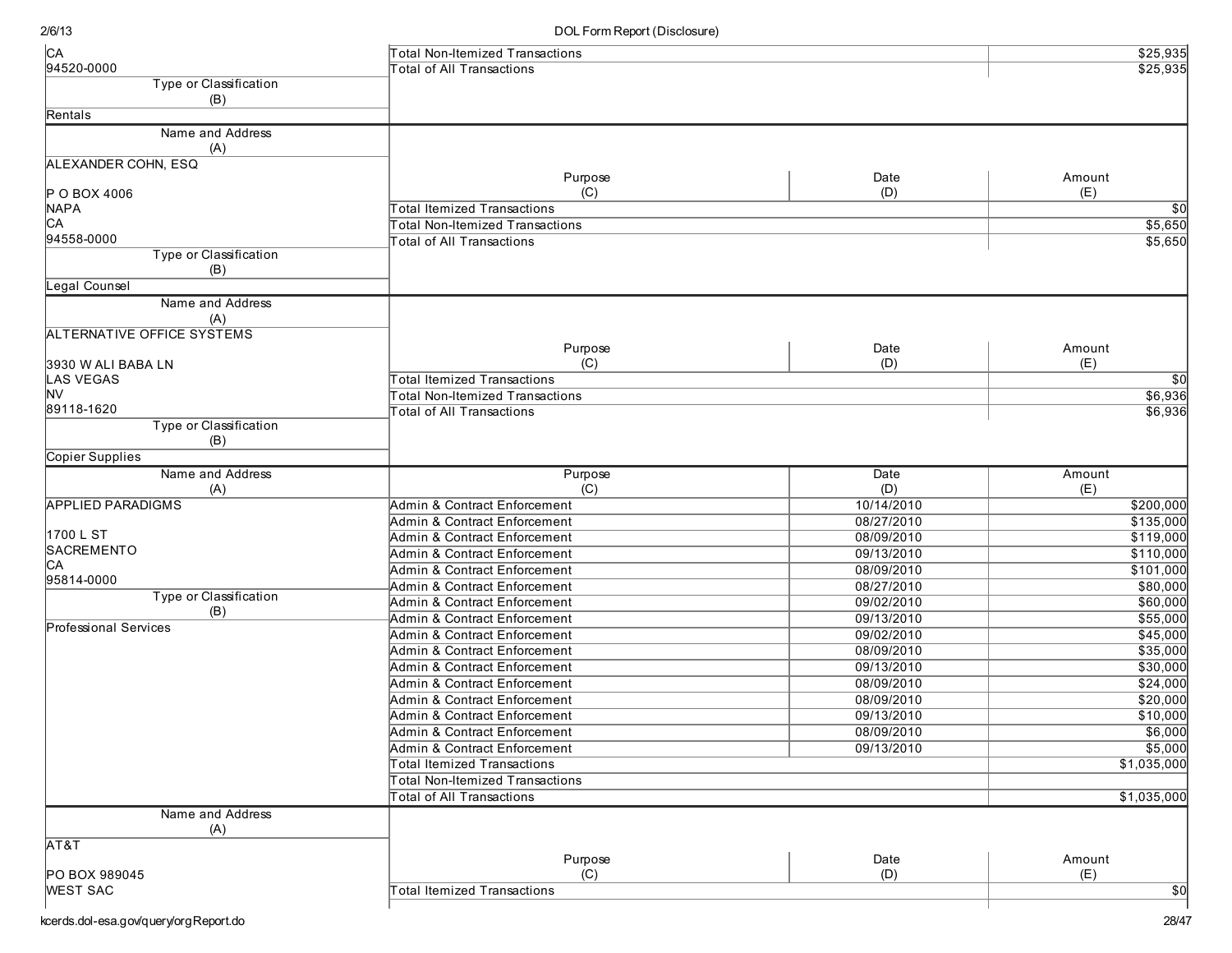| CA                             | Total Non-Itemized Transactions           |            | \$9,904                 |
|--------------------------------|-------------------------------------------|------------|-------------------------|
| 95798-9045                     | <b>Total of All Transactions</b>          |            | \$9,904                 |
| Type or Classification<br>(B)  |                                           |            |                         |
| <b>Utility Provider</b>        |                                           |            |                         |
| Name and Address               |                                           |            |                         |
| (A)                            |                                           |            |                         |
| <b>AT&amp;T MOBILITY</b>       | Purpose                                   | Date       | Amount                  |
|                                | (C)                                       | (D)        | (E)                     |
| PO BOX 9004                    | Admin & Contract Enforcement              | 08/10/2010 | \$5,394                 |
| <b>CAROL STREAM</b>            | <b>Total Itemized Transactions</b>        |            | \$5,394                 |
| IL.<br>60197-9004              | <b>Total Non-Itemized Transactions</b>    |            | \$60,835                |
| Type or Classification         | <b>Total of All Transactions</b>          |            | \$66,229                |
| (B)                            |                                           |            |                         |
| <b>Utility Provider</b>        |                                           |            |                         |
| Name and Address               |                                           |            |                         |
| (A)                            |                                           |            |                         |
| <b>BROOK FURNITURE RENTAL</b>  |                                           |            |                         |
| STE B                          | Purpose                                   | Date       | Amount                  |
| 2230 ARDEN WAY                 | (C)                                       | (D)        | (E)                     |
| SACRAMENTO                     | <b>Total Itemized Transactions</b>        |            | $\sqrt{50}$             |
| CA                             | <b>Total Non-Itemized Transactions</b>    |            | \$7,685                 |
| 95825-0000                     | <b>Total of All Transactions</b>          |            | \$7,685                 |
| Type or Classification         |                                           |            |                         |
| (B)                            |                                           |            |                         |
| <b>Equipment Rental</b>        |                                           |            |                         |
| Name and Address               |                                           |            |                         |
| (A)                            |                                           |            |                         |
| <b>CANON FINANCIAL SVC INC</b> |                                           |            |                         |
|                                | Purpose                                   | Date       | Amount                  |
| 14904 COLLECTIONS CENTER DR    | (C)<br><b>Total Itemized Transactions</b> | (D)        | (E)                     |
| <b>CHICAGO</b><br>lil.         | <b>Total Non-Itemized Transactions</b>    |            | $\sqrt{50}$<br>\$40,437 |
| 60693-0000                     | <b>Total of All Transactions</b>          |            | \$40,437                |
| Type or Classification         |                                           |            |                         |
| (B)                            |                                           |            |                         |
| Office Supplier                |                                           |            |                         |
| Name and Address               |                                           |            |                         |
| (A)                            |                                           |            |                         |
| <b>CENTURYLINK</b>             |                                           |            |                         |
|                                | Purpose                                   | Date       | Amount                  |
| PO BOX 4065                    | (C)                                       | (D)        | (E)                     |
| MONROE                         | <b>Total Itemized Transactions</b>        |            | $\sqrt{50}$             |
| LA<br>71211-0000               | <b>Total Non-Itemized Transactions</b>    |            | \$39,611                |
|                                | <b>Total of All Transactions</b>          |            | \$39,611                |
| Type or Classification         |                                           |            |                         |
| (B)                            |                                           |            |                         |
| <b>Utility Provider</b>        |                                           |            |                         |
| Name and Address               |                                           |            |                         |
| (A)                            |                                           |            |                         |
| CIT TECHNOLOGY FINANCIAL SVC   | Purpose                                   | Date       | Amount                  |
| PO BOX 100706                  | (C)                                       | (D)        | (E)                     |
| PASADENA                       | <b>Total Itemized Transactions</b>        |            | $\overline{30}$         |
|                                |                                           |            |                         |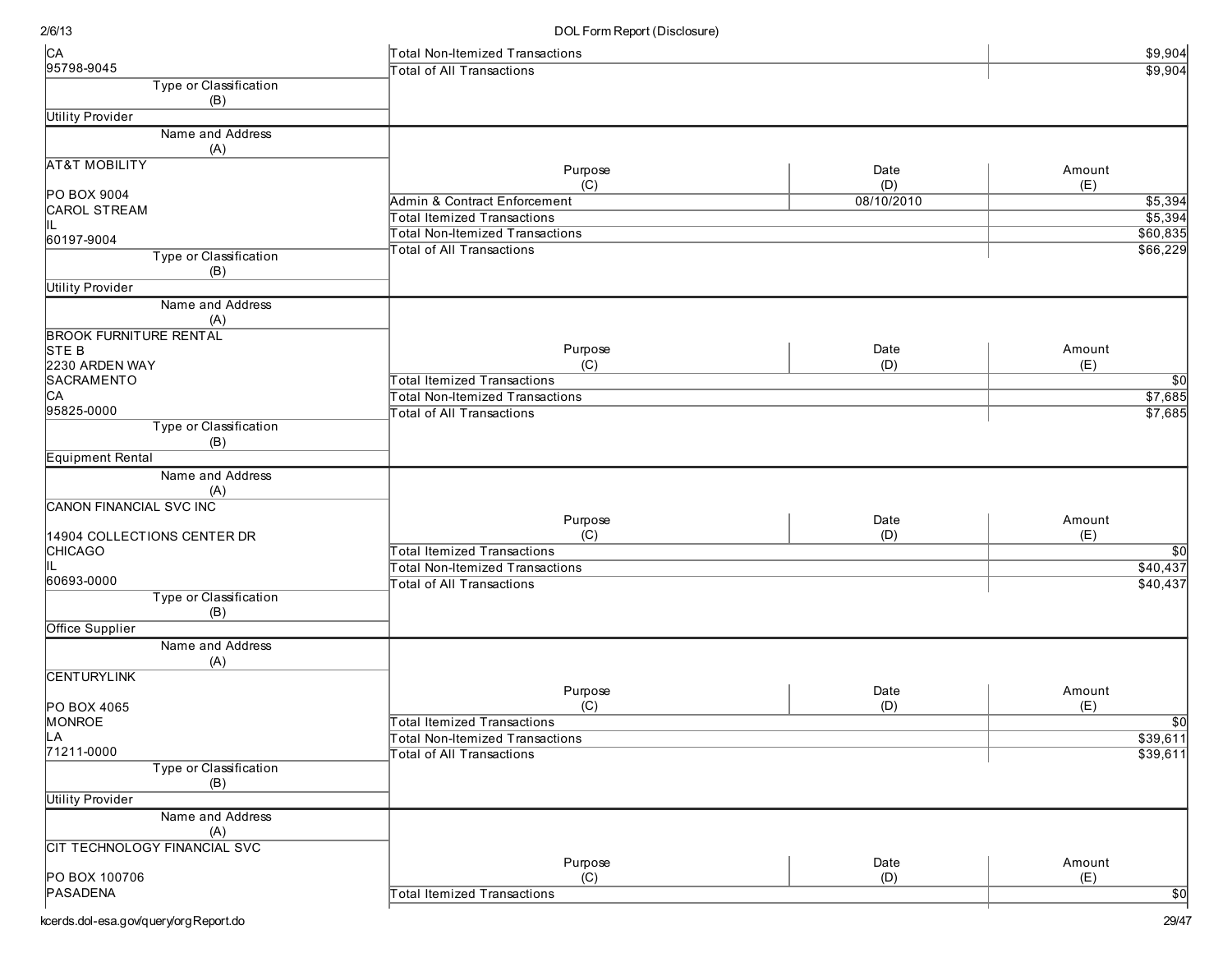| C <sub>A</sub>                      | Total Non-Itemized Transactions        |            | \$5,381  |
|-------------------------------------|----------------------------------------|------------|----------|
| 91189-0706                          | <b>Total of All Transactions</b>       |            | \$5,381  |
| Type or Classification              |                                        |            |          |
| (B)                                 |                                        |            |          |
| Copier Supplies                     |                                        |            |          |
| Name and Address                    |                                        |            |          |
| (A)                                 |                                        |            |          |
| <b>COMMERCE BANK</b>                |                                        |            |          |
|                                     | Purpose                                | Date       | Amount   |
| PO BOX 846451                       | (C)                                    | (D)        | (E)      |
| <b>KANSAS CITY</b>                  | <b>Total Itemized Transactions</b>     |            | \$0      |
| MO                                  | <b>Total Non-Itemized Transactions</b> |            | \$8,571  |
| 64184-6451                          | <b>Total of All Transactions</b>       |            | \$8,571  |
| Type or Classification              |                                        |            |          |
| (B)                                 |                                        |            |          |
| Automobile Supplier                 |                                        |            |          |
| Name and Address                    |                                        |            |          |
| (A)                                 |                                        |            |          |
| <b>CULINARY TRAINING ACADEMY</b>    |                                        |            |          |
|                                     | Purpose                                | Date       | Amount   |
| 710 W LAKE MEAD BLVD                | (C)                                    | (D)        | (E)      |
| NORTH LAS VEGAS                     | <b>Total Itemized Transactions</b>     |            | \$0      |
| NV                                  | <b>Total Non-Itemized Transactions</b> |            | \$7,882  |
| 89030-4067                          | <b>Total of All Transactions</b>       |            | \$7,882  |
| Type or Classification              |                                        |            |          |
| (B)                                 |                                        |            |          |
| <b>Food Supplier</b>                |                                        |            |          |
| Name and Address                    |                                        |            |          |
| (A)                                 |                                        |            |          |
| <b>CUSTOM SOFTWARE SYSTEMS, INC</b> | Purpose                                | Date       | Amount   |
|                                     | (C)                                    | (D)        | (E)      |
| 821 KLONDIKE CT                     | Organizing Campaign                    | 04/21/2010 | \$9,095  |
| <b>HENDERSON</b>                    | Admin & Contract Enforcement           | 08/19/2010 | \$5,740  |
| lNV                                 | <b>Total Itemized Transactions</b>     |            | \$14,835 |
| 89015-3060                          | <b>Total Non-Itemized Transactions</b> |            | \$81,359 |
| Type or Classification              | <b>Total of All Transactions</b>       |            | \$96,194 |
| (B)                                 |                                        |            |          |
| <b>Professional Services</b>        |                                        |            |          |
| Name and Address                    |                                        |            |          |
| (A)                                 |                                        |            |          |
| <b>DAVID BINDER RESEARCH</b>        |                                        |            |          |
| <b>STE 404</b>                      | Purpose                                | Date       | Amount   |
| 44 PAGE ST                          | (C)                                    | (D)        | (E)      |
| <b>SAN FRANCISCO</b>                | Organizing Campaign                    | 03/16/2010 | \$7,500  |
| ĮСA                                 | <b>Total Itemized Transactions</b>     |            | \$7,500  |
| 94102-0000                          | Total Non-Itemized Transactions        |            | \$4,500  |
| Type or Classification              | <b>Total of All Transactions</b>       |            | \$12,000 |
| (B)                                 |                                        |            |          |
| Research Supplier                   |                                        |            |          |
|                                     |                                        |            |          |
| Name and Address                    | Purpose                                | Date       | Amount   |
| (A)                                 | (C)                                    | (D)        | (E)      |
| DAVIS, COWELL & BOWE, LLP           | Admin & Contract Enforcement           | 07/28/2010 | \$37,627 |
| <b>STE 1400</b>                     | Admin & Contract Enforcement           | 08/24/2010 | \$36,380 |
| 595 MARKET ST                       | Admin & Contract Enforcement           | 12/22/2010 | \$34,789 |
| <b>SAN FRANCISCO</b>                | Admin & Contract Enforcement           | 10/11/2010 | \$34,221 |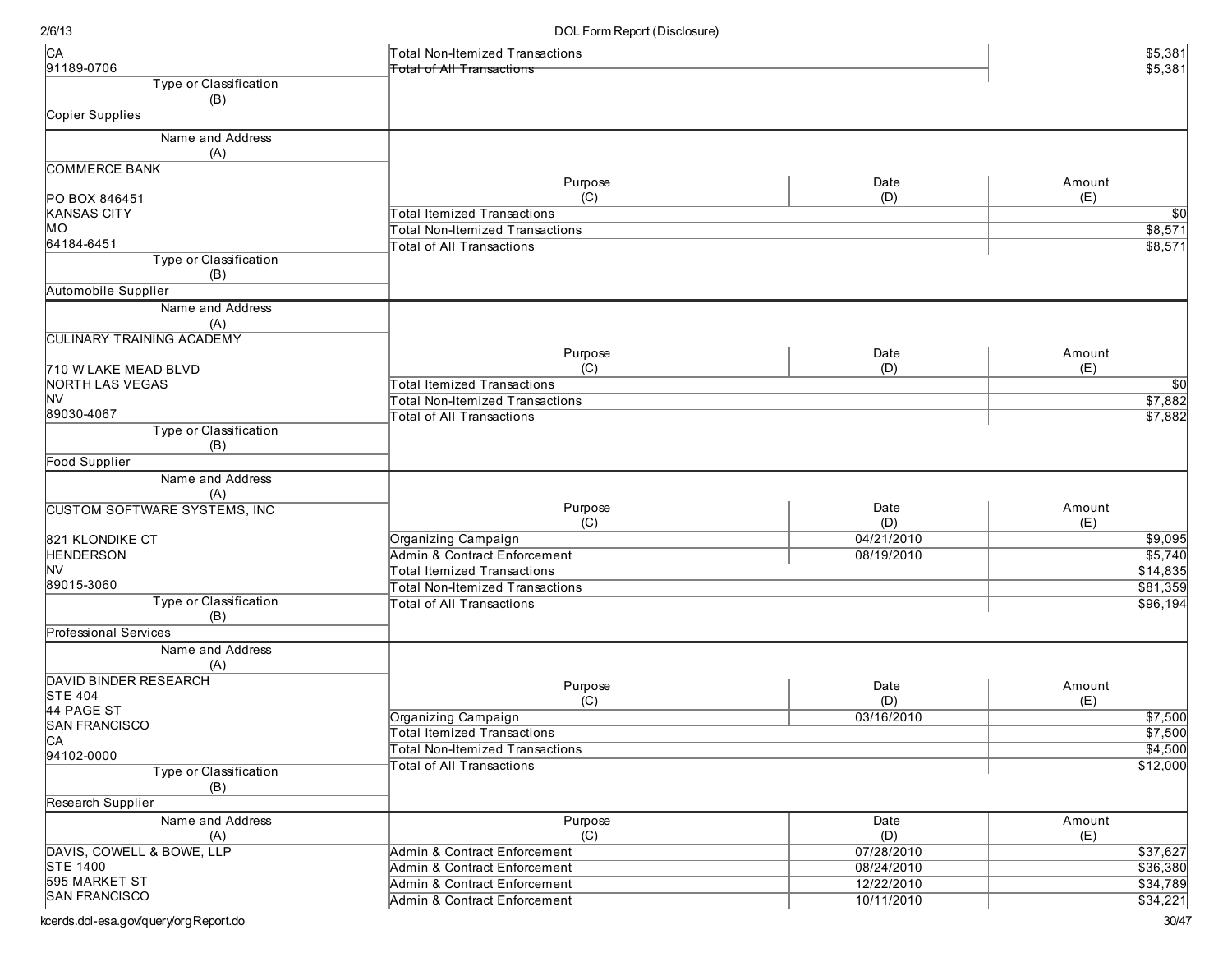| C <sub>A</sub>                             | Admin & Contract Enforcement              | 05/28/2010 | \$26,305        |
|--------------------------------------------|-------------------------------------------|------------|-----------------|
| 94105-2821                                 | <b>Admin &amp; Contract Enforcement</b>   | 03/23/2010 | \$25,842        |
| Type or Classification                     |                                           |            |                 |
| (B)                                        | Admin & Contract Enforcement              | 02/22/2010 | \$22,496        |
| Legal Counsel                              | Admin & Contract Enforcement              | 05/05/2010 | \$21,512        |
|                                            | Admin & Contract Enforcement              | 06/28/2010 | \$20,653        |
|                                            | Admin & Contract Enforcement              | 01/04/2010 | \$20,044        |
|                                            | <b>Admin &amp; Contract Enforcement</b>   | 11/29/2010 | \$19,362        |
|                                            | Admin & Contract Enforcement              | 10/15/2010 | \$18,354        |
|                                            | Admin & Contract Enforcement              | 01/29/2010 | \$11,981        |
|                                            | Organizing Campaign                       | 05/28/2010 | \$5,596         |
|                                            | Organizing Campaign                       | 05/05/2010 | \$5,281         |
|                                            | <b>Total Itemized Transactions</b>        |            | \$340,443       |
|                                            | <b>Total Non-Itemized Transactions</b>    |            | \$64,265        |
|                                            | <b>Total of All Transactions</b>          |            | \$404,708       |
|                                            |                                           |            |                 |
| Name and Address                           |                                           |            |                 |
| (A)                                        |                                           |            |                 |
| <b>EMPIRIAN PROPERTY MGMT</b><br>3RD FLOOR | Purpose                                   | Date       | Amount          |
| 100 RIVERFRONT DR                          | (C)                                       | (D)        | (E)             |
| DETROIT                                    | <b>Total Itemized Transactions</b>        |            | $\overline{50}$ |
| MГ                                         | <b>Total Non-Itemized Transactions</b>    |            | \$12,039        |
| 48226-0000                                 |                                           |            |                 |
| Type or Classification                     | <b>Total of All Transactions</b>          |            | \$12,039        |
| (B)                                        |                                           |            |                 |
| Rentals                                    |                                           |            |                 |
|                                            |                                           |            |                 |
| Name and Address                           |                                           |            |                 |
| (A)                                        |                                           |            |                 |
| <b>FMCS</b>                                | Purpose                                   | Date       | Amount          |
|                                            | (C)                                       | (D)        | (E)             |
| <b>WASHINGTON</b>                          | <b>Total Itemized Transactions</b>        |            | $\overline{50}$ |
| DC                                         | <b>Total Non-Itemized Transactions</b>    |            | \$8,600         |
| 00000-0000                                 |                                           |            |                 |
| Type or Classification                     | <b>Total of All Transactions</b>          |            | \$8,600         |
| (B)                                        |                                           |            |                 |
| Service Provider                           |                                           |            |                 |
|                                            |                                           |            |                 |
| Name and Address                           |                                           |            |                 |
| (A)<br><b>GERALD McKAY</b>                 |                                           |            |                 |
|                                            |                                           | Date       | Amount          |
|                                            | Purpose                                   | (D)        | (E)             |
| PO BOX 406<br><b>BURLINGAME</b>            | (C)<br><b>Total Itemized Transactions</b> |            |                 |
|                                            |                                           |            | $\overline{50}$ |
| CA<br>94011-0406                           | <b>Total Non-Itemized Transactions</b>    |            | \$20,700        |
|                                            | Total of All Transactions                 |            | \$20,700        |
| Type or Classification                     |                                           |            |                 |
| (B)                                        |                                           |            |                 |
| Arbitrator                                 |                                           |            |                 |
| Name and Address                           |                                           |            |                 |
| (A)                                        |                                           |            |                 |
| <b>HOWARD BLOCK</b>                        |                                           |            |                 |
| STE G                                      | Purpose                                   | Date       | Amount          |
| 505 E 1ST ST                               | (C)                                       | (D)        | (E)             |
| TUSTIN                                     | Total Itemized Transactions               |            |                 |
| C <sub>A</sub>                             |                                           |            |                 |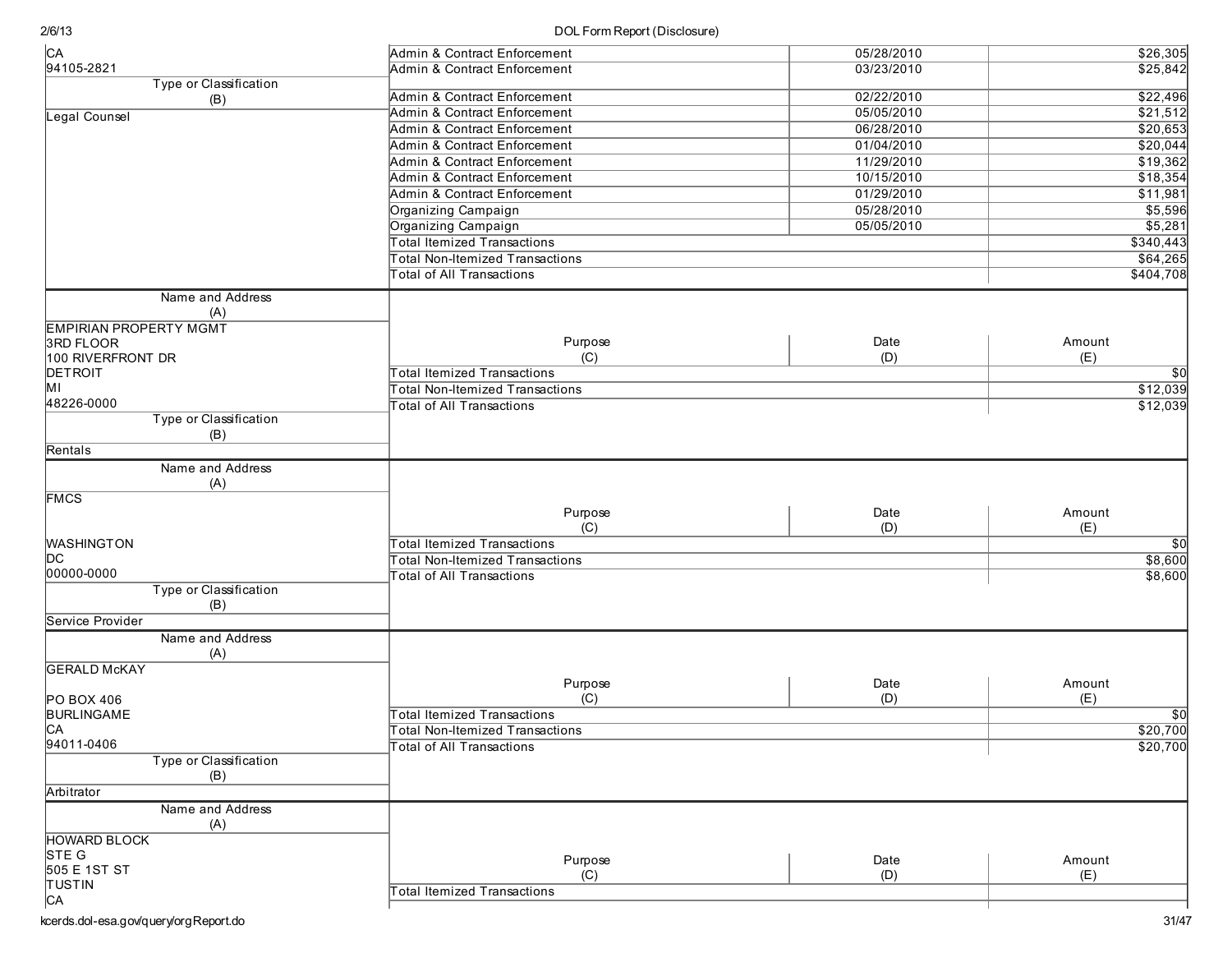| 92780-3305                          | Total Non-Itemized Transactions         |            | \$8,832                 |
|-------------------------------------|-----------------------------------------|------------|-------------------------|
| Type or Classification              | <b>Total of All Transactions</b>        |            | \$8,832                 |
| (B)                                 |                                         |            |                         |
|                                     |                                         |            |                         |
| Arbitrator                          |                                         |            |                         |
| Name and Address                    |                                         |            |                         |
| (A)                                 |                                         |            |                         |
| <b>HOWARD QUINN CO</b>              | Purpose                                 | Date       | Amount                  |
|                                     | (C)                                     | (D)        | (E)                     |
| 298 ALABAMA ST                      | <b>Admin &amp; Contract Enforcement</b> | 10/28/2010 | \$19,194                |
| <b>SAN FRANCISCO</b>                | Admin & Contract Enforcement            | 02/16/2010 | \$17,343                |
| CA                                  | Total Itemized Transactions             |            | \$36,537                |
| 94103-4218                          | <b>Total Non-Itemized Transactions</b>  |            | \$1,820                 |
| Type or Classification              | <b>Total of All Transactions</b>        |            | \$38,357                |
| (B)                                 |                                         |            |                         |
| Printing/Mailing Company            |                                         |            |                         |
| Name and Address                    |                                         |            |                         |
|                                     |                                         |            |                         |
| (A)<br><b>J &amp; R INVESTMENTS</b> |                                         |            |                         |
|                                     | Purpose                                 | Date       | Amount                  |
| PO BOX 4077                         | (C)                                     | (D)        | (E)                     |
| PAGE                                | <b>Total Itemized Transactions</b>      |            | $\overline{30}$         |
| <b>AZ</b>                           |                                         |            | \$6,876                 |
| 86040-0000                          | <b>Total Non-Itemized Transactions</b>  |            |                         |
| Type or Classification              | Total of All Transactions               |            | \$6,876                 |
|                                     |                                         |            |                         |
| (B)                                 |                                         |            |                         |
| Rentals                             |                                         |            |                         |
| Name and Address                    |                                         |            |                         |
| (A)                                 |                                         |            |                         |
| <b>JOAQUIN ROSS MEDIA</b>           | Purpose                                 | Date       | Amount                  |
|                                     | (C)                                     | (D)        | (E)                     |
| 1700 L ST                           | Organizing Campaign                     | 06/28/2010 | \$22,287                |
| SACRAMENTO                          | <b>Total Itemized Transactions</b>      |            | \$22,287                |
| CA                                  | <b>Total Non-Itemized Transactions</b>  |            |                         |
| 95814-4024                          | <b>Total of All Transactions</b>        |            | \$22,287                |
| Type or Classification              |                                         |            |                         |
| (B)                                 |                                         |            |                         |
| Advertising/Promotion               |                                         |            |                         |
| Name and Address                    |                                         |            |                         |
| (A)                                 |                                         |            |                         |
| <b>JOHN PERONE</b>                  |                                         |            |                         |
| <b>STE 147</b>                      | Purpose                                 | Date       | Amount                  |
| 2005 PALO VERDE AVE                 | (C)                                     | (D)        | (E)                     |
| LONG BEACH                          | <b>Total Itemized Transactions</b>      |            | $\overline{50}$         |
| <b>CA</b>                           | Total Non-Itemized Transactions         |            | $\frac{$5,250}{$5,250}$ |
| 90815-3322                          | Total of All Transactions               |            |                         |
| Type or Classification              |                                         |            |                         |
| (B)                                 |                                         |            |                         |
| Arbitrator                          |                                         |            |                         |
| Name and Address                    |                                         |            |                         |
| (A)                                 |                                         |            |                         |
| LA QUINTA INNS & SUITES             |                                         |            |                         |
|                                     | Purpose                                 | Date       | Amount                  |
| 3306 E HWY 66                       | (C)                                     | (D)        | (E)                     |
| GALLUP                              |                                         |            |                         |
|                                     |                                         |            |                         |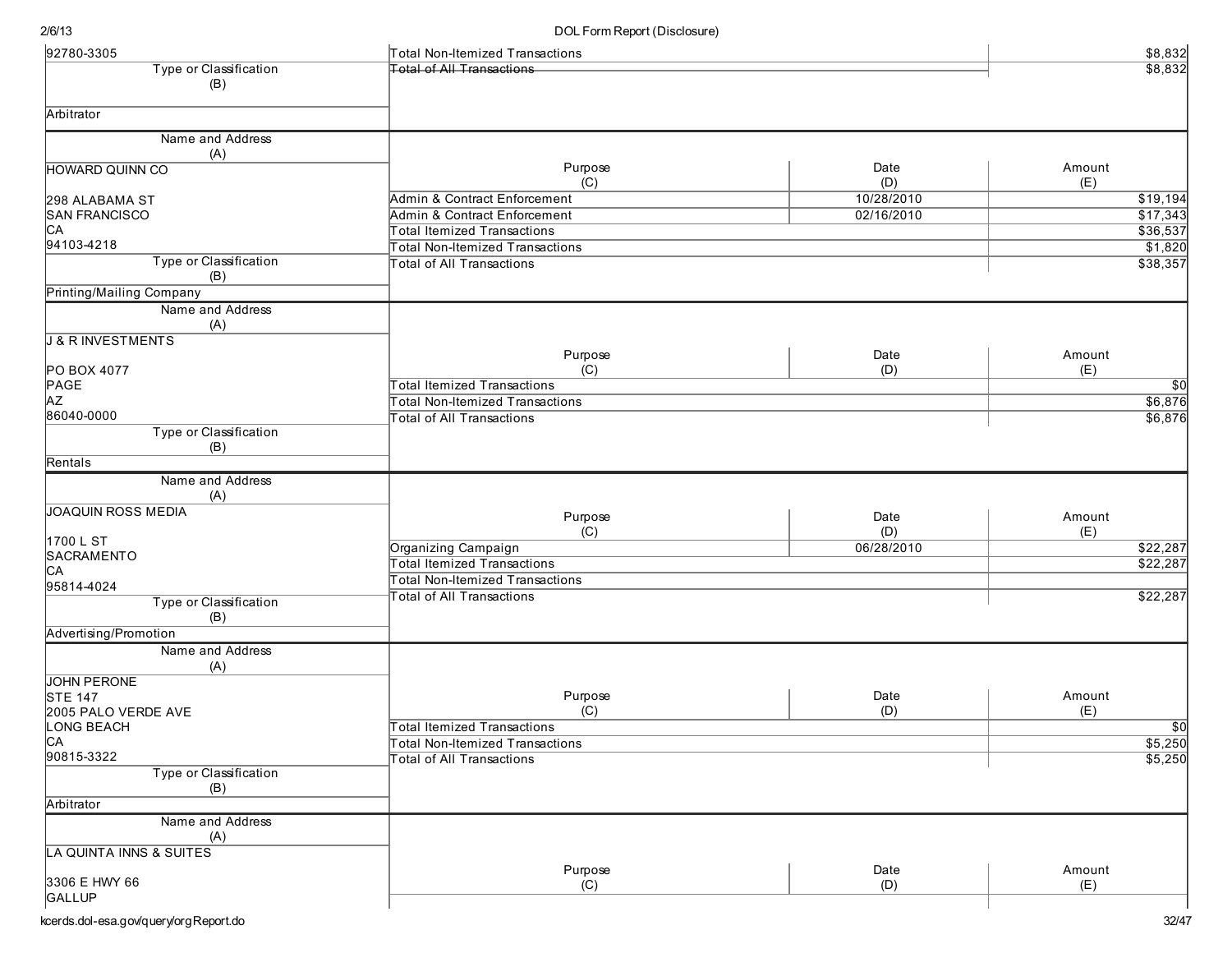| <b>NM</b>                      | <b>Total Itemized Transactions</b>     |            | $$0$            |
|--------------------------------|----------------------------------------|------------|-----------------|
| 87301-0000                     | <b>Total Non-Itemized Transactions</b> |            | \$39,644        |
| Type or Classification<br>(B)  | <b>Total of All Transactions</b>       |            | \$39,644        |
| Hotel/Casino                   |                                        |            |                 |
|                                |                                        |            |                 |
| Name and Address               |                                        |            |                 |
| (A)                            |                                        |            |                 |
| <b>LAKES PAYROLL SERVICE</b>   |                                        |            |                 |
|                                | Purpose                                | Date       | Amount          |
| 8954 CLAIRTON CT               | (C)                                    | (D)        | (E)             |
| <b>LAS VEGAS</b>               | <b>Total Itemized Transactions</b>     |            | $\overline{30}$ |
| <b>NV</b>                      | <b>Total Non-Itemized Transactions</b> |            | \$5,555         |
| 89117-0002                     | <b>Total of All Transactions</b>       |            | \$5,555         |
| Type or Classification<br>(B)  |                                        |            |                 |
| Service Provider               |                                        |            |                 |
| Name and Address<br>(A)        |                                        |            |                 |
| <b>MAILFINANCE</b>             |                                        |            |                 |
|                                | Purpose                                | Date       | Amount          |
| PO BOX 45850                   | (C)                                    | (D)        | (E)             |
| <b>SAN FRANCISCO</b>           | <b>Total Itemized Transactions</b>     |            | $\sqrt{50}$     |
| CA                             | <b>Total Non-Itemized Transactions</b> |            | \$9,534         |
| 94145-0850                     | <b>Total of All Transactions</b>       |            | \$9,534         |
| Type or Classification         |                                        |            |                 |
| (B)                            |                                        |            |                 |
| Leases-Equipment               |                                        |            |                 |
| Name and Address<br>(A)        |                                        |            |                 |
| MANNING, HALL & SALISBURY, LLC |                                        |            |                 |
| STE A                          | Purpose                                | Date       | Amount          |
| 617 S 8TH ST                   | (C)                                    | (D)        | (E)             |
| <b>LAS VEGAS</b>               | <b>Total Itemized Transactions</b>     |            | $\overline{30}$ |
| <b>NV</b>                      | <b>Total Non-Itemized Transactions</b> |            | \$16,047        |
| 89101-7004                     | <b>Total of All Transactions</b>       |            | \$16,047        |
| Type or Classification<br>(B)  |                                        |            |                 |
| Professional Services          |                                        |            |                 |
| Name and Address               | Purpose                                | Date       | Amount          |
| (A)                            | (C)                                    | (D)        | (E)             |
| <b>MGM MIRAGE</b>              | <b>Contract Negotiations</b>           | 03/23/2010 | \$9,000         |
|                                | <b>Contract Negotiations</b>           | 09/13/2010 | \$8,600         |
| 3799 LAS VEGAS BLVD S          | <b>Contract Negotiations</b>           | 12/01/2010 | \$8,493         |
| LAS VEGAS                      | <b>Contract Negotiations</b>           | 10/05/2010 | \$8,493         |
| <b>NV</b>                      | <b>Contract Negotiations</b>           | 11/03/2010 | \$8,493         |
| 89109-4319                     | <b>Contract Negotiations</b>           | 04/21/2010 | \$8,000         |
| Type or Classification         | <b>Contract Negotiations</b>           | 05/11/2010 | \$8,000         |
| (B)                            | <b>Contract Negotiations</b>           | 06/14/2010 | \$8,000         |
| Hotel/Casino                   | <b>Contract Negotiations</b>           | 07/16/2010 | \$8,000         |
|                                | <b>Contract Negotiations</b>           | 08/12/2010 | $\sqrt{$7,829}$ |
|                                | <b>Total Itemized Transactions</b>     |            | \$82,908        |
|                                | <b>Total Non-Itemized Transactions</b> |            |                 |
|                                | <b>Total of All Transactions</b>       |            | \$82,908        |
|                                |                                        |            |                 |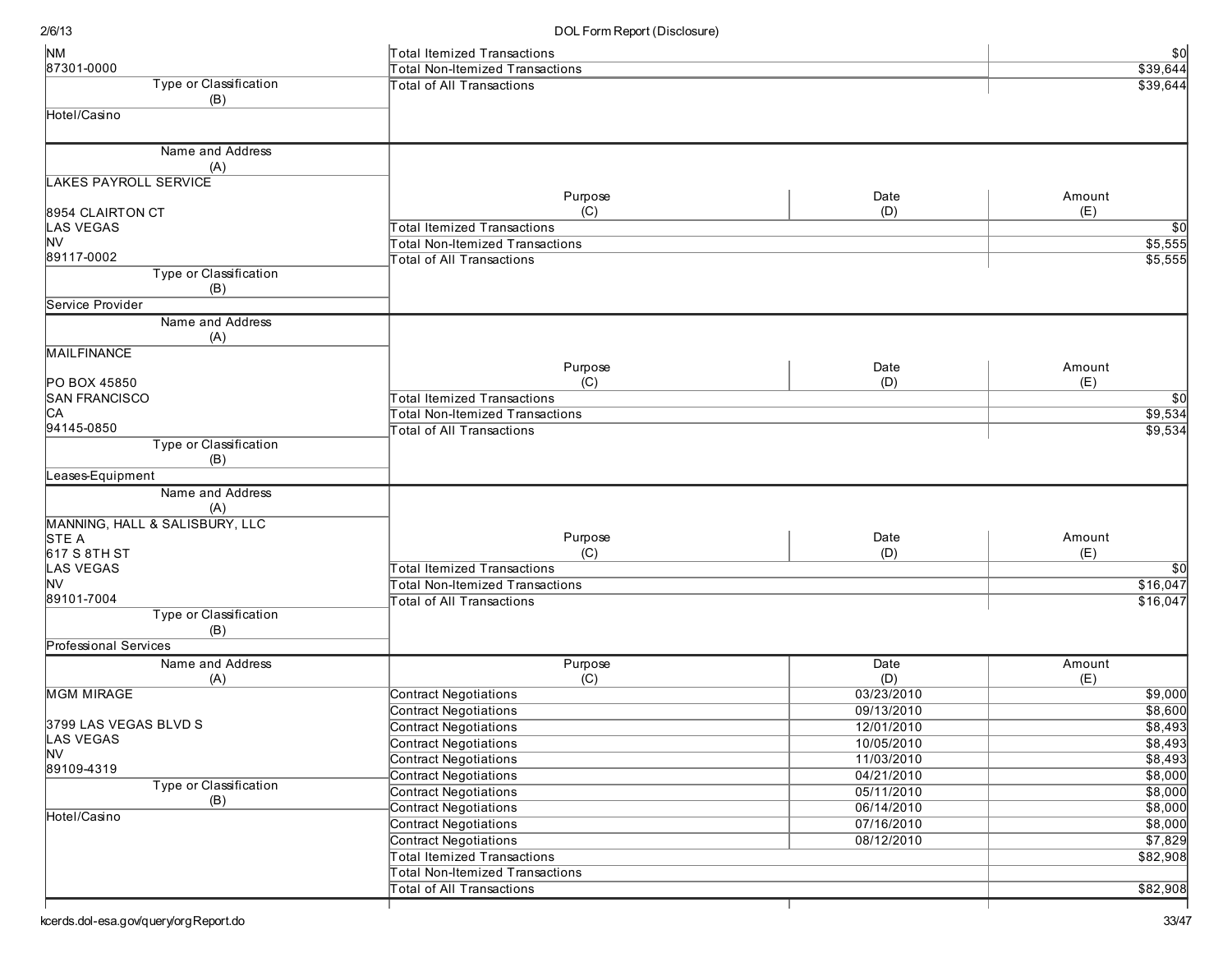| Name and Address<br>(A)       | Purpose<br>(C)                         | Date<br>(D) | Amount<br>(E)             |
|-------------------------------|----------------------------------------|-------------|---------------------------|
| MILAGROS CLEANING SVC, INC    | Admin & Contract Enforcement           | 06/30/2010  | \$11,166                  |
|                               | Admin & Contract Enforcement           | 07/31/2010  | \$11,166                  |
| 7165 LAREDO ST                | Admin & Contract Enforcement           | 08/31/2010  | \$11,166                  |
| <b>LAS VEGAS</b>              | Admin & Contract Enforcement           | 09/30/2010  | \$11,166                  |
| <b>NV</b>                     | Admin & Contract Enforcement           |             |                           |
| 89117-3023                    |                                        | 10/29/2010  | \$11,166                  |
|                               | Admin & Contract Enforcement           | 11/30/2010  | \$11,166                  |
| Type or Classification        | Admin & Contract Enforcement           | 01/04/2010  | \$10,723                  |
| (B)                           | Admin & Contract Enforcement           | 01/31/2010  | \$10,723                  |
| <b>Building Maintenance</b>   | Admin & Contract Enforcement           | 02/28/2010  | \$10,723                  |
|                               | Admin & Contract Enforcement           | 03/31/2010  | \$10,723                  |
|                               | Admin & Contract Enforcement           | 04/30/2010  | \$10,723                  |
|                               | Admin & Contract Enforcement           | 05/28/2010  | \$10,723                  |
|                               | <b>Total Itemized Transactions</b>     |             | \$131,334                 |
|                               | <b>Total Non-Itemized Transactions</b> |             |                           |
|                               | Total of All Transactions              |             | \$131,334                 |
| Name and Address<br>(A)       |                                        |             |                           |
| <b>NV ENERGY</b>              | Purpose                                | Date        | Amount                    |
|                               | (C)                                    | (D)         | (E)                       |
| PO BOX 30086                  | Admin & Contract Enforcement           | 08/12/2010  | \$6,062                   |
| <b>RENO</b>                   | <b>Total Itemized Transactions</b>     |             | \$6,062                   |
| <b>NV</b>                     | <b>Total Non-Itemized Transactions</b> |             | \$45,547                  |
| 89520-3086                    | <b>Total of All Transactions</b>       |             | \$51,609                  |
| Type or Classification<br>(B) |                                        |             |                           |
| <b>Utility Provider</b>       |                                        |             |                           |
| Name and Address              |                                        |             |                           |
| (A)                           |                                        |             |                           |
| OUTDOOR PROMOTIONS LLC        |                                        |             |                           |
|                               | Purpose                                | Date        | Amount                    |
| 7541 EASTGATE RD              | (C)                                    | (D)         | (E)                       |
| <b>HENDERSON</b>              | <b>Total Itemized Transactions</b>     |             | $\overline{50}$           |
| <b>NV</b><br>89011-0000       | <b>Total Non-Itemized Transactions</b> |             | \$6,600                   |
| Type or Classification        | Total of All Transactions              |             | \$6,600                   |
| (B)                           |                                        |             |                           |
| Advertising/Promotion         |                                        |             |                           |
| Name and Address              |                                        |             |                           |
| (A)                           |                                        |             |                           |
| <b>PASSKEY SYSTEMS</b>        |                                        |             |                           |
|                               | Purpose                                | Date        | Amount                    |
| 4395 POLARIS AVE<br>LAS VEGAS | (C)<br>Total Itemized Transactions     | (D)         | (E)                       |
| <b>NV</b>                     |                                        |             | $\frac{1}{2}$<br>\$18,345 |
| 89103-4198                    | Total Non-Itemized Transactions        |             |                           |
| <b>Type or Classification</b> | <b>Total of All Transactions</b>       |             | \$18,345                  |
| (B)                           |                                        |             |                           |
| Printing/Mailing Company      |                                        |             |                           |
| Name and Address              |                                        |             |                           |
| (A)                           |                                        |             |                           |
| <b>PAUL D STAUDOHAR</b>       | Purpose                                | Date        | Amount                    |
|                               | (C)                                    | (D)         | (E)                       |
|                               |                                        |             |                           |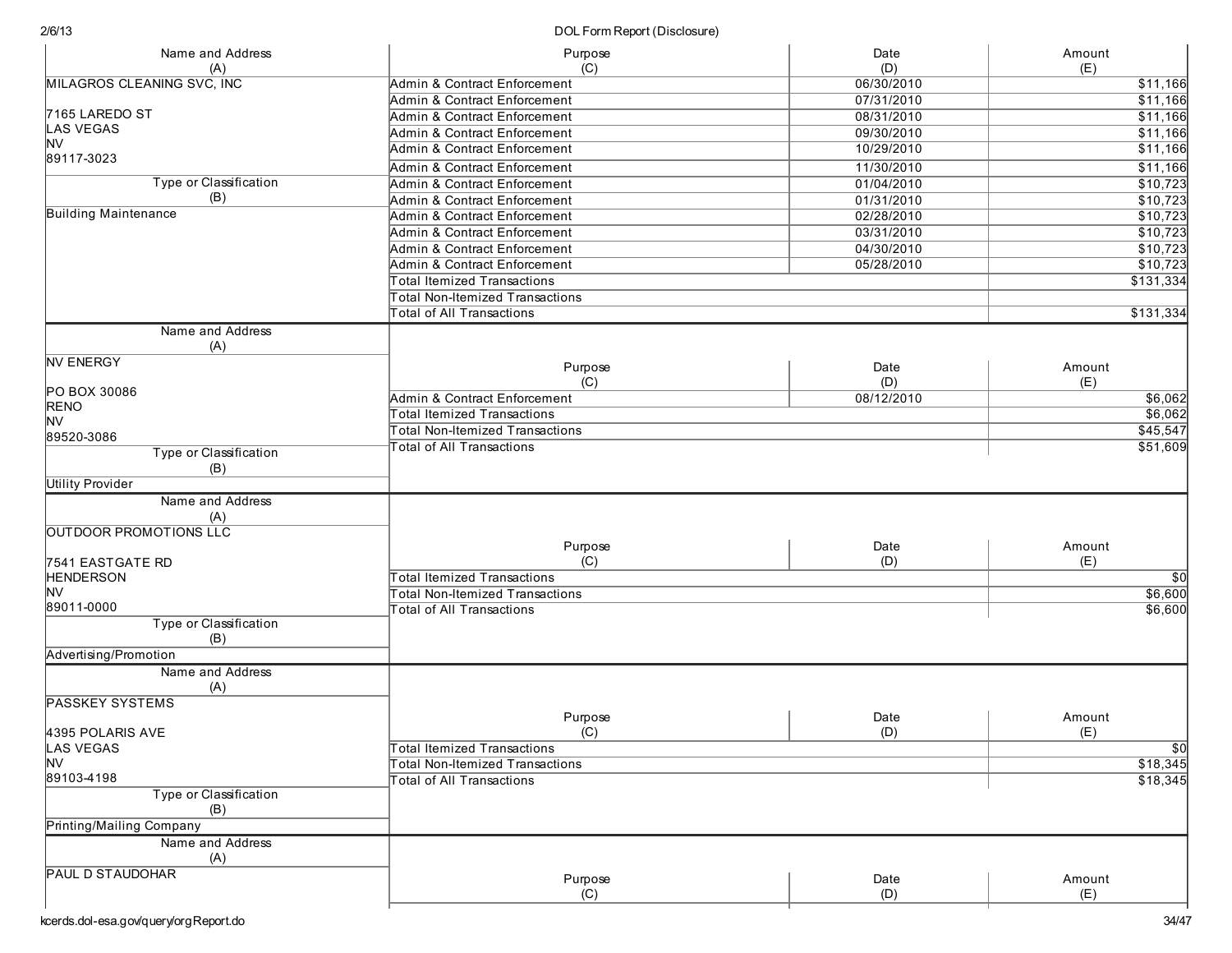| 1140 BROWN AVE                           | Admin & Contract Enforcement            | 10/05/2010 | \$5,163         |
|------------------------------------------|-----------------------------------------|------------|-----------------|
| LAFAYETTE                                | <b>Total Itemized Transactions</b>      |            | \$5,163         |
| C <sub>A</sub>                           | <b>Total Non-Itemized Transactions</b>  |            | \$936           |
| 94549-3102                               | <b>Total of All Transactions</b>        |            | \$6,099         |
| Type or Classification                   |                                         |            |                 |
| (B)                                      |                                         |            |                 |
| Arbitrator                               |                                         |            |                 |
| Name and Address                         |                                         |            |                 |
| (A)                                      | Purpose                                 | Date       | Amount          |
| <b>POSTMASTER</b>                        | (C)                                     | (D)        | (E)             |
|                                          | Admin & Contract Enforcement            | 10/05/2010 | \$20,000        |
| 1001 E SUNSET RD                         | Admin & Contract Enforcement            | 12/06/2010 | \$20,000        |
| <b>LAS VEGAS</b>                         | Admin & Contract Enforcement            | 01/22/2010 | \$15,000        |
| lNV                                      | Admin & Contract Enforcement            | 05/14/2010 | \$15,000        |
| 89199-9651                               | <b>Total Itemized Transactions</b>      |            | \$70,000        |
| Type or Classification                   | <b>Total Non-Itemized Transactions</b>  |            |                 |
| (B)                                      | <b>Total of All Transactions</b>        |            | \$70,000        |
| Printing/Mailing Company                 |                                         |            |                 |
| Name and Address                         |                                         |            |                 |
| (A)                                      |                                         |            |                 |
| <b>REALTY INVESTMENTS, LLC</b>           |                                         |            |                 |
|                                          | Purpose                                 | Date       | Amount          |
| 1073 RIG RD                              | (C)                                     | (D)        | (E)             |
| <b>WALLED LAKE</b>                       | <b>Total Itemized Transactions</b>      |            | $\sqrt{50}$     |
| MI                                       | <b>Total Non-Itemized Transactions</b>  |            | \$15,600        |
| 48390-0000                               | <b>Total of All Transactions</b>        |            | \$15,600        |
| Type or Classification                   |                                         |            |                 |
| (B)                                      |                                         |            |                 |
| Rentals                                  |                                         |            |                 |
| Name and Address                         | Purpose                                 | Date       | Amount          |
| (A)                                      | (C)                                     | (D)        | (E)             |
| <b>ROSS COMMUNICATNS &amp; MANAGEMNT</b> | Admin & Contract Enforcement            | 09/07/2010 | \$155,000       |
| 1700 L ST                                | <b>Admin &amp; Contract Enforcement</b> | 08/23/2010 | \$100,000       |
| SACRAMENTO                               | Admin & Contract Enforcement            | 08/23/2010 | \$75,000        |
| CА                                       | Admin & Contract Enforcement            | 03/03/2010 | \$5,648         |
| 95811-0000                               | Admin & Contract Enforcement            | 03/15/2010 | \$5,648         |
| Type or Classification                   | Admin & Contract Enforcement            | 04/22/2010 | \$5,648         |
| (B)                                      | Admin & Contract Enforcement            | 05/25/2010 | \$5,648         |
| Advertising/Promotion                    | Admin & Contract Enforcement            | 06/14/2010 | \$5,648         |
|                                          | Admin & Contract Enforcement            | 07/16/2010 | \$5,648         |
|                                          | Admin & Contract Enforcement            | 08/19/2010 | \$5,648         |
|                                          | Admin & Contract Enforcement            | 09/13/2010 | \$5,648         |
|                                          | Admin & Contract Enforcement            | 10/15/2010 | \$5,648         |
|                                          | Admin & Contract Enforcement            | 11/16/2010 | \$5,648         |
|                                          | Admin & Contract Enforcement            | 12/10/2010 | \$5,648         |
|                                          | <b>Total Itemized Transactions</b>      |            | \$392,128       |
|                                          | <b>Total Non-Itemized Transactions</b>  |            | \$1,398         |
|                                          | Total of All Transactions               |            | \$393,526       |
| Name and Address<br>(A)                  |                                         |            |                 |
| <b>SUREWEST</b>                          |                                         |            |                 |
|                                          | Purpose                                 | Date       | Amount          |
| PO BOX 30697                             | (C)                                     | (D)        | (E)             |
| LOS ANGELES                              | <b>Total Itemized Transactions</b>      |            | $\overline{50}$ |
|                                          |                                         |            |                 |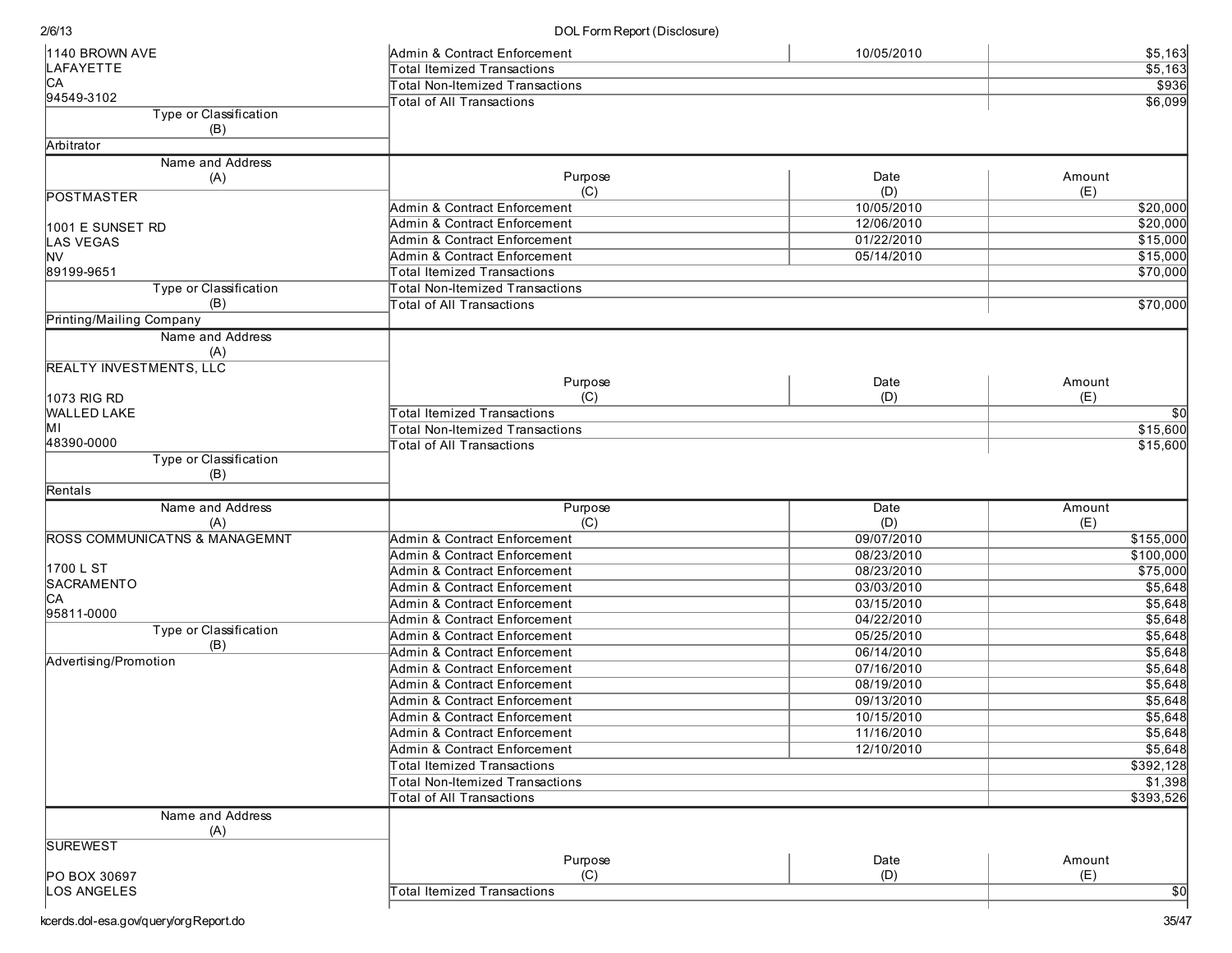| C <sub>A</sub>                       | <b>Total Non-Itemized Transactions</b> |                   | \$5,004        |
|--------------------------------------|----------------------------------------|-------------------|----------------|
| 90030-0697                           | <b>Total of All Transactions</b>       |                   | \$5,004        |
| Type or Classification               |                                        |                   |                |
| (B)                                  |                                        |                   |                |
| <b>Utility Provider</b>              |                                        |                   |                |
| Name and Address                     |                                        |                   |                |
| (A)                                  |                                        |                   |                |
| <b>SWAIR</b>                         |                                        |                   |                |
|                                      | Purpose                                | Date              | Amount         |
|                                      | (C)                                    | (D)               | (E)            |
| <b>DALLAS</b>                        | <b>Total Itemized Transactions</b>     |                   | \$0            |
| ΙTΧ                                  | <b>Total Non-Itemized Transactions</b> |                   | \$16,560       |
| 00000-0000                           | <b>Total of All Transactions</b>       |                   | \$16,560       |
| Type or Classification               |                                        |                   |                |
| (B)                                  |                                        |                   |                |
| Travel Vendor                        |                                        |                   |                |
| Name and Address                     |                                        |                   |                |
| (A)                                  |                                        |                   |                |
| <b>TERRACES @ HIGHLAND RESERVE</b>   |                                        |                   |                |
|                                      | Purpose                                | Date              | Amount         |
| 700 GIBSON DR                        | (C)                                    | (D)               | (E)            |
| <b>ROSEVILLE</b>                     | Total Itemized Transactions            |                   | \$0            |
| CА                                   | <b>Total Non-Itemized Transactions</b> |                   | \$15,428       |
| 95678-0000                           | <b>Total of All Transactions</b>       |                   | \$15,428       |
| Type or Classification               |                                        |                   |                |
| (B)                                  |                                        |                   |                |
| Rentals                              |                                        |                   |                |
| Name and Address                     | Purpose                                | Date              | Amount         |
| (A)                                  | (C)                                    | (D)               | (E)            |
| TIME PRINTING, INC                   | Admin & Contract Enforcement           | 10/05/2010        | \$66,879       |
|                                      | Admin & Contract Enforcement           | 12/27/2010        | \$21,073       |
| 1224 WESTERN AVE                     | Admin & Contract Enforcement           | 07/21/2010        | \$8,554        |
| LAS VEGAS                            | Organizing Campaign                    | 03/15/2010        | \$7,772        |
| NV                                   | Admin & Contract Enforcement           | 07/01/2010        | \$6,630        |
| 89102-2534                           | Admin & Contract Enforcement           | 09/13/2010        | \$5,003        |
| Type or Classification               | <b>Total Itemized Transactions</b>     |                   | \$115,911      |
| (B)                                  | <b>Total Non-Itemized Transactions</b> |                   | \$44,245       |
| Printing/Mailing Company             | <b>Total of All Transactions</b>       |                   | \$160, 156     |
| Name and Address                     |                                        | Date              | Amount         |
|                                      | Purpose<br>(C)                         |                   |                |
| (A)<br><b>ULICO CASUALTY COMPANY</b> | Admin & Contract Enforcement           | (D)<br>06/22/2010 | (E)<br>\$6,422 |
|                                      | Admin & Contract Enforcement           | 06/25/2010        | \$6,422        |
| PO BOX 223660                        |                                        |                   |                |
| PITTSBURGH                           | Admin & Contract Enforcement           | 06/07/2010        | \$6,386        |
| PA                                   | Admin & Contract Enforcement           | 05/25/2010        | \$6,177        |
| 15251-2660                           | Admin & Contract Enforcement           | 06/07/2010        | \$5,894        |
| Type or Classification               | Admin & Contract Enforcement           | 06/07/2010        | \$5,725        |
| (B)                                  | Admin & Contract Enforcement           | 09/13/2010        | \$5,349        |
| Insurance Provider                   | <b>Total Itemized Transactions</b>     |                   | \$42,375       |
|                                      | <b>Total Non-Itemized Transactions</b> |                   | \$39,056       |
|                                      | <b>Total of All Transactions</b>       |                   | \$81,431       |
| Name and Address                     |                                        |                   |                |
| (A)                                  |                                        |                   |                |
| US POSTAL SERVICE (AMS-TMS)          | Purpose                                | Date              | Amount         |
|                                      | (C)                                    | (D)               | (E)            |
|                                      |                                        |                   |                |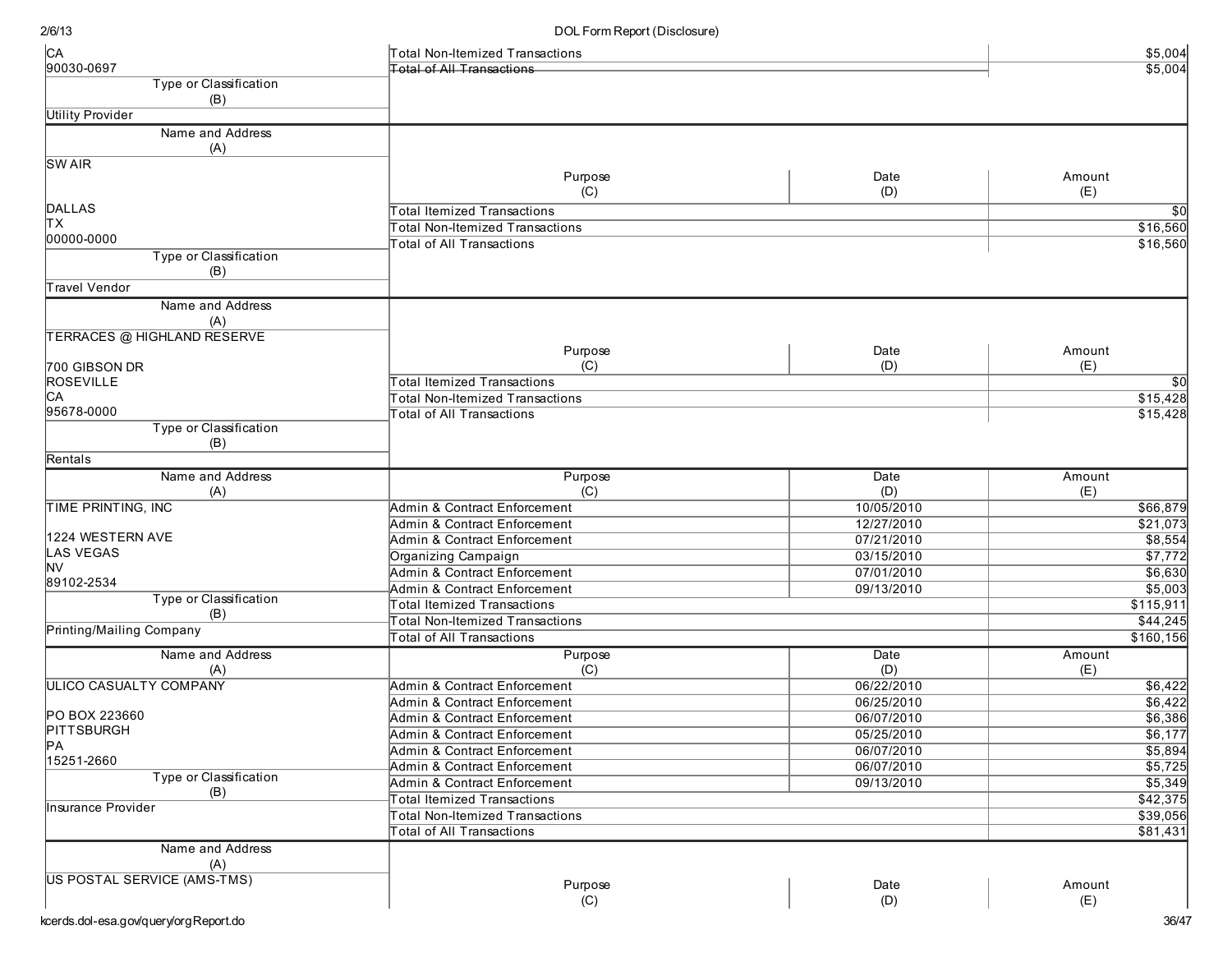## DOL Form Report (Disclosure)

| PO BOX 894757              | Admin & Contract Enforcement    | 06/01/2010 | \$5,000  |
|----------------------------|---------------------------------|------------|----------|
| <b>LOS ANGELES</b>         | Total Itemized Transactions     |            | \$5,000  |
| IСA                        | Total Non-Itemized Transactions |            | \$13,955 |
| 90189-4757                 | Total of All Transactions       |            | \$18,955 |
| Type or Classification     |                                 |            |          |
| (B)                        |                                 |            |          |
| Postage & Mailing Expense  |                                 |            |          |
| Name and Address           |                                 |            |          |
| (A)                        |                                 |            |          |
|                            | Purpose                         | Date       | Amount   |
| <b>WILLIAM B GOULD, IV</b> | (C)                             | (D)        | (E)      |
| 711 SALVATIERRA ST         | Admin & Contract Enforcement    | 02/17/2010 | \$6,912  |
| <b>STANFORD</b>            | Admin & Contract Enforcement    | 04/02/2010 | \$6,912  |
| IСA                        | Total Itemized Transactions     |            | \$13,824 |
| 94305-1020                 | Total Non-Itemized Transactions |            |          |
| Type or Classification     | Total of All Transactions       |            | \$13,824 |
| (B)                        |                                 |            |          |
| Professional Services      |                                 |            |          |
| Form LM-2 (Revised 2010)   |                                 |            |          |

SCHEDULE 16 - POLITICAL ACTIVITIES AND LOBBYING

| Name and Address               |                                        |            |          |
|--------------------------------|----------------------------------------|------------|----------|
| (A)                            |                                        |            |          |
| A & B PRINTING                 | Purpose                                | Date       | Amount   |
| STE B                          | (C)                                    | (D)        | (E)      |
| 2900 S HIGHLAND BLDG 18        | Get-Out-The-Vote                       | 10/21/2010 | \$5,992  |
| <b>LAS VEGAS</b>               | <b>Total Itemized Transactions</b>     |            | \$5,992  |
| <b>NV</b>                      | <b>Total Non-Itemized Transactions</b> |            | \$5,899  |
| 89109-0000                     | <b>Total of All Transactions</b>       |            | \$11,891 |
| Type or Classification         |                                        |            |          |
| (B)                            |                                        |            |          |
| Printing/Mailing Company       |                                        |            |          |
| Name and Address               |                                        |            |          |
| (A)                            |                                        |            |          |
| <b>AT&amp;T MOBILITY</b>       |                                        |            |          |
|                                | Purpose                                | Date       | Amount   |
| PO BOX 9004                    | (C)                                    | (D)        | (E)      |
| <b>CAROL STREAM</b>            | <b>Total Itemized Transactions</b>     |            | \$0      |
| IIL                            | <b>Total Non-Itemized Transactions</b> |            | \$7,974  |
| 60197-9004                     | <b>Total of All Transactions</b>       |            | \$7,974  |
| Type or Classification         |                                        |            |          |
| (B)                            |                                        |            |          |
| Utility Provider               |                                        |            |          |
| Name and Address               |                                        |            |          |
| (A)                            |                                        |            |          |
| <b>COACH AMERICA/GRAY LINE</b> |                                        |            |          |
|                                | Purpose                                | Date       | Amount   |
| 795 EAST TROPICANA AVENUE      | (C)                                    | (D)        | (E)      |
| <b>LAS VEGAS</b>               | Get-Out-The-Vote                       | 11/11/2010 | \$71,600 |
| <b>NV</b>                      | <b>Total Itemized Transactions</b>     |            | \$71,600 |
| 89119-0000                     | <b>Total Non-Itemized Transactions</b> |            |          |
| Type or Classification         | <b>Total of All Transactions</b>       |            | \$71,600 |
| (B)                            |                                        |            |          |
| Rentals                        |                                        |            |          |
|                                |                                        |            |          |

FILE NUMBER 027-462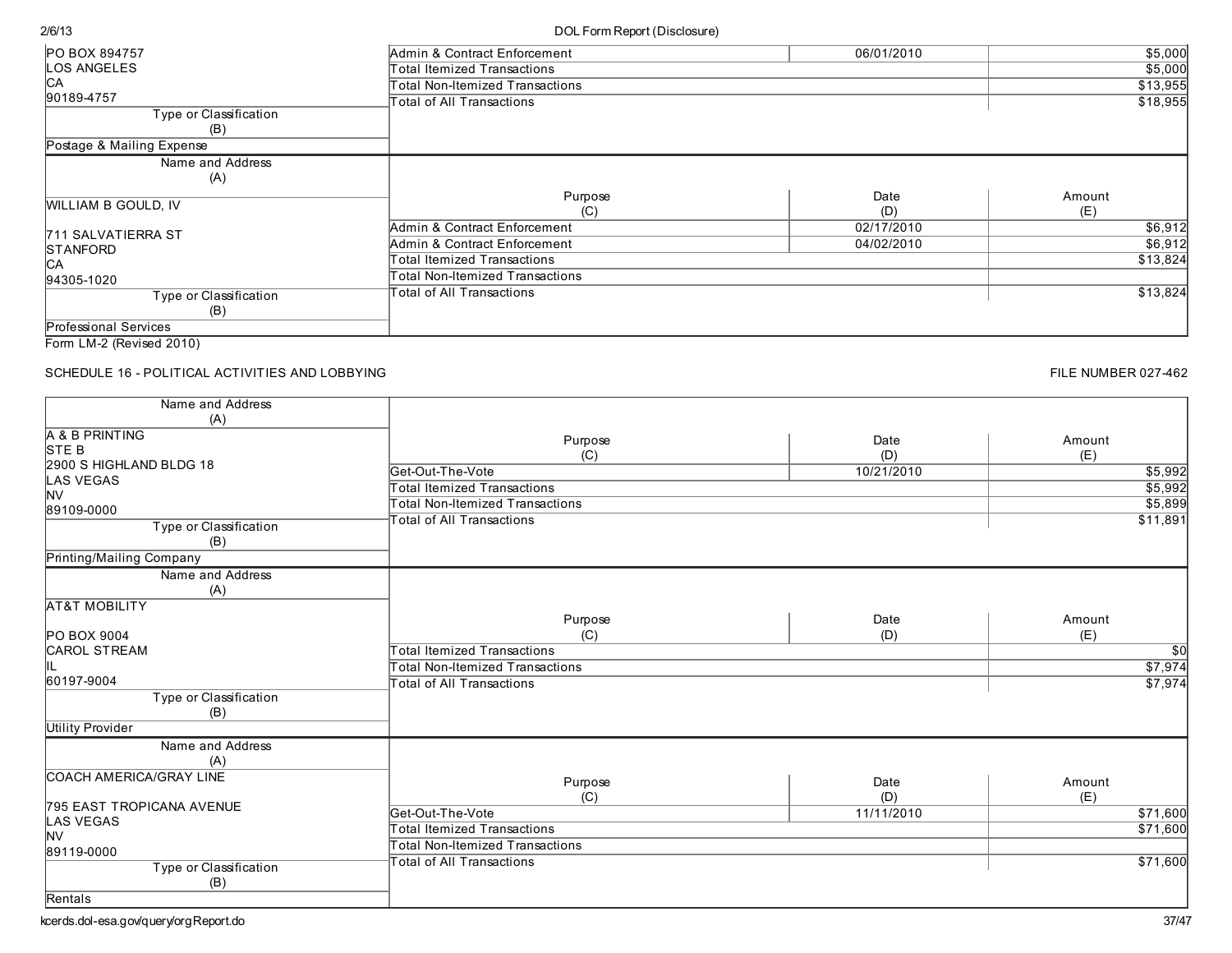| Name and Address                    |                                        |            |                 |
|-------------------------------------|----------------------------------------|------------|-----------------|
| (A)                                 |                                        |            |                 |
| <b>CUSTOM SOFTWARE SYSTEMS, INC</b> |                                        |            |                 |
|                                     | Purpose                                | Date       | Amount          |
| 821 KLONDIKE CT                     | (C)                                    | (D)        | (E)             |
| <b>HENDERSON</b>                    | <b>Total Itemized Transactions</b>     |            | $\overline{50}$ |
| <b>NV</b>                           | <b>Total Non-Itemized Transactions</b> |            | \$16,973        |
| 89015-3060                          | <b>Total of All Transactions</b>       |            | \$16,973        |
| Type or Classification              |                                        |            |                 |
| (B)                                 |                                        |            |                 |
| Professional Services               |                                        |            |                 |
| Name and Address                    |                                        |            |                 |
| (A)                                 | Purpose                                | Date       | Amount          |
| TIME PRINTING, INC                  | (C)                                    | (D)        | (E)             |
|                                     | Get-Out-The-Vote                       | 10/21/2010 | \$6,585         |
| 1224 WESTERN AVE                    | Get-Out-The-Vote                       | 10/15/2010 | \$5,929         |
| <b>LAS VEGAS</b>                    | Get-Out-The-Vote                       | 10/21/2010 | \$5,142         |
| <b>NV</b>                           | Get-Out-The-Vote                       | 10/05/2010 | \$5,033         |
| 89102-2534                          | <b>Total Itemized Transactions</b>     |            | \$22,689        |
| Type or Classification              | <b>Total Non-Itemized Transactions</b> |            | \$37,490        |
| (B)                                 | <b>Total of All Transactions</b>       |            | \$60,179        |
| Printing/Mailing Company            |                                        |            |                 |
| Name and Address                    |                                        |            |                 |
| (A)                                 |                                        |            |                 |
| <b>VINCENT O'BRIEN</b>              | Purpose                                | Date       | Amount          |
|                                     | (C)                                    | (D)        | (E)             |
|                                     | Get-Out-The-Vote                       | 10/25/2010 | \$5,760         |
| <b>ISLE OF PALMS</b>                | <b>Total Itemized Transactions</b>     |            | \$5,760         |
| lsc                                 | <b>Total Non-Itemized Transactions</b> |            |                 |
| 00000-0000                          | <b>Total of All Transactions</b>       |            | \$5,760         |
| Type or Classification              |                                        |            |                 |
| (B)                                 |                                        |            |                 |
| Refunds & Reimbursements            |                                        |            |                 |

Form LM-2 (Revised 2010)

SCHEDULE 17 - CONTRIBUTIONS, GIFTS & GRANTS

FILE NUMBER: 027-462

| Name and Address       |                                 |            |          |
|------------------------|---------------------------------|------------|----------|
| (A)                    |                                 |            |          |
| ALAMEDA LABOR COUNCIL  | Purpose                         | Date       | Amount   |
| <b>STE 150</b>         | (C)                             | (D)        | (E)      |
| 100 HEGENBERGER RD     | Charitable                      | 08/12/2010 | \$5,000  |
| <b>OAKLAND</b>         | Total Itemized Transactions     |            | \$5,000  |
| C <sub>A</sub>         | Total Non-Itemized Transactions |            |          |
| 94621-0000             | Total of All Transactions       |            | \$5,000  |
| Type or Classification |                                 |            |          |
| (B)                    |                                 |            |          |
| Labor Union Affiliates |                                 |            |          |
| Name and Address       |                                 |            |          |
| (A)                    |                                 |            |          |
| <b>ALBERTSONS</b>      | Purpose                         | Date       | Amount   |
|                        | (C)                             | (D)        | (E)      |
|                        | Charitable                      | 11/16/2010 | \$26,580 |
| LAS VEGAS              | Charitable                      | 12/14/2010 | \$24,345 |
| <b>NV</b>              | Total Itemized Transactions     |            | \$50,925 |
|                        |                                 |            |          |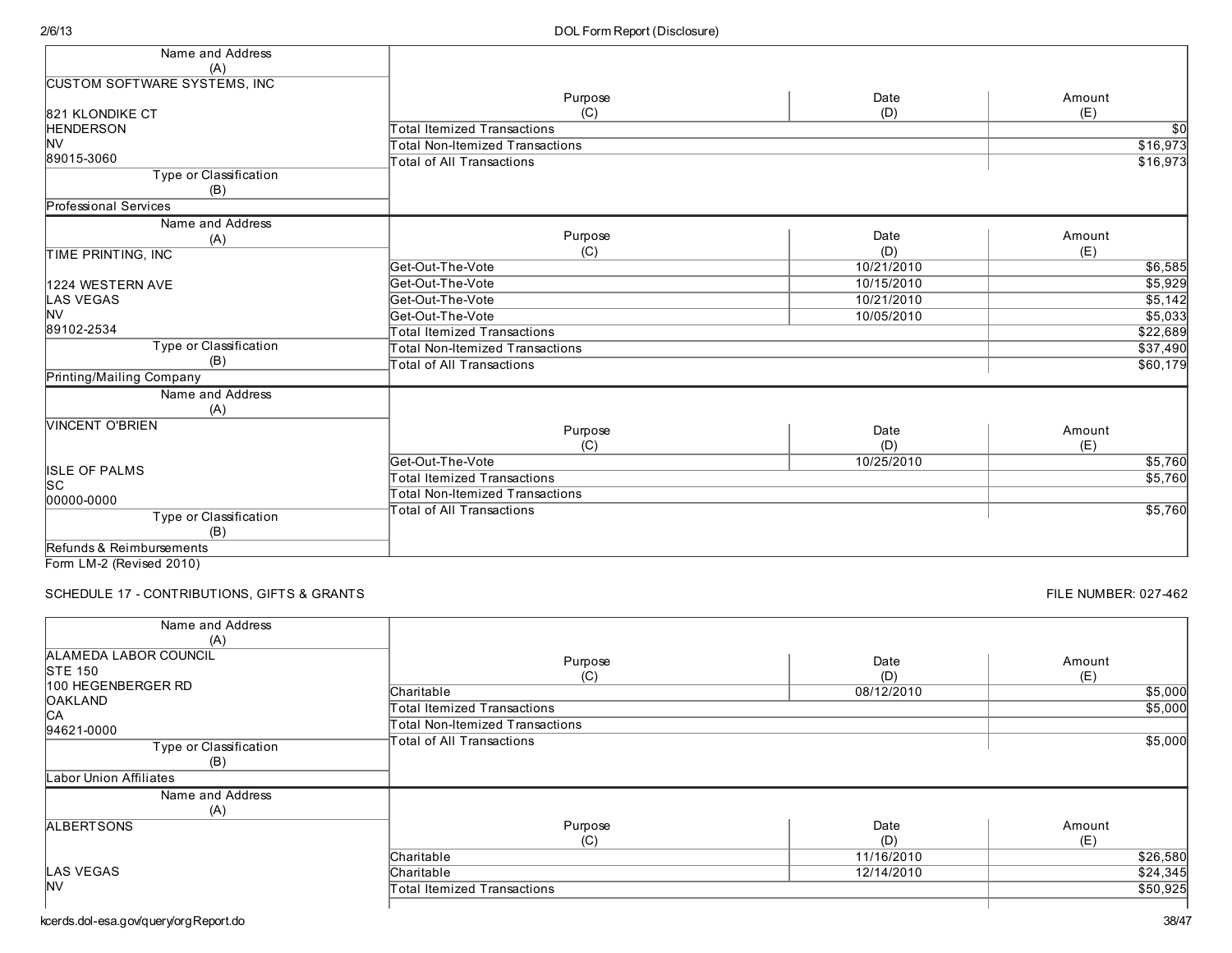#### DOL Form Report (Disclosure)

| 00000-0000                    | Total Non-Itemized Transactions        |            |                 |
|-------------------------------|----------------------------------------|------------|-----------------|
| Type or Classification        | Total of All Transactions              |            | \$50,925        |
| (B)                           |                                        |            |                 |
| Food Supplier                 |                                        |            |                 |
| Name and Address<br>(A)       |                                        |            |                 |
| <b>CILI RESTAURANT</b>        |                                        |            |                 |
|                               | Purpose                                | Date       | Amount          |
| 5160 LAS VEGAS BLVD S         | (C)                                    | (D)        | (E)             |
| <b>LAS VEGAS</b>              | Total Itemized Transactions            |            | $\overline{30}$ |
| <b>NV</b>                     | Total Non-Itemized Transactions        |            | \$5,400         |
| 89119-3232                    | <b>Total of All Transactions</b>       |            | \$5,400         |
| Type or Classification        |                                        |            |                 |
| (B)                           |                                        |            |                 |
| <b>Special Event Provider</b> |                                        |            |                 |
| Name and Address<br>(A)       |                                        |            |                 |
| <b>NV CANCER INSTITUTE</b>    | Purpose                                | Date       | Amount          |
| <b>STE 260</b>                | (C)                                    | (D)        | (E)             |
| 10000 W CHARLESTON BLVD       | Charitable                             | 12/14/2010 | \$5,485         |
| <b>LAS VEGAS</b>              | <b>Total Itemized Transactions</b>     |            | \$5,485         |
| <b>NV</b>                     | <b>Total Non-Itemized Transactions</b> |            |                 |
| 89135-1011                    | <b>Total of All Transactions</b>       |            | \$5,485         |
| Type or Classification        |                                        |            |                 |
| (B)                           |                                        |            |                 |
| Charity                       |                                        |            |                 |
| Name and Address              |                                        |            |                 |
| (A)                           |                                        |            |                 |
| PUBLIC EDUCATION FOUNDATION   | Purpose                                | Date       | Amount          |
| <b>STE 160</b>                | (C)                                    | (D)        | (E)             |
| 3360 W SAHARA AVE             | Charitable                             | 08/03/2010 | \$5,000         |
| <b>LAS VEGAS</b>              | <b>Total Itemized Transactions</b>     |            | \$5,000         |
| <b>NV</b><br>89102-6071       | Total Non-Itemized Transactions        |            |                 |
| Type or Classification        | <b>Total of All Transactions</b>       |            | \$5,000         |
|                               |                                        |            |                 |
| (B)<br>Charity                |                                        |            |                 |
|                               |                                        |            |                 |
| Name and Address<br>(A)       |                                        |            |                 |
| ULAN                          |                                        |            |                 |
| STE 106                       | Purpose                                | Date       | Amount          |
| 1201 N DECATUR                | (C)                                    | (D)        | (E)             |
| <b>LAS VEGAS</b>              | <b>Total Itemized Transactions</b>     |            | <b>\$0</b>      |
| <b>NV</b>                     | <b>Total Non-Itemized Transactions</b> |            | \$12,700        |
| 89108-1213                    | <b>Total of All Transactions</b>       |            | \$12,700        |
| Type or Classification        |                                        |            |                 |
| (B)                           |                                        |            |                 |
| <b>Labor Union Affiliates</b> |                                        |            |                 |
| Form LM-2 (Revised 2010)      |                                        |            |                 |

FILE NUMBER: 027-462

| Name and Address                                                                         |  |
|------------------------------------------------------------------------------------------|--|
| (A)                                                                                      |  |
| <b>NTEMPS</b><br><b>LACCC</b><br>$\sim$ $\sim$ $\sim$ $\sim$ $\sim$ $\sim$ $\sim$ $\sim$ |  |
|                                                                                          |  |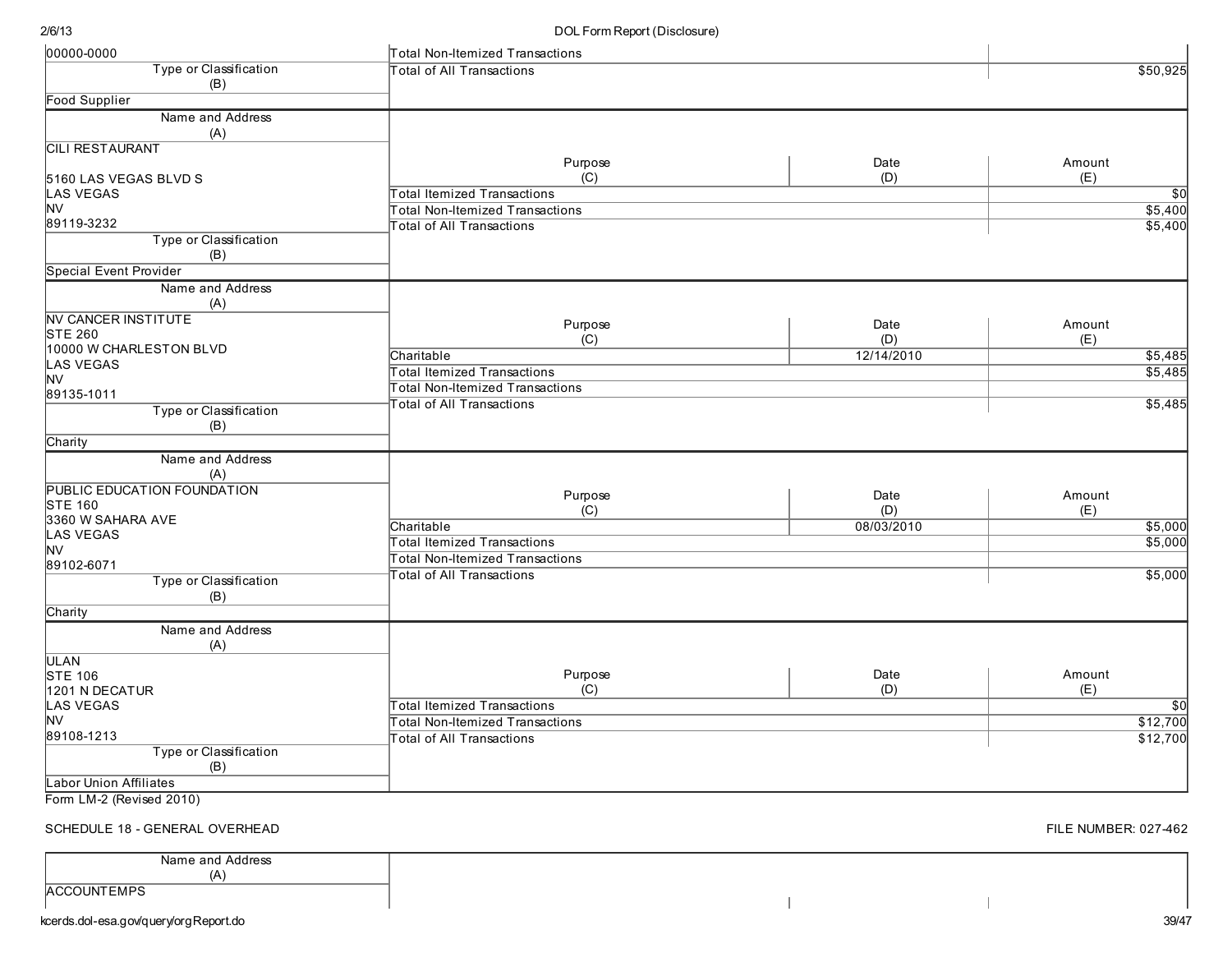|                                | Purpose                                | Date | Amount          |
|--------------------------------|----------------------------------------|------|-----------------|
| P O BOX 61000                  | (C)                                    | (D)  | (E)             |
| <b>SAN FRANCISCO</b>           | <b>Total Itemized Transactions</b>     |      |                 |
| CА                             | Total Non-Itemized Transactions        |      | \$12,009        |
| 94161-1683                     | <b>Total of All Transactions</b>       |      | \$12,009        |
| Type or Classification<br>(B)  |                                        |      |                 |
| <b>Professional Services</b>   |                                        |      |                 |
| Name and Address               |                                        |      |                 |
| (A)                            |                                        |      |                 |
| <b>AT&amp;T MOBILITY</b>       |                                        |      |                 |
|                                | Purpose                                | Date | Amount          |
| PO BOX 9004                    | (C)                                    | (D)  | (E)             |
| CAROL STREAM                   | <b>Total Itemized Transactions</b>     |      | $\overline{50}$ |
| IL.                            | <b>Total Non-Itemized Transactions</b> |      | \$30,143        |
| 60197-9004                     | <b>Total of All Transactions</b>       |      | \$30,143        |
| Type or Classification         |                                        |      |                 |
| (B)                            |                                        |      |                 |
| <b>Utility Provider</b>        |                                        |      |                 |
|                                |                                        |      |                 |
| Name and Address               |                                        |      |                 |
| (A)                            |                                        |      |                 |
| <b>BANK OF AMERICA</b>         |                                        |      |                 |
|                                | Purpose                                | Date | Amount          |
| 6907 WESTCLIFF DRIVE           | (C)                                    | (D)  | (E)             |
| LAS VEGAS                      | <b>Total Itemized Transactions</b>     |      | \$0             |
| M∨                             | Total Non-Itemized Transactions        |      | \$17,687        |
| 89145-0007                     | <b>Total of All Transactions</b>       |      | \$17,687        |
| Type or Classification         |                                        |      |                 |
| (B)                            |                                        |      |                 |
| Financial Institution          |                                        |      |                 |
| Name and Address               |                                        |      |                 |
| (A)                            |                                        |      |                 |
| <b>BITS OF NV, LLC</b>         |                                        |      |                 |
|                                | Purpose                                | Date | Amount          |
| 2107 HANDEL AVE                | (C)                                    | (D)  | (E)             |
| <b>HENDERSON</b>               | <b>Total Itemized Transactions</b>     |      |                 |
| NV                             | <b>Total Non-Itemized Transactions</b> |      | \$5,010         |
| 89052-5716                     | Total of All Transactions              |      | \$5,010         |
| Type or Classification         |                                        |      |                 |
| (B)                            |                                        |      |                 |
| Professional Services          |                                        |      |                 |
| Name and Address               |                                        |      |                 |
| (A)                            |                                        |      |                 |
| <b>CANON FINANCIAL SVC INC</b> |                                        |      |                 |
|                                | Purpose                                | Date | Amount          |
| 14904 COLLECTIONS CENTER DR    | (C)                                    | (D)  | (E)             |
| <b>CHICAGO</b>                 | <b>Total Itemized Transactions</b>     |      | $\overline{50}$ |
| IL                             | <b>Total Non-Itemized Transactions</b> |      | \$12,248        |
| 60693-0000                     | <b>Total of All Transactions</b>       |      | \$12,248        |
| Type or Classification         |                                        |      |                 |
| (B)                            |                                        |      |                 |
| Copier Leasing                 |                                        |      |                 |
| Name and Address               |                                        |      |                 |
| (A)                            |                                        |      |                 |
| <b>CENTURYLINK</b>             |                                        |      |                 |
|                                |                                        |      |                 |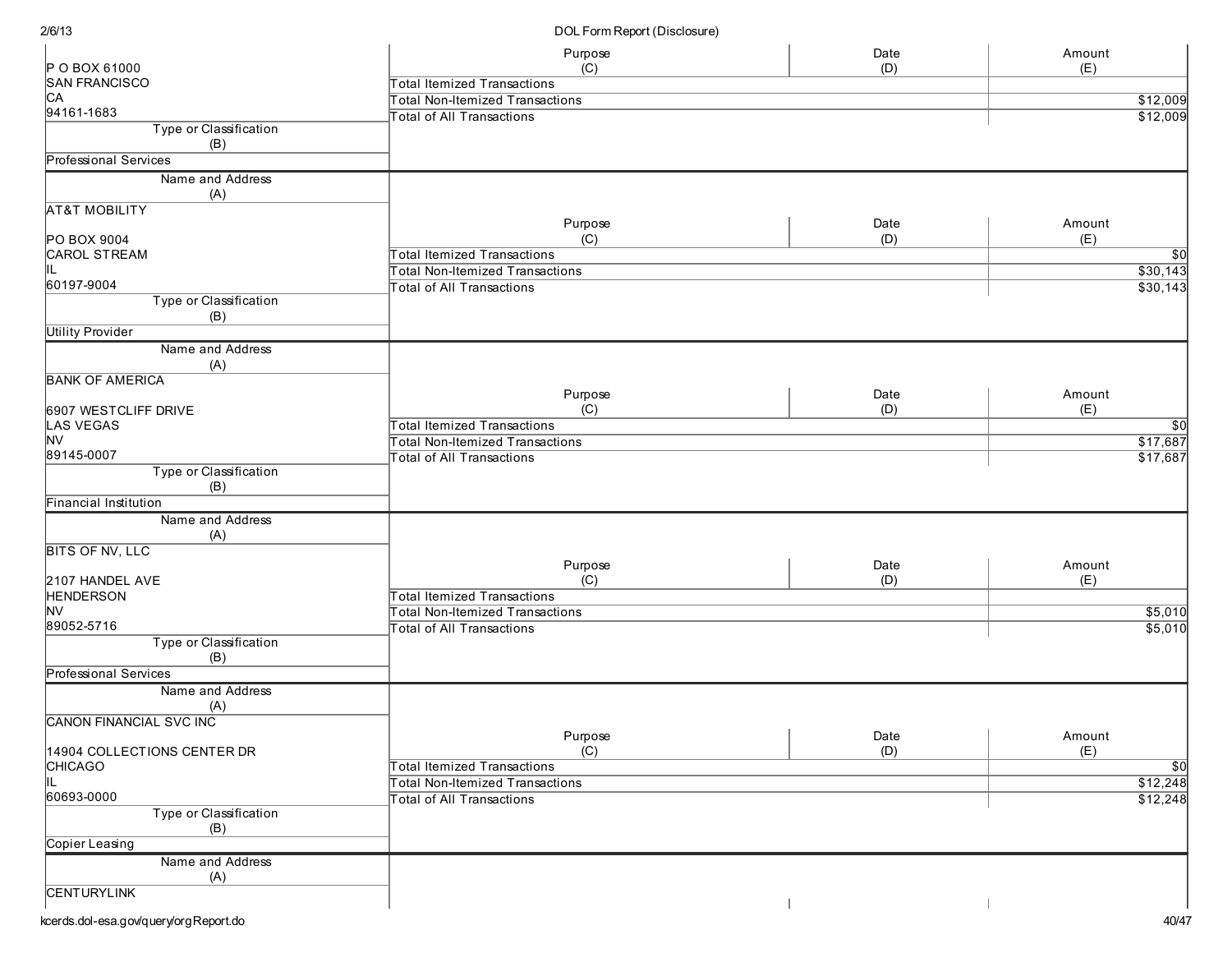|                                      | Purpose                                | Date       | Amount      |
|--------------------------------------|----------------------------------------|------------|-------------|
| PO BOX 4065                          | (C)                                    | (D)        | (E)         |
| <b>MONROE</b>                        | <b>Total Itemized Transactions</b>     |            | \$0∣        |
| LА                                   | <b>Total Non-Itemized Transactions</b> |            | \$17,373    |
| 71211-0000                           | <b>Total of All Transactions</b>       |            | \$17,373    |
| <b>Type or Classification</b><br>(B) |                                        |            |             |
| <b>Utility Provider</b>              |                                        |            |             |
| Name and Address                     |                                        |            |             |
| (A)                                  |                                        |            |             |
| CIT TECHNOLOGY FINANCIAL SVC         |                                        |            |             |
|                                      | Purpose                                | Date       | Amount      |
| PO BOX 100706                        | (C)                                    | (D)        | (E)         |
| PASADENA                             | <b>Total Itemized Transactions</b>     |            | \$0         |
| CА                                   | <b>Total Non-Itemized Transactions</b> |            | \$12,049    |
| 91189-0706                           | <b>Total of All Transactions</b>       |            | \$12,049    |
| Type or Classification               |                                        |            |             |
| (B)                                  |                                        |            |             |
| <b>Copier Supplies</b>               |                                        |            |             |
| Name and Address                     |                                        |            |             |
| (A)                                  |                                        |            |             |
| <b>CITY OF LAS VEGAS</b>             |                                        |            |             |
|                                      | Purpose                                | Date       | Amount      |
| PO BOX 52794                         | (C)                                    | (D)        | (E)         |
| PHOENIX                              | <b>Total Itemized Transactions</b>     |            | \$0         |
| AZ                                   | <b>Total Non-Itemized Transactions</b> |            | \$10,645    |
| 85072-2794                           | <b>Total of All Transactions</b>       |            | \$10,645    |
| Type or Classification               |                                        |            |             |
| (B)                                  |                                        |            |             |
| Government Office                    |                                        |            |             |
| Name and Address                     |                                        |            |             |
| (A)                                  |                                        |            |             |
| <b>CLARK COUNTY ASSESSOR</b>         | Purpose                                | Date       | Amount      |
| 500 S GRAND CENTRAL PKWY             | (C)                                    | (D)        | (E)         |
| LAS VEGAS                            | <b>Total Itemized Transactions</b>     |            | $\sqrt{50}$ |
| M∨                                   | <b>Total Non-Itemized Transactions</b> |            | \$6,634     |
| 89155-1401                           | <b>Total of All Transactions</b>       |            | \$6,634     |
| Type or Classification               |                                        |            |             |
| (B)                                  |                                        |            |             |
| Government Office                    |                                        |            |             |
| Name and Address                     |                                        |            |             |
| (A)                                  | Purpose                                | Date       | Amount      |
| <b>CLARK COUNTY TREASURER</b>        | (C)                                    | (D)        | (E)         |
| 1ST FL                               | Taxes - Property                       | 03/31/2010 | \$7,065     |
| 500 S GRAND CENTRAL PKWY             | Taxes - Property                       | 09/28/2010 | \$6,453     |
| LAS VEGAS                            | Taxes - Property                       | 12/27/2010 | \$6,453     |
| <b>NV</b>                            | Taxes - Property                       | 08/12/2010 | \$6,453     |
| 89155-1220                           | <b>Total Itemized Transactions</b>     |            | \$26,424    |
| Type or Classification               | <b>Total Non-Itemized Transactions</b> |            | \$2,111     |
| (B)                                  | <b>Total of All Transactions</b>       |            | \$28,535    |
| Government Office                    |                                        |            |             |
| Name and Address                     |                                        |            |             |
| (A)                                  |                                        |            |             |
| <b>COX COMMUNICATIONS, INC</b>       |                                        |            |             |
|                                      |                                        |            |             |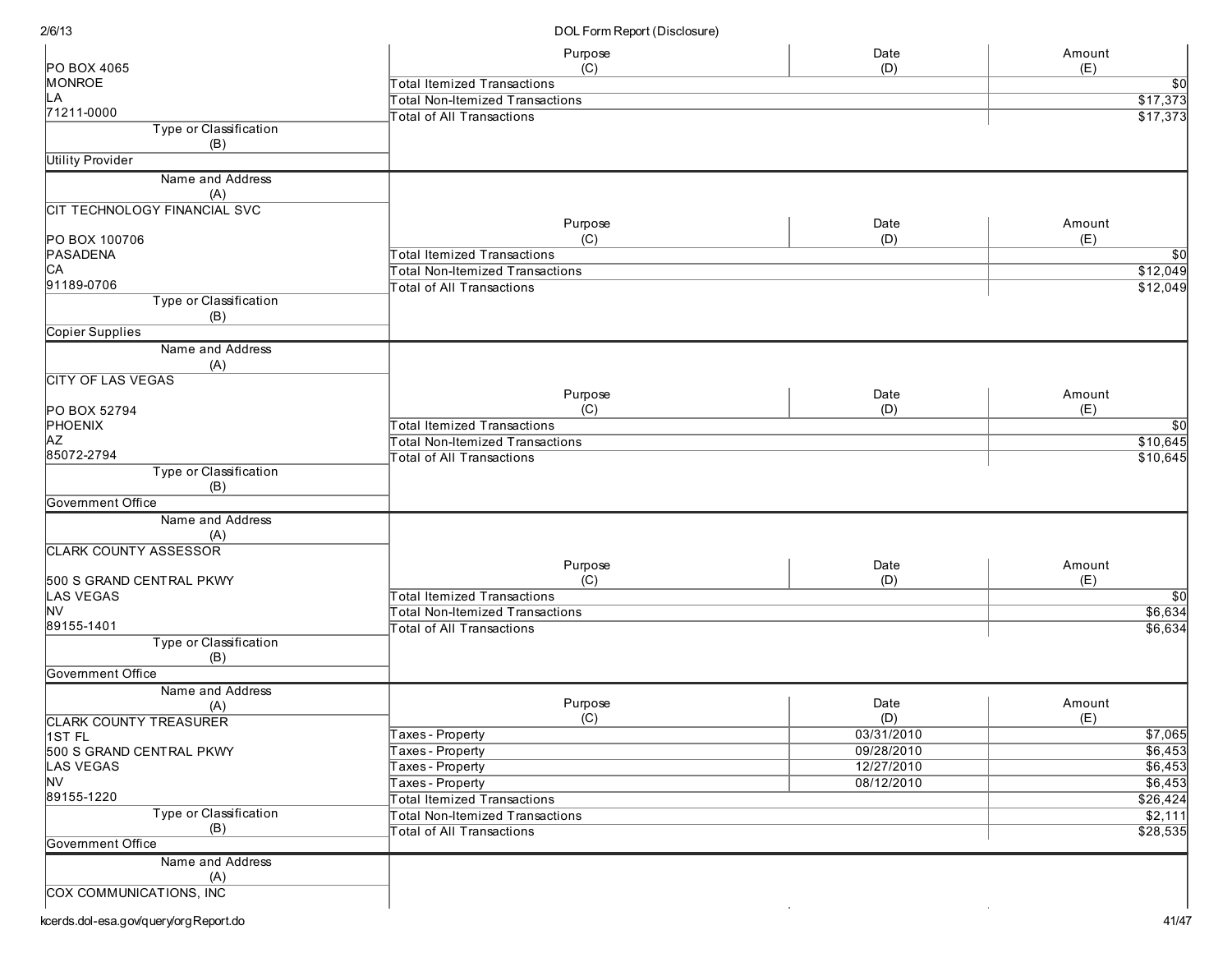| PO BOX 6059                   | Purpose<br>(C)                         | Date<br>(D) | Amount<br>(E)   |
|-------------------------------|----------------------------------------|-------------|-----------------|
| <b>CYPRESS</b>                | <b>Total Itemized Transactions</b>     |             | $\overline{30}$ |
| CA                            | <b>Total Non-Itemized Transactions</b> |             | \$8,438         |
| 90630-0059                    | <b>Total of All Transactions</b>       |             | \$8,438         |
| Type or Classification<br>(B) |                                        |             |                 |
| <b>Utility Provider</b>       |                                        |             |                 |
| Name and Address              |                                        |             |                 |
| (A)                           | Purpose                                | Date        | Amount          |
| DAVIS, COWELL & BOWE, LLP     | (C)                                    | (D)         | (E)             |
| <b>STE 1400</b>               | Prof Fees - Legal                      | 05/28/2010  | \$8,349         |
| 595 MARKET ST                 | Prof Fees - Legal                      | 02/22/2010  | \$7,392         |
| <b>SAN FRANCISCO</b>          | Prof Fees - Legal                      | 05/05/2010  | \$7,258         |
|                               |                                        |             |                 |
| CA<br>94105-2821              | Prof Fees - Legal                      | 03/23/2010  | \$5,807         |
|                               | <b>Total Itemized Transactions</b>     |             | \$28,806        |
| Type or Classification        | <b>Total Non-Itemized Transactions</b> |             | \$52,273        |
| (B)                           | <b>Total of All Transactions</b>       |             | \$81,079        |
| Legal Counsel                 |                                        |             |                 |
| Name and Address<br>(A)       |                                        |             |                 |
| <b>DELL MARKETING LP</b>      | Purpose                                | Date        | Amount          |
|                               | (C)                                    | (D)         | (E)             |
| PO BOX 910916                 |                                        |             |                 |
| PASADENA                      | Computer Expense                       | 05/11/2010  | \$5,503         |
| CA                            | <b>Total Itemized Transactions</b>     |             | \$5,503         |
| 91110-0916                    | <b>Total Non-Itemized Transactions</b> |             | \$5,540         |
| Type or Classification<br>(B) | <b>Total of All Transactions</b>       |             | \$11,043        |
| Computer Supplier             |                                        |             |                 |
|                               |                                        |             |                 |
| Name and Address<br>(A)       |                                        |             |                 |
| FERNANDEZ JANITORIAL SVC INC  |                                        |             |                 |
|                               | Purpose                                | Date        | Amount          |
| 7165 LAREDO ST                | (C)                                    | (D)         | (E)             |
| LAS VEGAS                     | <b>Total Itemized Transactions</b>     |             | $\sqrt{50}$     |
| <b>NV</b>                     | <b>Total Non-Itemized Transactions</b> |             | \$5,159         |
| 89117-0000                    | <b>Total of All Transactions</b>       |             | \$5,159         |
| Type or Classification<br>(B) |                                        |             |                 |
| <b>Building Maintenance</b>   |                                        |             |                 |
| Name and Address              |                                        |             |                 |
| (A)                           |                                        |             |                 |
| <b>G&amp;K SERVICES, INC</b>  |                                        |             |                 |
|                               | Purpose                                | Date        | Amount          |
|                               |                                        |             |                 |
| 4670 VANDENBERG DR            | (C)                                    | (D)         | (E)             |
| <b>NORTH LAS VEGAS</b>        | <b>Total Itemized Transactions</b>     |             | $\sqrt{50}$     |
| NV                            | <b>Total Non-Itemized Transactions</b> |             | \$6,606         |
| 89081-2730                    | <b>Total of All Transactions</b>       |             | \$6,606         |
| Type or Classification<br>(B) |                                        |             |                 |
| <b>Building Maintenance</b>   |                                        |             |                 |
|                               |                                        |             |                 |
| Name and Address<br>(A)       |                                        |             |                 |
|                               |                                        |             |                 |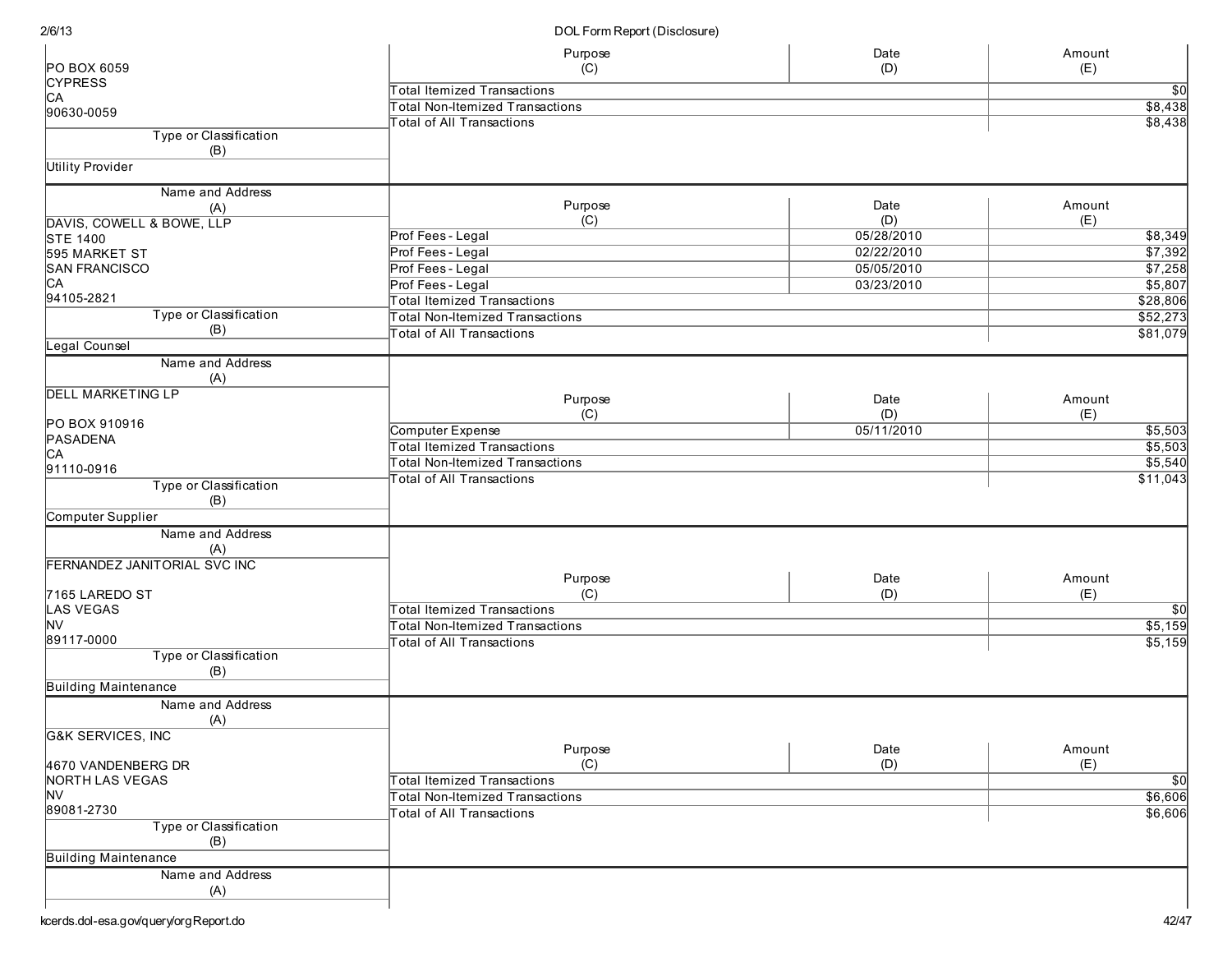| <b>INDOFF INC</b>                     | Purpose                                | Date        | Amount          |
|---------------------------------------|----------------------------------------|-------------|-----------------|
|                                       | (C)                                    | (D)         | (E)             |
| PO BOX 842808                         | <b>Total Itemized Transactions</b>     |             | $\overline{50}$ |
| <b>KANSAS CITY</b>                    |                                        |             |                 |
| MO                                    | <b>Total Non-Itemized Transactions</b> |             | \$15,410        |
| 64184-2808                            | <b>Total of All Transactions</b>       |             | \$15,410        |
| Type or Classification<br>(B)         |                                        |             |                 |
| Office Supplier                       |                                        |             |                 |
| Name and Address                      |                                        |             |                 |
| (A)                                   |                                        |             |                 |
| <b>LAKES PAYROLL SERVICE</b>          |                                        |             |                 |
|                                       | Purpose                                | Date        | Amount          |
| 8954 CLAIRTON CT                      | (C)                                    | (D)         | (E)             |
| <b>LAS VEGAS</b>                      | Taxes - Income                         | 03/15/2010  | \$11,046        |
| <b>NV</b>                             | <b>Total Itemized Transactions</b>     |             | \$11,046        |
| 89117-0002                            | <b>Total Non-Itemized Transactions</b> |             | \$733           |
|                                       | <b>Total of All Transactions</b>       |             | \$11,779        |
| Type or Classification<br>(B)         |                                        |             |                 |
| Service Provider                      |                                        |             |                 |
| Name and Address                      | Purpose                                | Date        | Amount          |
|                                       |                                        |             |                 |
| (A)                                   | (C)                                    | (D)         | (E)             |
| <b>LAYTON LAYTON &amp; TOBLER LLP</b> | Prof Fees - Audit                      | 01/19/2010  | \$14,050        |
|                                       | Prof Fees - Audit                      | 09/20/2010  | \$8,645         |
| 606 S 9TH ST                          | Prof Fees - Audit                      | 10/15/2010  | \$7,850         |
| <b>LAS VEGAS</b>                      | Prof Fees - Audit                      | 07/14/2010  | \$7,650         |
| <b>NV</b>                             | Prof Fees - Audit                      | 03/04/2010  | \$6,725         |
| 89101-7013                            | <b>Prof Fees - Audit</b>               | 03/04/2010  | \$6,275         |
| Type or Classification                | Prof Fees - Audit                      | 12/27/2010  | \$6,175         |
| (B)                                   |                                        |             |                 |
| Professional Services                 | <b>Total Itemized Transactions</b>     |             | \$57,370        |
|                                       | <b>Total Non-Itemized Transactions</b> |             | \$21,217        |
|                                       | <b>Total of All Transactions</b>       |             | \$78,587        |
| Name and Address                      |                                        |             |                 |
| (A)                                   |                                        |             |                 |
| <b>MILAGROS CLEANING SVC, INC</b>     | Purpose                                | Date        | Amount          |
|                                       | (C)                                    | (D)         | (E)             |
| 7165 LAREDO ST                        |                                        | 12/31/2010  |                 |
| <b>LAS VEGAS</b>                      | Repairs & Maint - Building             |             | \$11,263        |
| <b>NV</b>                             | <b>Total Itemized Transactions</b>     |             | \$11,263        |
| 89117-3023                            | <b>Total Non-Itemized Transactions</b> |             | \$23,245        |
| Type or Classification                | <b>Total of All Transactions</b>       |             | \$34,508        |
| (B)                                   |                                        |             |                 |
| <b>Building Maintenance</b>           |                                        |             |                 |
| Name and Address<br>(A)               |                                        |             |                 |
| NUWEST INSURANCE SVCS                 |                                        |             |                 |
|                                       | Purpose<br>(C)                         | Date<br>(D) | Amount<br>(E)   |
| PO BOX 18973                          | Insurance                              | 05/11/2010  | \$13,260        |
| <b>IRVINE</b>                         |                                        |             |                 |
| CA                                    | <b>Total Itemized Transactions</b>     |             | \$13,260        |
| 92623-0000                            | <b>Total Non-Itemized Transactions</b> |             | \$225           |
| Type or Classification                | <b>Total of All Transactions</b>       |             | \$13,485        |
| (B)                                   |                                        |             |                 |
| Insurance Provider                    |                                        |             |                 |
|                                       |                                        |             |                 |
| Name and Address                      |                                        |             |                 |
| kcerds.dol-esa.gov/query/orgReport.do |                                        |             | 43/47           |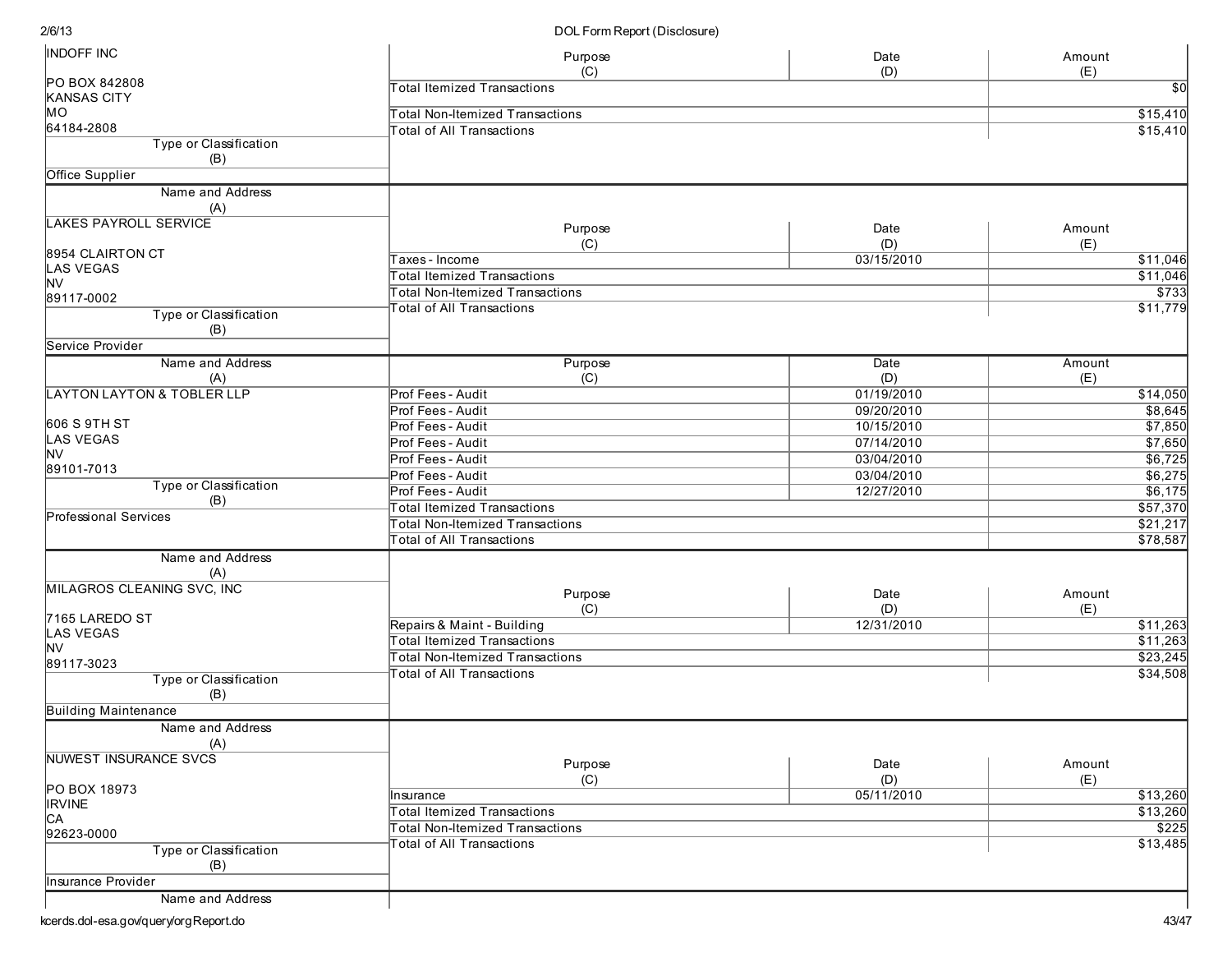| (A)                                      |                                        |             |                 |
|------------------------------------------|----------------------------------------|-------------|-----------------|
| <b>NV ENERGY</b>                         | Purpose                                | Date        | Amount          |
|                                          | (C)                                    | (D)         | (E)             |
| PO BOX 30086                             | <b>Utilities</b>                       | 09/20/2010  | \$5,001         |
| <b>RENO</b><br><b>NV</b>                 | <b>Total Itemized Transactions</b>     |             | \$5,001         |
| 89520-3086                               | <b>Total Non-Itemized Transactions</b> |             | \$23,324        |
|                                          | <b>Total of All Transactions</b>       |             | \$28,325        |
| Type or Classification                   |                                        |             |                 |
| (B)                                      |                                        |             |                 |
| <b>Utility Provider</b>                  |                                        |             |                 |
| Name and Address                         |                                        |             |                 |
| (A)                                      |                                        |             |                 |
| OFFICE DEPOT INC                         |                                        |             |                 |
|                                          | Purpose                                | Date        | Amount          |
| PO BOX 70025                             | (C)                                    | (D)         | (E)             |
| LOS ANGELES                              | <b>Total Itemized Transactions</b>     |             | <b>\$0</b>      |
| CА<br>90074-0025                         | <b>Total Non-Itemized Transactions</b> |             | \$14,879        |
|                                          | <b>Total of All Transactions</b>       |             | \$14,879        |
| Type or Classification                   |                                        |             |                 |
| (B)<br><b>Office Supplier</b>            |                                        |             |                 |
| Name and Address                         |                                        |             |                 |
| (A)                                      |                                        |             |                 |
| <b>POSTMASTER</b>                        |                                        |             |                 |
|                                          | Purpose                                | Date        | Amount          |
| 1001 E SUNSET RD                         | (C)                                    | (D)         | (E)             |
| <b>LAS VEGAS</b>                         | <b>Total Itemized Transactions</b>     |             | $\overline{50}$ |
| <b>NV</b>                                | <b>Total Non-Itemized Transactions</b> |             | \$12,955        |
| 89199-9651                               | <b>Total of All Transactions</b>       |             | \$12,955        |
| Type or Classification                   |                                        |             |                 |
| (B)                                      |                                        |             |                 |
| Printing/Mailing Company                 |                                        |             |                 |
| Name and Address                         |                                        |             |                 |
| (A)                                      | Purpose                                | Date<br>(D) | Amount<br>(E)   |
| <b>REPUBLIC SVCS, INC</b>                | (C)<br><b>Utilities</b>                | 01/12/2010  | \$6,721         |
| PO BOX 78040                             | <b>Utilities</b>                       | 04/22/2010  | \$6,721         |
| PHOENIX                                  | <b>Utilities</b>                       | 07/16/2010  | \$6,697         |
| <b>AZ</b>                                | <b>Utilities</b>                       | 10/15/2010  | \$6,697         |
| 85062-8040                               | <b>Total Itemized Transactions</b>     |             | \$26,836        |
| Type or Classification                   | <b>Total Non-Itemized Transactions</b> |             | \$437           |
| (B)                                      | <b>Total of All Transactions</b>       |             | \$27,273        |
| Utility Provider                         |                                        |             |                 |
| Name and Address                         |                                        |             |                 |
| (A)                                      |                                        |             |                 |
| <b>ROSS COMMUNICATNS &amp; MANAGEMNT</b> | Purpose                                | Date        | Amount          |
|                                          | (C)                                    | (D)         | (E)             |
| 1700 L ST                                | Advertising - Agency Fees              | 01/25/2010  | \$5,648         |
| SACRAMENTO                               | <b>Total Itemized Transactions</b>     |             | \$5,648         |
| CA                                       | <b>Total Non-Itemized Transactions</b> |             |                 |
| 95811-0000                               | <b>Total of All Transactions</b>       |             | \$5,648         |
| Type or Classification                   |                                        |             |                 |
| (B)                                      |                                        |             |                 |
| Advertising/Promotion                    |                                        |             |                 |
|                                          |                                        |             |                 |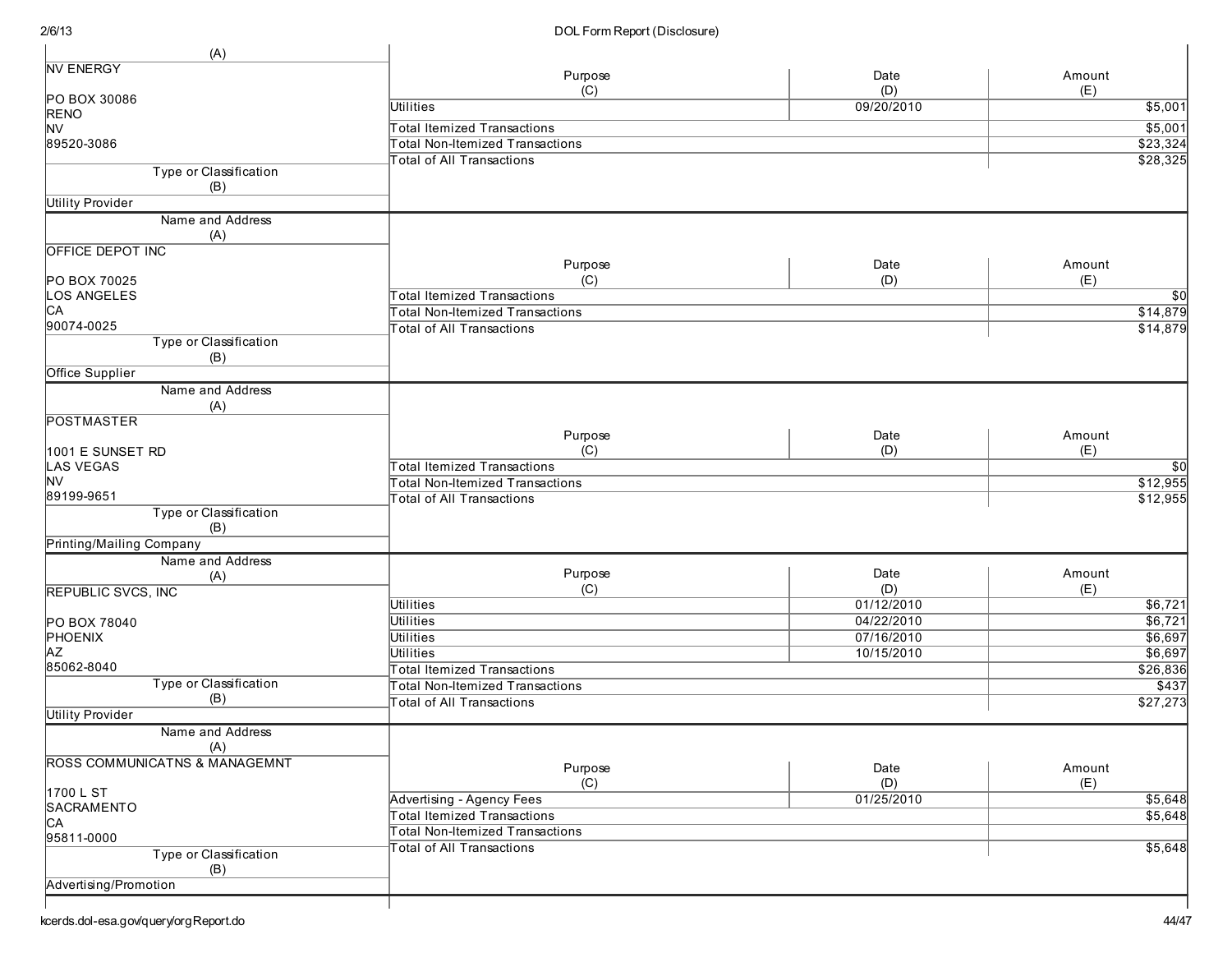| Name and Address                     |                                        |            |                 |
|--------------------------------------|----------------------------------------|------------|-----------------|
| (A)                                  | Purpose                                | Date       | Amount          |
| <b>SAGE SOFTWARE</b>                 | (C)                                    | (D)        | (E)             |
| SUITE 350                            | Software Maintenance                   | 08/22/2010 | \$5,262         |
| 12301 RESEARCH BLVD BLDG 4           |                                        |            |                 |
| AUSTIN                               | <b>Total Itemized Transactions</b>     |            | \$5,262         |
| Ιтх                                  | <b>Total Non-Itemized Transactions</b> |            | \$500           |
| 78759-0000                           | <b>Total of All Transactions</b>       |            | \$5,762         |
| Type or Classification               |                                        |            |                 |
| (B)                                  |                                        |            |                 |
| Office Supplier                      |                                        |            |                 |
| Name and Address<br>(A)              |                                        |            |                 |
| TIME PRINTING, INC                   |                                        |            |                 |
|                                      | Purpose                                | Date       | Amount          |
| 1224 WESTERN AVE                     | (C)                                    | (D)        | (E)             |
| <b>LAS VEGAS</b>                     | <b>Total Itemized Transactions</b>     |            | $\overline{50}$ |
| <b>NV</b>                            | <b>Total Non-Itemized Transactions</b> |            | \$11,552        |
| 89102-2534                           | <b>Total of All Transactions</b>       |            | \$11,552        |
| Type or Classification               |                                        |            |                 |
| (B)<br>Printing/Mailing Company      |                                        |            |                 |
| Name and Address                     |                                        |            |                 |
| (A)                                  |                                        |            |                 |
| TRAVELERS                            |                                        |            |                 |
|                                      | Purpose                                | Date       | Amount          |
| SPECIALTY REMITTANCE CENTER          | (C)                                    | (D)        | (E)             |
| <b>HARTFORD</b>                      | Insurance                              | 05/06/2010 | \$11,805        |
| Iст                                  | <b>Total Itemized Transactions</b>     |            | \$11,805        |
| 06183-1008                           | <b>Total Non-Itemized Transactions</b> |            | \$35,215        |
| Type or Classification               | <b>Total of All Transactions</b>       |            | \$47,020        |
| (B)                                  |                                        |            |                 |
| Insurance Provider                   |                                        |            |                 |
| Name and Address                     |                                        |            |                 |
| (A)<br><b>ULICO CASUALTY COMPANY</b> |                                        |            |                 |
|                                      | Purpose                                | Date       | Amount          |
| PO BOX 223660                        | (C)                                    | (D)        | (E)             |
| PITTSBURGH                           | <b>Total Itemized Transactions</b>     |            | \$0             |
| PA                                   | <b>Total Non-Itemized Transactions</b> |            | \$6,235         |
| 15251-2660                           | <b>Total of All Transactions</b>       |            | \$6,235         |
| Type or Classification               |                                        |            |                 |
| (B)                                  |                                        |            |                 |
| Insurance Provider                   |                                        |            |                 |
| Name and Address                     |                                        |            |                 |
| (A)                                  |                                        |            |                 |
| <b>US BANK</b>                       |                                        |            |                 |
|                                      | Purpose                                | Date       | Amount          |
| PO BOX 790448                        | (C)                                    | (D)        | (E)             |
| <b>ST LOUIS</b>                      | <b>Total Itemized Transactions</b>     |            | $\overline{50}$ |
| MO                                   | <b>Total Non-Itemized Transactions</b> |            | \$5,159         |
| 63179-0448                           | <b>Total of All Transactions</b>       |            | \$5,159         |
| Type or Classification<br>(B)        |                                        |            |                 |
| Leases-Equipment                     |                                        |            |                 |
|                                      |                                        |            |                 |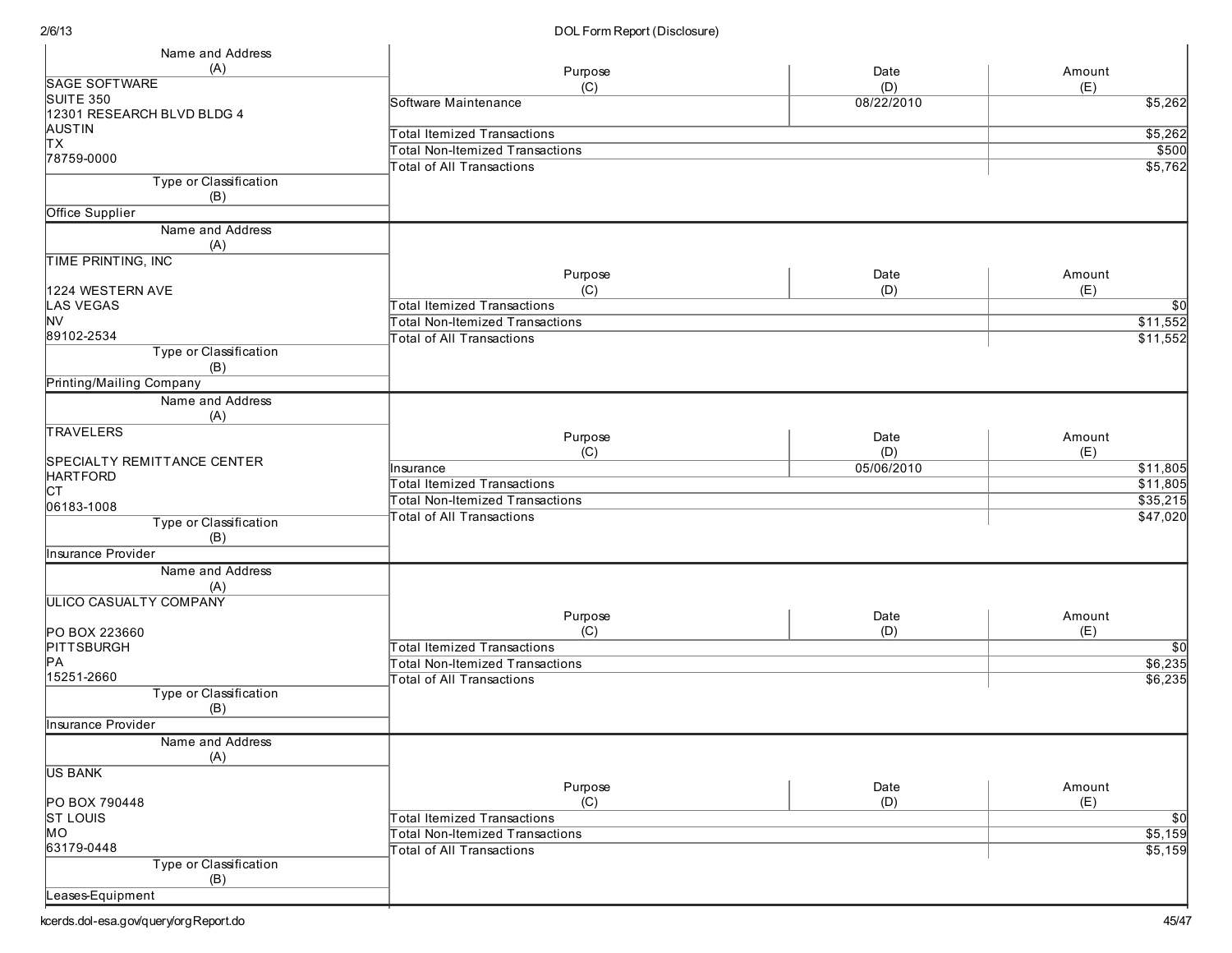#### 2/6/13 DOL Form Report (Disclosure)

| Name and Address                   |                                        |                                    |             |  |
|------------------------------------|----------------------------------------|------------------------------------|-------------|--|
| (A)                                |                                        |                                    |             |  |
| <b>US POSTAL SERVICE (AMS-TMS)</b> |                                        |                                    |             |  |
|                                    | Purpose                                | Date                               | Amount      |  |
| PO BOX 894757                      | (C)                                    | (D)                                | (E)<br>\$0  |  |
| LOS ANGELES                        |                                        | <b>Total Itemized Transactions</b> |             |  |
| <b>CA</b>                          | <b>Total Non-Itemized Transactions</b> |                                    | \$6,000     |  |
| 90189-4757                         | Total of All Transactions              |                                    | \$6,000     |  |
| Type or Classification             |                                        |                                    |             |  |
| (B)                                |                                        |                                    |             |  |
| Postal Service                     |                                        |                                    |             |  |
| Name and Address                   |                                        |                                    |             |  |
| (A)                                |                                        |                                    |             |  |
| <b>ZONES</b>                       |                                        |                                    |             |  |
|                                    | Purpose                                | Date                               | Amount      |  |
| PO BOX 34740                       | (C)                                    | (D)                                | (E)         |  |
| SEATTLE                            | <b>Total Itemized Transactions</b>     |                                    | $\sqrt{50}$ |  |
| <b>WA</b>                          | <b>Total Non-Itemized Transactions</b> |                                    | \$6,333     |  |
| 98124-1740                         | Total of All Transactions              |                                    | \$6,333     |  |
| Type or Classification             |                                        |                                    |             |  |
| (B)                                |                                        |                                    |             |  |
| Computer Supplier                  |                                        |                                    |             |  |

Form LM-2 (Revised 2010)

#### SCHEDULE 19 - UNION ADMINISTRATION FILE NUMBER: 027-462

#### There wasno data found for this schedule.

#### SCHEDULE 20 - BENEFITS FILE NUMBER: 027-462

| Description                    | To Whom Paid                              | Amount      |
|--------------------------------|-------------------------------------------|-------------|
| (A)                            | (B)                                       | (C)         |
| Housing Benefit                | C & B HOUSING PARTNERSHIP                 | \$3,676     |
| Pension - Defined Contribution | <b>FIDELITY INVESTMENTS</b>               | \$222,456   |
| Health Benefits                | HEREIU WELFARE FUND 150                   | \$1,361,104 |
| <b>Health Benefits</b>         | SAINT MARY'S HEALTH PLANS                 | \$54,988    |
| <b>Health Benefits</b>         | UMR                                       | \$5,912     |
| <b>Health Benefits</b>         | UNITE HERE                                | \$25,336    |
| Pension - Defined Benefit      | <b>SO NV CULINARY &amp; BARTENDERS TR</b> | \$256,968   |
| <b>Total Benefits</b>          |                                           | \$1,930,440 |
| Form LM-2 (Revised 2010)       |                                           |             |

#### 69. ADDITIONAL INFORMATION SUMMARY FILE NUMBER: 027-462

Schedule 13, Row1:Members whose duesare current asdefined in the UNITE HERE! Constitution

Question 10: Culinary Workers Local 226 Officers, Business Agents and Employees Severance Annuity Plan File #279-525 Southern Nevada Culinary Workers and Bartenders Health and Welfare Trust File# 160-429 Souther Nevada Culinary and Bartenders Pension Trust File# 260-536 Local Joint Executive Board File# 032-523 Culinary and Bartenders401(k) Plan Number 001 EIN 88- 0478833 Immigrant Workers Citizenship Project 501c(3)Charity Culinary and Bartenders Housing Partnership EIN 26-3050475

Question 12: An independent audit was performed by an outside accounting firm, Layton, Layton and Tobler LLP

Question 15: The Union disposed of furniture and equipment through charitable donationsand scrapping obsolete equipment.

### kcerds.dol-esa.gov/query/orgReport.do 46/47